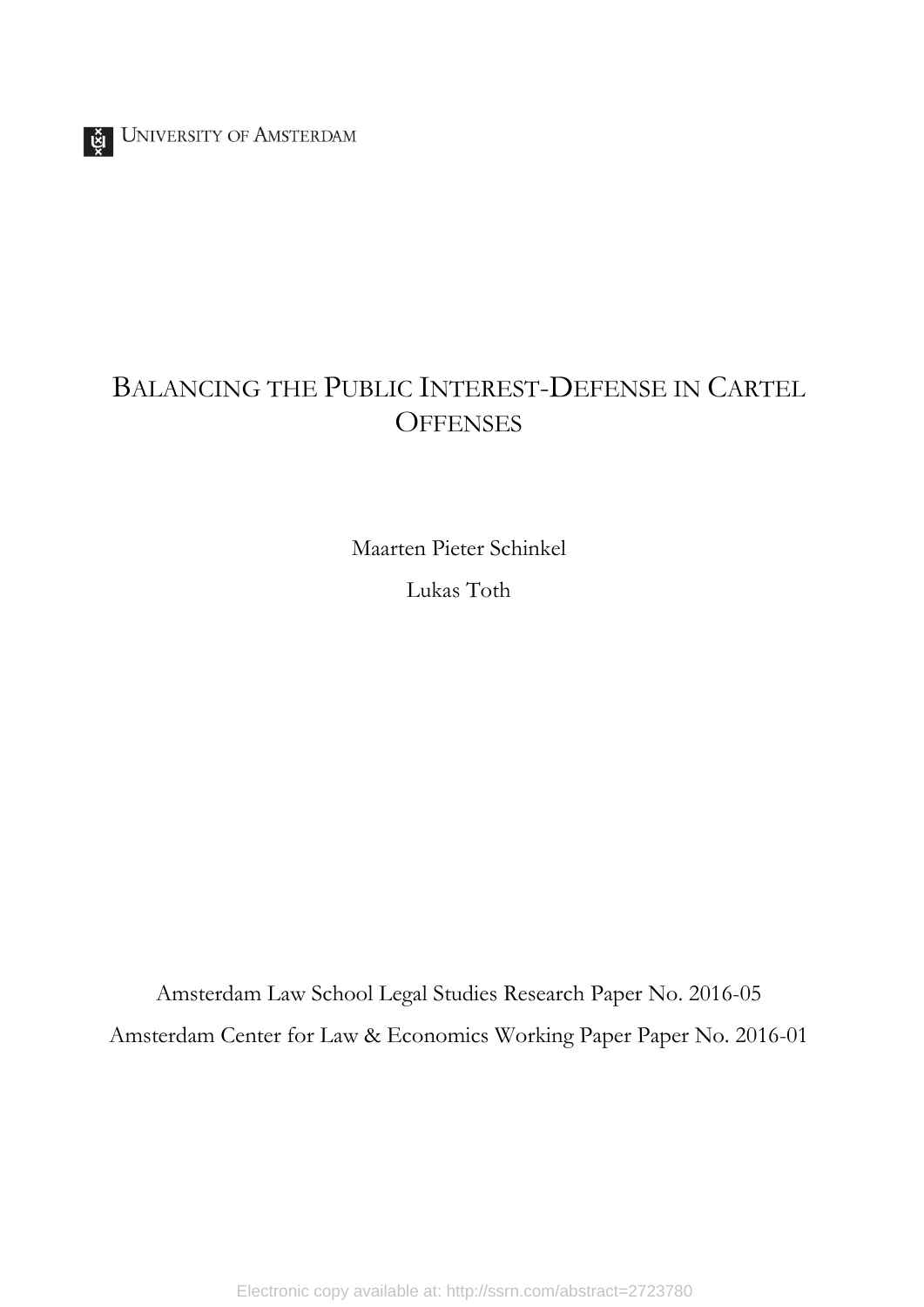## Balancing the Public Interest-Defense in Cartel Offenses

Maarten Pieter Schinkel<sup>∗</sup>and Lukás Tóth†

February 2016‡

#### Abstract

In some jurisdictions, horizontal agreements may be exempted from the cartel law if they advance certain public interests, such as public health or environmental benefits, enough to compensate the consumers damaged by their anti-competitive effects. In this paper, we formalize the balancing of cartel unit price overcharges on a private good against the willingness of its consumers to pay for an accompanying public good, using a standard model of public good provision with voluntary private contributions. A cartel may improve upon the under-provision in competitive equilibrium, even though it crowds out private contributions. However, a public interest-cartel is not sustainable beyond a small critical mass of consumers who combine a preference for private consumption with a low willingness to pay for the public good. By self-selection, the policy targets particularly those consumers for taxation. The information requirements for a competition agency to identify a genuine public interest-defense are prohibitively large by all standards.

JEL-codes: H41, K21, L40, Q01

Keywords: cartel, public interest, public good, overcharge, exemption

<sup>∗</sup>Department of Economics and ACLE, Universiteit van Amsterdam. Correspondence at: Plantage Muidergracht 12, 1018TV Amsterdam, The Netherlands. E-mail: m.p.schinkel@uva.nl.

<sup>†</sup>Department of Economics and ACLE, Universiteit van Amsterdam.

<sup>‡</sup>We thank Or Brook, Eric van Damme, Erik Kloosterhuis, Giorgio Monti, Gareth Myles, David Reader, Yossi Spiegel, Theodosia Stavroulaki, Frans van Winden and participants of the 2013 ACLE Competition & Regulation Meeting, the 2014 CLEEN meeting and the 2015 CRESSE Conference for valuable discussions and comments. Opinions and any remaining shortcomings are our sole responsibility.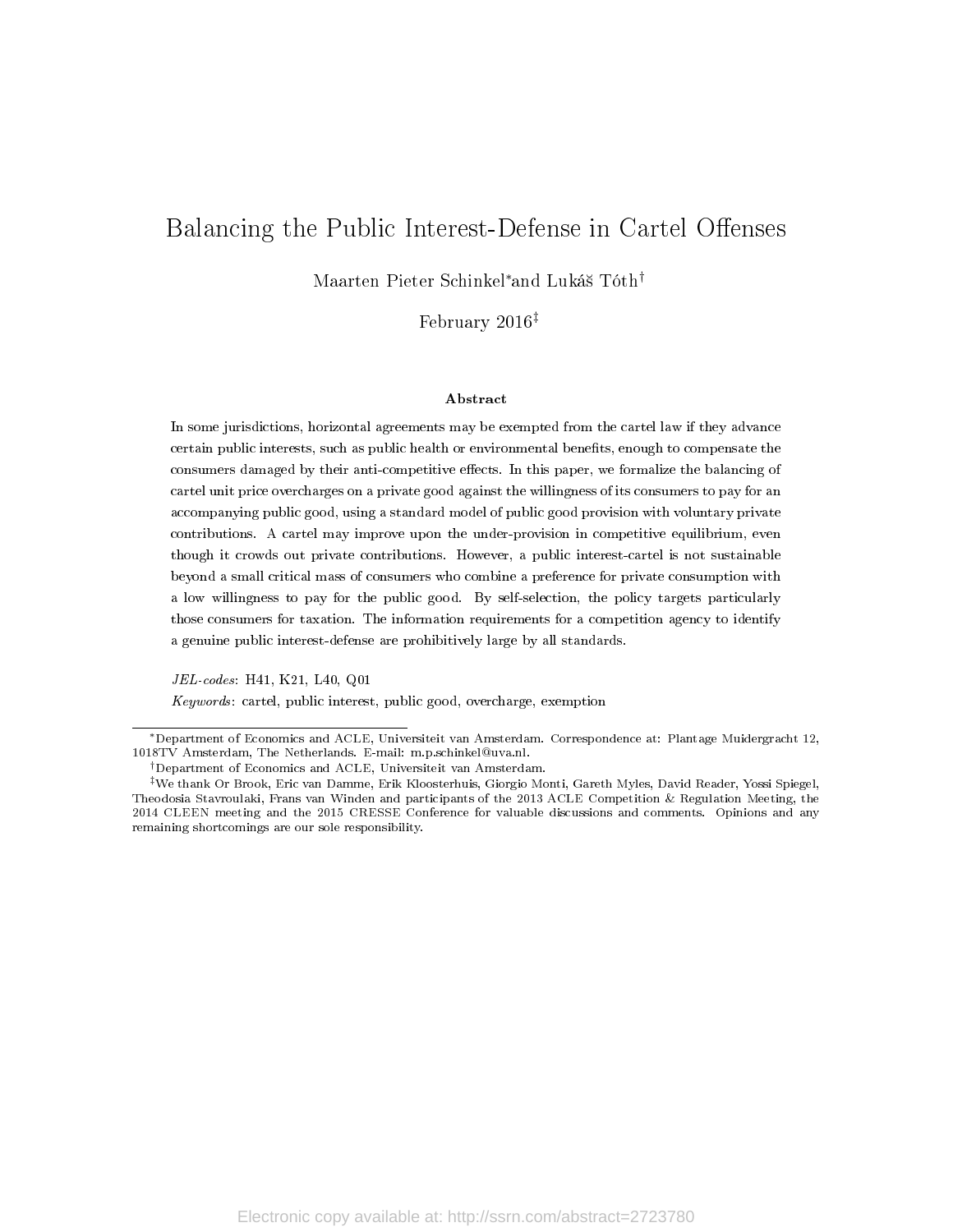### 1 Introduction

A concern that certain public interests, such as environmental protection, public health, animal wellbeing or sustainability, may not be well served by competition, has directed several antitrust agencies to weigh in their decisions other public interests as well. Agreements among competitors with an anti-competitive nature that claim to promote such wider public interests may be exempted from the competition laws. The US antitrust authorities resist weighing wider public policy arguments on welfare merits against combinations in restraint of trade.<sup>1</sup> Yet the European Treaty provides that the prohibition of all agreements between undertakings which have as their object or effect the prevention, restriction or distortion of competition within the internal market, may be declared inapplicable if it "...contributes to improving the production or distribution of goods or to promoting technical or economic progress, while allowing consumers a fair share of the resulting benefit."<sup>2</sup> The efficiency gains intended by the drafters have been stretched beyond R&D spillovers from joint-ventures, to include the advance of wider public interest such as more sustainable production.

While in CECED, a noted decision from 1999, the European Commission exempted horizontal agreements between manufacturers of washing machines to discontinue the production of their least energy-efficient models from the European cartel law, on the conclusion that the agreements would on balance bring about energy savings and environmental benets for society in excess of their negative effects from reduced competition, the Commission has since been reluctant to grant such cartel exemptions.<sup>3</sup> Yet in recent years, the Dutch Authority for Consumers and Markets (ACM) became receptive to claims of anti-competitive horizontal agreements promoting sustainability. North Sea shrimp fishermen, who were fined in 2003 for colluding to restrict shrimp catches, argued on appeal that their cartel made sustainable fishing method possible that were less damaging to the seabed.<sup>4</sup> The Dutch Royal association `The Frisian Horses Pedigree' in 2008 asserted that its stallions breeding quotum system was exempted from the cartel law, for it served the public interest of conserving the Frisian pedigree by preventing inbreeding.<sup>5</sup> Pig farmers in 2009 alleged they needed a sector-wide agreement

<sup>&</sup>lt;sup>1</sup>Werden (2014). See also Adler (2004), in which it is argued that antitrust interventions in the California sardine fishery led to over-fishing and environmental damage.

<sup>2</sup>Article 101 TFEU.

<sup>&</sup>lt;sup>3</sup>Commission Decision, Case IV.F.1/36.718. CECED, 24 January 1999. The exemption was given under paragraph 3 of Article 101 TFEU. It was shortly after stretched to include dishwashers and water heaters as well. See European Commission, Commission approves agreements to reduce energy consumption of dishwashers and water heaters, IP/01/1659, Brussels, 26 November 2001. The Commission gave no further exemptions on sustainability grounds since. Also, whereas the Commission's 2001 Guidelines on Horizontal Agreements contained a separate chapter on assessing environmental agreements for exemption under 81(3), the revised 2011 Guidelines mention environmental benets only briefly in passing, as one example of standards in general. Several legal scholars, including Townley (2009) and Kingston (2011), nevertheless argue that the EU Treaties and case-law of the European courts allow, or even demand consideration of wider public interests. Note that although legally a horizontal agreement that is exempted under Article 101(3) is not a cartel, to be concise we refer in this paper to a horizontal agreement with anti-competitive effects in the meaning of Article  $101(1)$  as a 'cartel', 'cartel agreement' or 'collusion'.

<sup>4</sup>NMa (2011). While the Netherlands Competition Authority (NMa), the ACM's predecessor before 1 April 2013, took a positive view towards the sustainability claims, the argument was unsuccessful.

 $5$ NMa (2009), page 45. The authority asked the association to find less restrictive means to control inbreeding.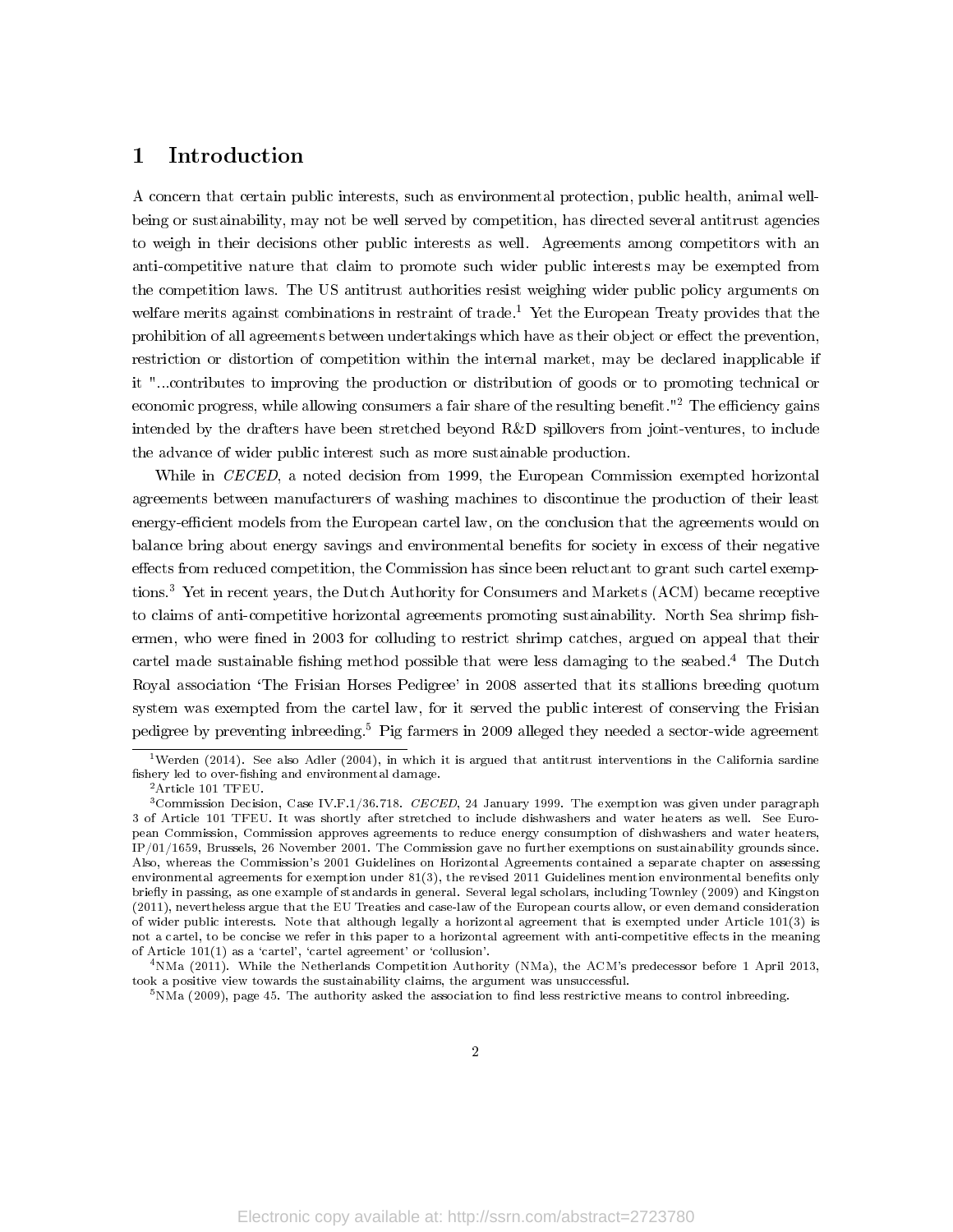to ban the widespread practice of castrating piglets without anesthetics.<sup>6</sup> Even though the Dutch competition agency initially was dismissive to these general interest claims, public pressure around the cases induced it to pioneer the exempting of cartel agreements aimed at improving sustainability.<sup>7</sup>

In 2014, the Dutch Ministry of Economic Affairs obliged the Netherlands competition authority to weigh any claim of countervailing "sustainability benets" under the Dutch equivalent of Article  $101(3)$ .<sup>8</sup> In response, the agency published a vision document on how it would make such assessments.<sup>9</sup> In keeping with the conditions in paragraph 3, it claried the following conditions to qualify for a cartel exemption on public interest grounds: (i) the benefits must be objective and clearly visible; (ii) consumers must receive a fair share of the resulting benefits, i.e. minimally be compensated by them for the anti-competitive harm resulting from allowing the horizontal agreement, (iii) the restrictions must be indispensable to obtain the benefits, and (iv) sufficient residual competition must remain in the market in question. To mount a successful public interest defense, all four conditions would need to be fulfilled.  $\,$ 

A primary case concerned an agreement between Dutch energy companies to close down five coal burning power plants, as part of the Dutch Energy Agreement for Sustainable Growth, a nation-wide contract to switch to green energy, initiated by the Ministry.<sup>10</sup> The ACM gave an informal view that the closure of these plants, which accounted for approximately 10% of the Dutch generating capacity, would harm consumers by leading to higher energy prices. The environmental benets for the Dutch consumers were deemed insufficient to compensate their harm from increased energy prices, in particular because the lower CO2 emissions the closure would bring about would be offset by higher emissions by other parties acquiring the closed plants' emission allowances through the EU system of emissions trading  $(ETS).<sup>11</sup>$ 

Another informal view, the agency gave in the `Chicken of Tomorrow' case. It involved poultry farmers, broiler meat processors and Dutch supermarkets, who responded to a public outcry against the poor living conditions of chicken in factory farms - referred to by an animal rights organization as `exploding chicken' ("plofkip") - by making arrangements to sell chicken meat produced under enhanced animal welfare-friendly conditions. Among other things, supermarkets agreed to remove regular chicken meat from their shelves. The ACM concluded from questionnaires that although consumers' willingness to pay for more sustainable chicken meat was 0.82 euro/kilo on average, on

 $6NMa$  (2009). The NMa allowed this agreement on animal welfare grounds, provided that painless castration would not be obligatory.

 $7 ACM (2013b)$ .

 $^8$ Besluit van de Minister van Economische Zaken van 6 mei 2014, nr. WJZ / 14052830, houdende beleidsregel inzake de toepassing door de Autoriteit Consument en Markt van artikel 6, derde lid, van de Mededingingswet bij mededingingsbeperkende afspraken die zijn gemaakt ten behoeve van duurzaamheid (in Dutch). In Article 2 (our translation): "[T]he ACM considers in its assessment of the conditions whether [. . . ] in agreements that restrict competition made in order to promote sustainability, a fair share of the improvements benets "users" in the long run."

 $9^9$ ACM (2014).

<sup>10</sup>See SER (2013).

<sup>&</sup>lt;sup>11</sup>See ACM (2013a) and Kloosterhuis & Mulder (2015).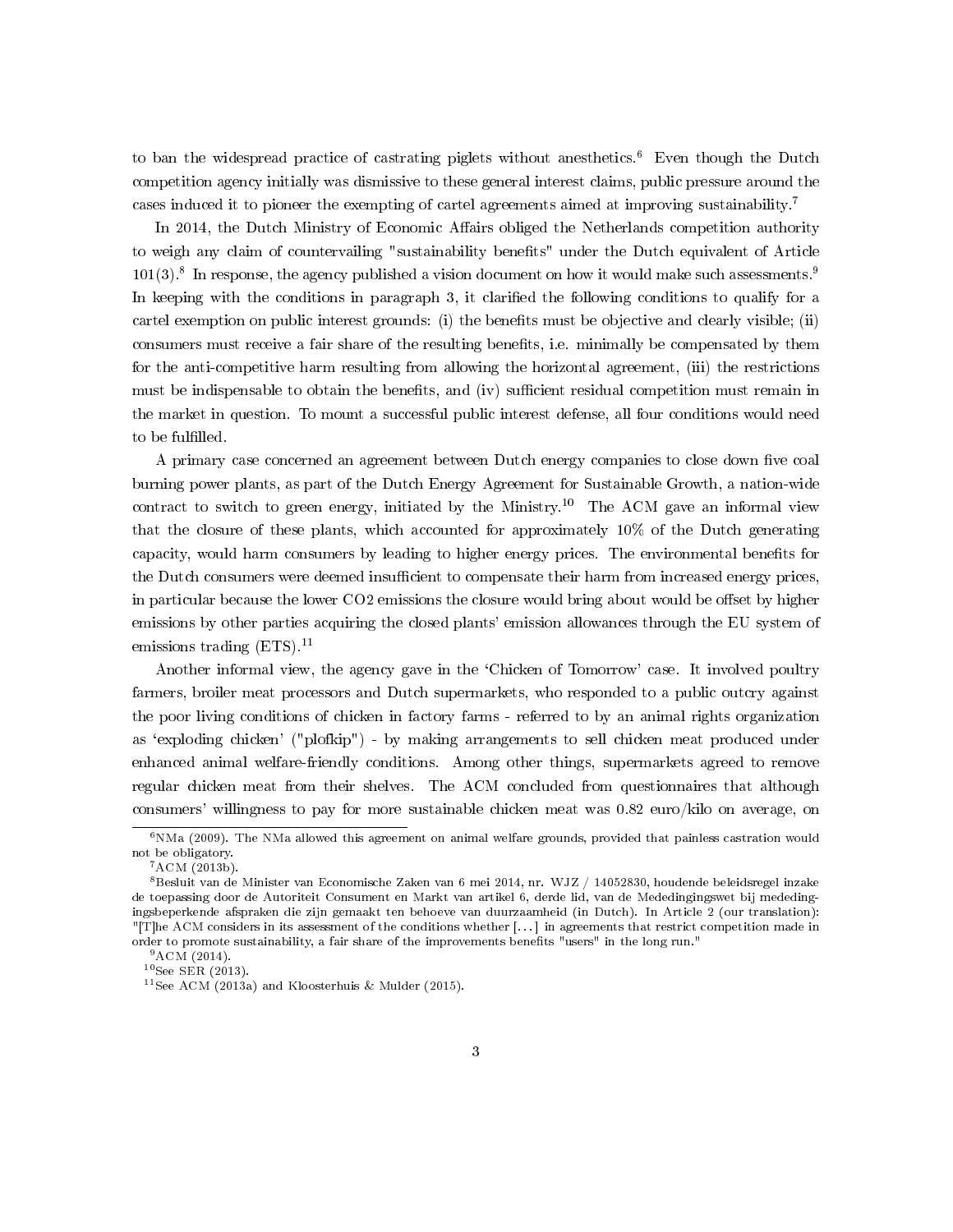balance with a 1.46 euro/kilo price rise consumers would not benefit from the initiative.<sup>12</sup>

Cartel coordination may in theory reduce negative externalities and improve upon the classic underprovision of public goods in unregulated economies that is the result of free-riding. A reduction in output alone may take away negative externalities, such as industrial pollution, or ease a commons problem, like over-fishing.<sup>13</sup> Arguably also the industries concerned will have superior knowledge and special skills to actively promote public interests in their sectors through self-regulation. They would know best air pollution control systems, cradle-to-cradle designs or humane farm animal care, as well as any latent willingness to pay with consumers for more socially responsible and sustainable production, such as green energy or fair trade products. Private companies may therefore be the most efficient producers also of certain public interest.<sup>14</sup>

However, allowing a public interest-defense for cartel offenses raises some immediate concerns. While corporations may want to be seen taking social responsibility, the actual effects thereof need not exceed what suffices for self-promotion.<sup>15</sup> It is by no means clear that allowing collusion indeed creates private incentive to promote sustainability sufficiently, even when consumers do have a willingness to pay for it.<sup>16</sup> Furthermore, consumers cannot be expected to appraise in their private consumption all wider possible public interest benefits, such improvements in public health from a reduced use of antibiotics in meat production, that slow down the build-up of resistance against antibiotics. Also, many general interests are not tied to private consumption and so require independent provision.

Moreover, horizontal agreements are known to carry direct and indirect risks of collusion, including higher prices and lower quality of product and variety.<sup>17</sup> Many, if not most public interest benefits

<sup>15</sup>See Delmas & Montes-Sancho (2010).

 $12$ See ACM (2015). Formally, an individual's willingness to pay for a public good is defined as the amount of expenditures the individual is willing to give up for one additional unit of the public good, keeping utility constant, see Batina (1990). The ACM asked consumers to compare two discretely different market situations, one with and one without the exploding chicken on offer in supermarkets, thus including a collective switch to more animal friendly chicken meat production for the Dutch market. In this paper, we will also use the term 'willingness to pay' in a more loose manner. We return to measuring it briefly in Section 4.

<sup>&</sup>lt;sup>13</sup>Crane (2005) argues that United States Tobacco's monopolization attempts of the snuff tobacco market increased welfare through health improvements and health-care costs savings from lower tobacco consumption.

<sup>14</sup>Coase (1974) claimed that lighthouses, which Paul Samuelson had made a textbook example of services that could only be provided by the government, were in fact in late 19th century Britain eciently built and operated by private individuals that were granted the right by the government to levy tolls on passing ships calling at British ports. While Coase's lighthouse case has been criticized as a pure example of efficient private production of a public good because of the government backing, a cartel exemption would be comparable. However, as Bertrand (2006) documents, the statutory authority at the time, Trinity House, also imposed strict quality requirements for the building, maintenance and operation of lighthouses, while excludability from port services enforced the levying of the tolls. Also, several privately owned lighthouses needed to be taken over by the authority when their proper service was neglected.

 $16$ Schinkel & Spiegel (2015) shows that when consumers value sustainable products and firms choose investments in sustainability before choosing output or prices, coordination of output choices or prices boosts investments in sustainability and may even enhance consumer surplus, whereas coordination of investments in sustainability directly hinders investments and harms consumers. A production cartel can improve consumer welfare only when products are sufficiently close substitutes and the marginal cost of sustainability investment is relatively low, or the sustainability benets are lower than the harm from reduced output. If a production cartel is required to compensate consumers, investments in sustainability are reduced below the competitive level.

<sup>&</sup>lt;sup>17</sup>See Duso *et al.* (2013), which reports that networks between competitors participating in R&D joint ventures in the US are conducive to collusion.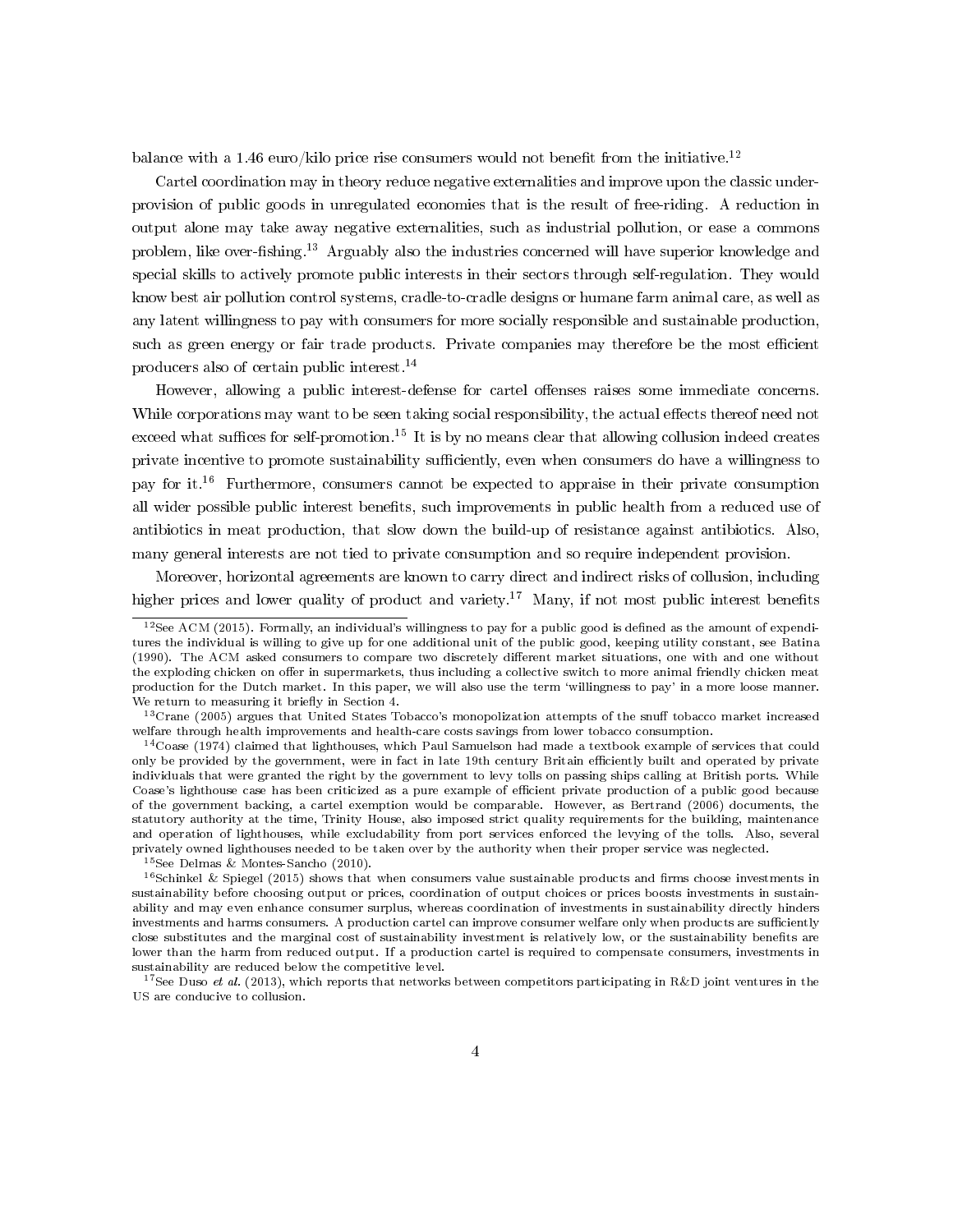are hard to quantify as a mitigating factor. Sustainability appears to be sufficiently widely interpret able a concept to invite overly rosy contribution claims. Objectionable cartels may misuse the policy in an attempt to get away with hard core collusion under the guise of sustainability, or some other public interest. The policy burdens antitrust agencies with a complex monitoring and balancing task. Agencies will find it difficult to assess cartel contribution claims on their merits, in ex ante notifications such as the coal and chicken cases that the Dutch authority considered, and certainly also ex post, after the discovery of a cartel in operation when the defense would also be available. As a result, opening up the public interest-defense can undermine deterrence.

Nevertheless, the antitrust balancing of cartel damages against cartel-specific public interest benefits is the law now, and so it is worthwhile to examine it. Suppose indeed that particular public interest contributions can and will only be had by a horizontal industry-wide agreement, objectively and measurable. Consider a public interest-cartel that applies linear commodity pricing. Abstract also from simple direct volume reduction effects from collusive price increases of consumption goods that generate negative externalities, which are not central to our leading cases. Instead, restrict public interests to public goods, which are non-excludable and non-rivalrous, as in our leading examples: no individual can be excluded from feeling better about an improved seabed, biodiversity in horses, public health or animal well-being, nor does anyone's enjoyment thereof take away from someone else's. The policy then amounts to government mandating an industry to collude to impose a unit tax on the private consumption good it produces, provided that part of the proceeds are contributed to the production of a public good that compensates the consumers of the private good for the harm caused by the cartel price overcharge.<sup>18</sup>

Samuelson (1954) determined that the efficient level of public good provision is where sum of the marginal rates of substitution of all individuals is equal to the economy's marginal rate of transformation between the public good and an arbitrarily chosen private good. Without coordination, public goods will be under-provided. Lindahl (1958) suggested individuals be taxed personalized prices, so as to contribute their marginal utility from the consumption of the optimal level of the public good, times that level. In practice, it is complex to implement optimal public goods production, as it requires private information about preferences that people would have an incentive not to reveal, and taxes are distortive. Even though incentive-compatible implementation schemes do exist, government policy can only be second-best.<sup>19</sup> Optimal taxation theory seeks to design tax-subsidy schemes for financing public goods that achieve efficiency without specific knowledge about the individual preferences, including by targeting revealed consumption patterns.<sup>20</sup>

 $18$ Note that, while we focus on horizontal agreements, the basic trade-off analysis applies equally to abuse of dominance and merger control with public interest gains as well. In merger cases, there is a longer tradition in weighing in public interests, in particular also in developing countries, see Capobianco & Nagy (2016) and Reader (2016). The South African competition agency dealt with general interests in a number of abuse of dominance cases, see Buthelezi & Njisane (2016). <sup>19</sup>See Diamond & Mirrlees (1971), Stiglitz & Dasgupta (1971) and Walker (1981).

 $^{20}$ See Boadway & Keen (1993) on the use of observables, including revealed preferences and self-selection, to determine who to tax what for which type of public good.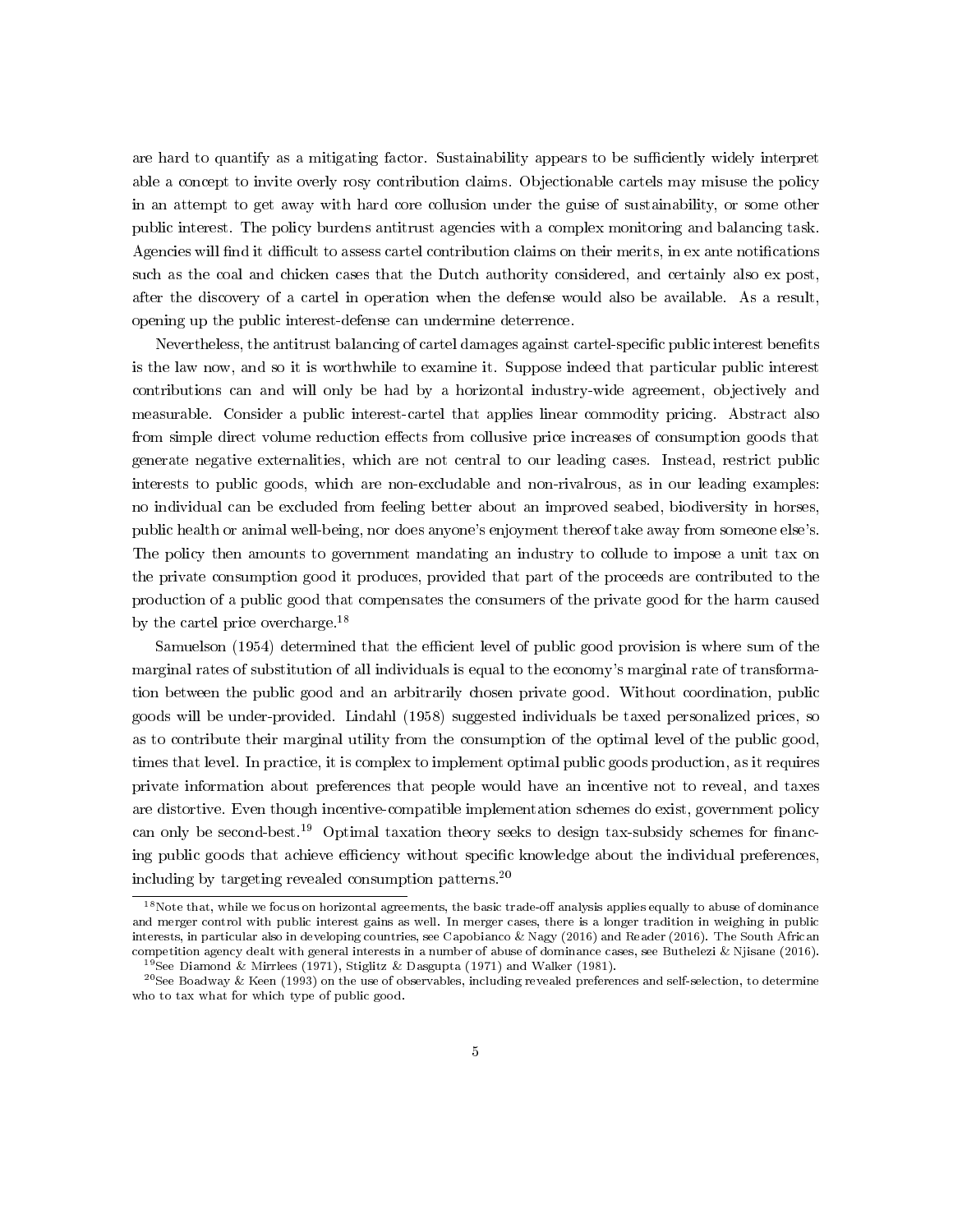In this paper, we examine the trade-off between the cartel's public interest benefits against a unit price overcharge, using a standard public economics model with private consumption and voluntary public goods contributions. Heterogeneous individuals spend their endowment on a private good, a public good, and a composite commodity. Depending on relative preferences and the wealth distribution, no, some or all consumers of the private good also contribute to the public good. The cartel price rise has various substitution and income effects. These in turn generate crowding-out effects, as individuals free-ride on the public good contributions by others. Additionally, the public interest-cartel's compensating contribution further crowds out private contributions. Improvements in the energy ef ficiency of appliances can be offset by lax morals in their use. In response to a substantial reduction by industry in emissions, households may reduce their own efforts, for example in separating waste materials. In Chicken of Tomorrow, in response to improved living conditions for chicken overall, some consumers would switch from buying high-end free range chicken to a generic biological brand.

The European Commission's guidelines explain that allowing 'consumers a fair share' is the pass-on of benefits that "at least compensate consumers for any actual or likely negative impact caused on them by the restriction of competition." That is, "the net effect of the agreement must at least be neutral from the point of view of those consumers directly or indirectly affected by the agreement."<sup>21</sup> Furthermore, it is stated that: "The decisive factor is the overall impact on consumers of the products within the relevant market and not the impact on individual members of this group of consumers."<sup>22</sup> While it is clear that the public interest to be promoted by the cartel needs to benefit consumers and not, for example in the cases about animal well-being, animals directly - no further guidance is offered on how to interpret "consumers" as a group. From case law, it becomes clear that "the average consumer" is meant.<sup>23</sup> Excluding the Pareto-criterion that each and every individual consumer in the relevant market would minimally need to be compensated widens the space for the policy, as it avoids that a single individual with no willingness to pay for the public good blocks any public interest-cartel. Yet, it implies interpersonal utility comparisons, which require a cardinal utility measure. As a result, there is no unambiguous welfare measure to implement the policy. In addition, it does not compensate consumers with a lower than average valuation for the required public good contribution, which can be many.

A public interest-cartel is sustainable only if it can pay for the required compensating public good level from its price overcharge proceeds. Using the sum of generally weighted utility functions as

<sup>21</sup>European Commission (2004), recital 85.

 $^{22}$ European Commission (2004), recital 87. The grounds for excluding the Pareto-criterion are in Case T-131/99, Shaw, 21 March 2002, in which the Court of First Instance ruled that compensation (of a group of tied lessees) has to be assessed "within the same analytical framework, that of the effect of the notified agreements on the functioning of the market, and hence on the situation of the tied lessees taken as a whole, not on each lessee considered in isolation." That not every individual consumer needs to be compensated individually was confirmed by the European Court of Justice in Case C-238/05, Asnef-Equifax, 23 November 2006, recitals 68-70.

 $^{23}$ In Shaw, recital 163 the Court of First Instance explained that: "it is not material that the benefits produced by the notified agreements do not entirely compensate the price differential suffered by a particular tied lessee if the average lessee does enjoy that compensation and it is therefore such as to produce an effect on the market generally."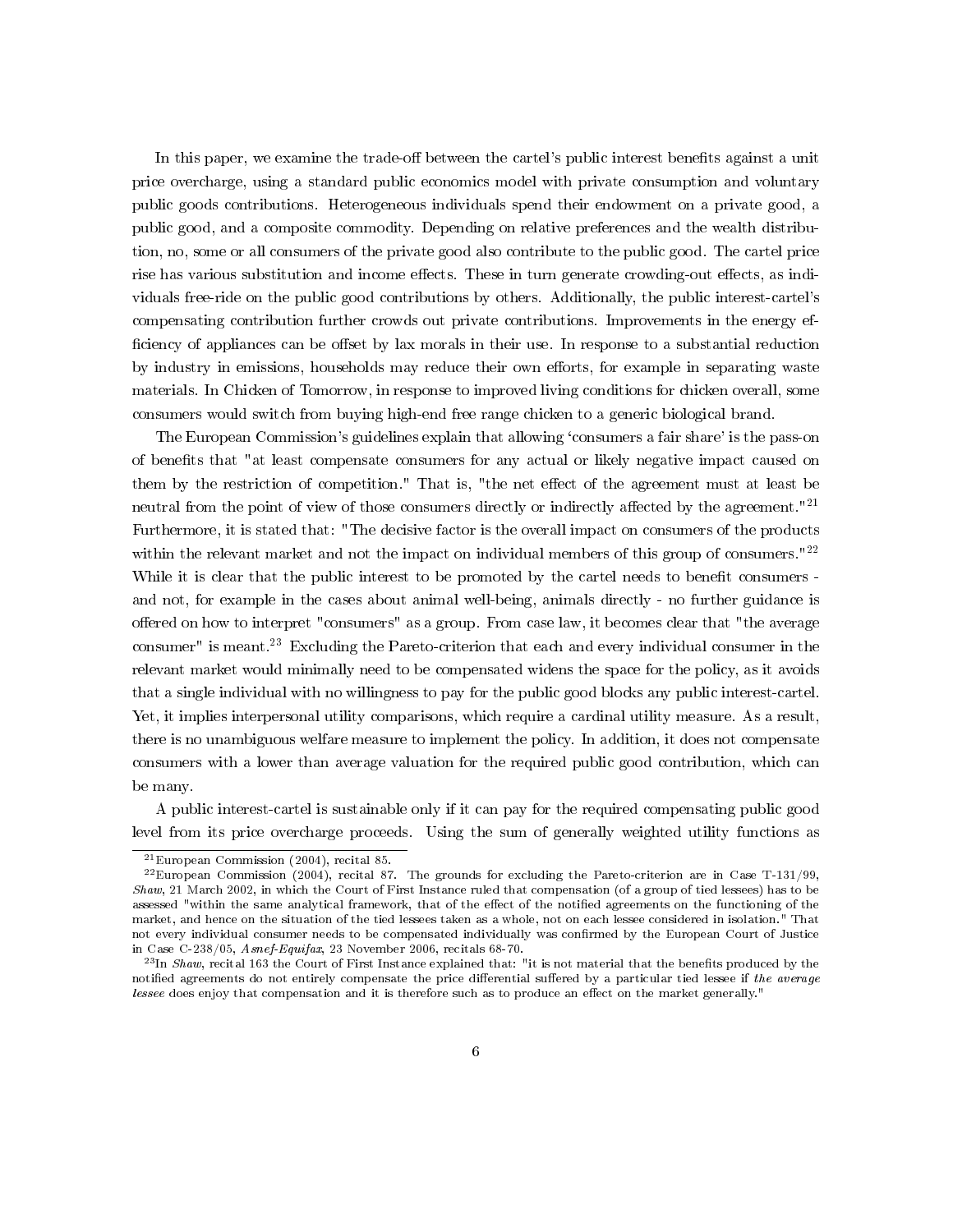a welfare function, we find that a public interest-cartel is not sustainable beyond a critical mass of consumers who combine a preference for private consumption with a low willingness to pay for the public good. The size of this mass depends on the utility measure. The individuals that will be the hardest to compensate with a cartel contribution to the public good for a cartel price increase are those who consume of a lot of the private good and also value the public good little. Their exposure to damage from even a small cartel price increase is large, and they require a lot of public good contribution by the industry to offset it. Also, to the extent that they did contribute to the public good in the competitive equilibrium, consumers will respond with relatively large reductions, possibly to zero, and so crowed out the cartel provision.

The public interest-defense policy in essence asks exactly those individuals who have self-selected themselves, through their private good consumption, as types with a relatively low willingness to pay for the public good types, to pay most for the provision of a compensating public good that they value least. As a result, in most economies the industry cannot afford the required compensation from the cartel proceeds. Only in quite special circumstances, in which sufficiently many consumers have a relative willingness to pay for the private and the public good that stays constant within narrow bounds, may a sustainable public interest-defense exist. In addition, the information requirements for a competition agency to identify a genuine public interest-defense it can award are prohibitively large, even if the Pareto-criterion for compensation would apply.

Our analysis builds on a literature that studies how tax financed government provision of the public good is (partly) neutralized by individual reductions in their voluntary private contributions. Pareto improvements can be obtained through commodity taxation in such economies, and efficiency in public good provision via lump-sum taxation. However, if consumers anticipate that the government will use the tax revenue to finance purchases of the public good, they adjust their own public good spendings. Bergstrom et al. (1986) show that for income redistributions smaller than the initial individual voluntary contributions to the public good, crowding out of government spending on the public good by lump sum taxation is full. Bernheim (1986) establishes a similar neutrality result for distortionary commodity taxation as well, when allowing negative private contributions to the public good, and provided that taxes do not exceed private contributions in the prior equilibrium. Only with larger taxes and subsidies, and therefore certainly by taxing non-contributors, can government actually improve welfare by levying taxes to finance public goods in these models. Andreoni  $&$  Bergstrom (1996) point out that local neutrality depends crucially on the structure of the game. If the government commits to no change in taxes and balances the budget by adjusting its contribution to the public good, consumers can keep their private consumption constant, no matter what the other consumers do, and off-set the policy. In different setups, including one-shot public goods games, that do not allow consumers to see through the veil of distortionary taxes, government can unambiguously increase total contributions.<sup>24</sup>

Closest to our application, the public goods model with private contributions has been used to

 $^{24}$ See Boadway et al. (1989).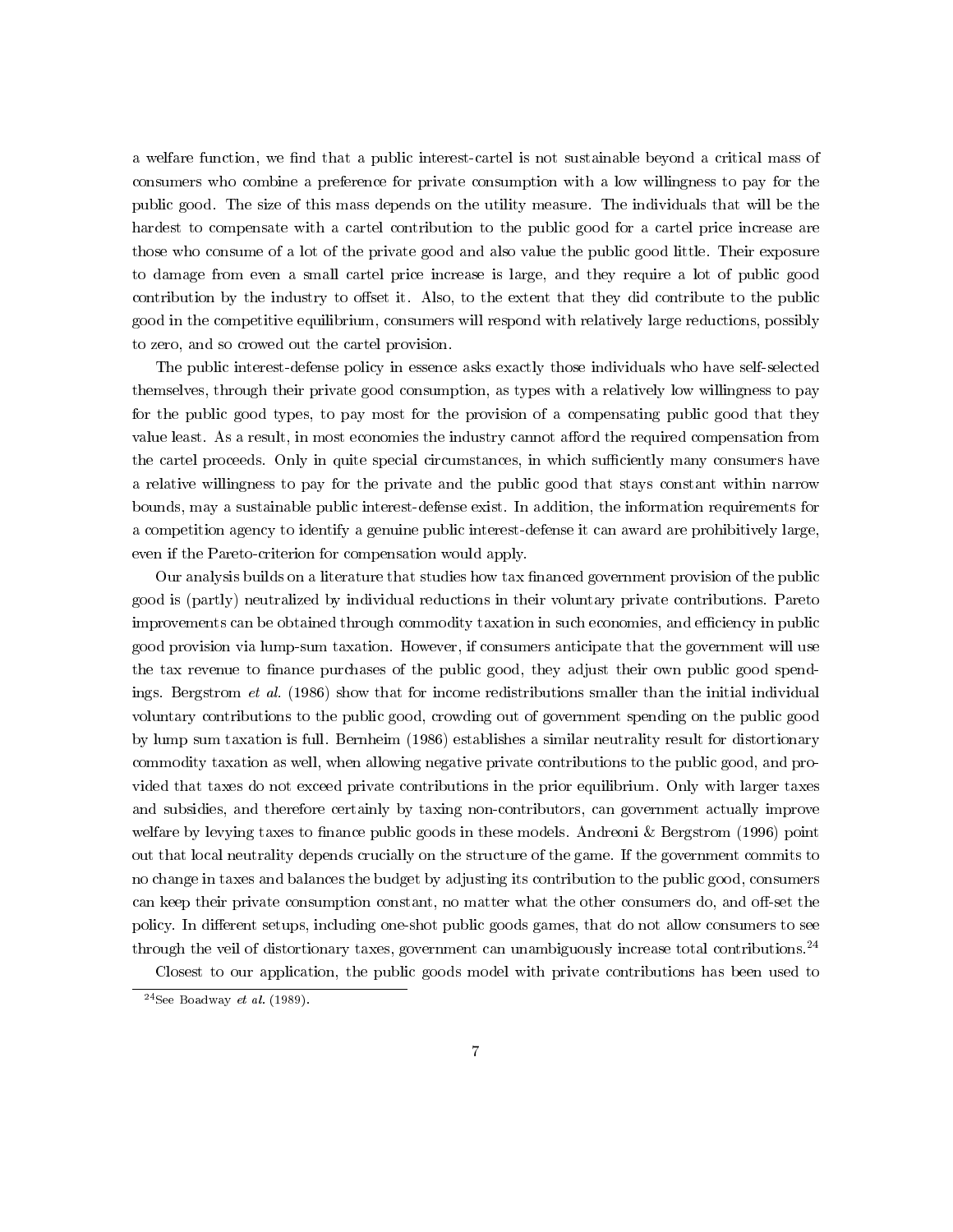study the extent to which corporate social responsibility may contribute to public interests. Bagnoli & Watts (2003) show that firm contributions to a public good when consumers are socially responsible are positive and vary across market structures. Besley & Ghatak (2007) find that corporate social responsibility does not improve upon private voluntary contributions. Kotchen (2006) confirms that in "green markets", which offer bundled private and public goods, company contributions to more sustainable production are neutralized by reduced consumer donations. Only in sufficiently large economies can green techology increase the general level of provision, despite crowding out all private provision of the associated invironmental public good.

The remainder of the paper is organized as follows. In Section 2, we formalize the trade-off involved in compensating consumers for price increases in the private good industry by firm-provided public goods. In Section 3, we use a simple example to examine what scope of welfare-enhancing policies exists. In Section 4 we discuss alternative welfare measures to the policy. In Section 5 we conclude on some policy implications and extensions. Derivations are provided in an appendix.

### 2 Public Goods Provision by a Private Cartel

#### 2.1 A Model of Private Consumption and Public Good Contributions

Consider an economy with  $n$  individuals. Each individual  $i$  has a choice between consuming a private good  $x_i$  that is produced by an industry that is considered for a public interest-cartel exemption, a composite commodity  $y_i$ , representing all other consumption of goods supplied on markets that are unchanged, and making a private contribution  $g_i$  to the total public good spend

$$
G = \sum_{i=1}^{n} g_i + g_N + g_F,
$$

in which  $g_N \geq 0$  is the initial provision of the public good by nature or government and  $g_F \geq 0$ is the joint contribution by the firm producing the private good  $x$ . The total  $G$  constitutes the public good: enjoying its value is non-excludable and non-rivalrous. If the public good is clean air, private contributions can be investments in the installation of solar panels, soot filters on cars or a more sustainable consumption pattern. In the following, we denote by  $G_{-i}$  the amount of public good contributions by other individuals than individual  $i$ . For simplicity, we assume that the private consumption goods do not generate production externalities, so that the public interest is measured entirely by  $G$  and volume effects from the cartel price increase do not themselves serve a public interest.<sup>25</sup>

 $^{25}$ As they do in some of the examples mentioned in the introduction, such as over-fishing in Adler (2004) and tobacco smoking in Crane (2005). Note that it may as well be that the production of substitutes to the cartellized good, i.e. of products in  $y_i$ , has offsetting negative externalities that we also ignore with this assumption.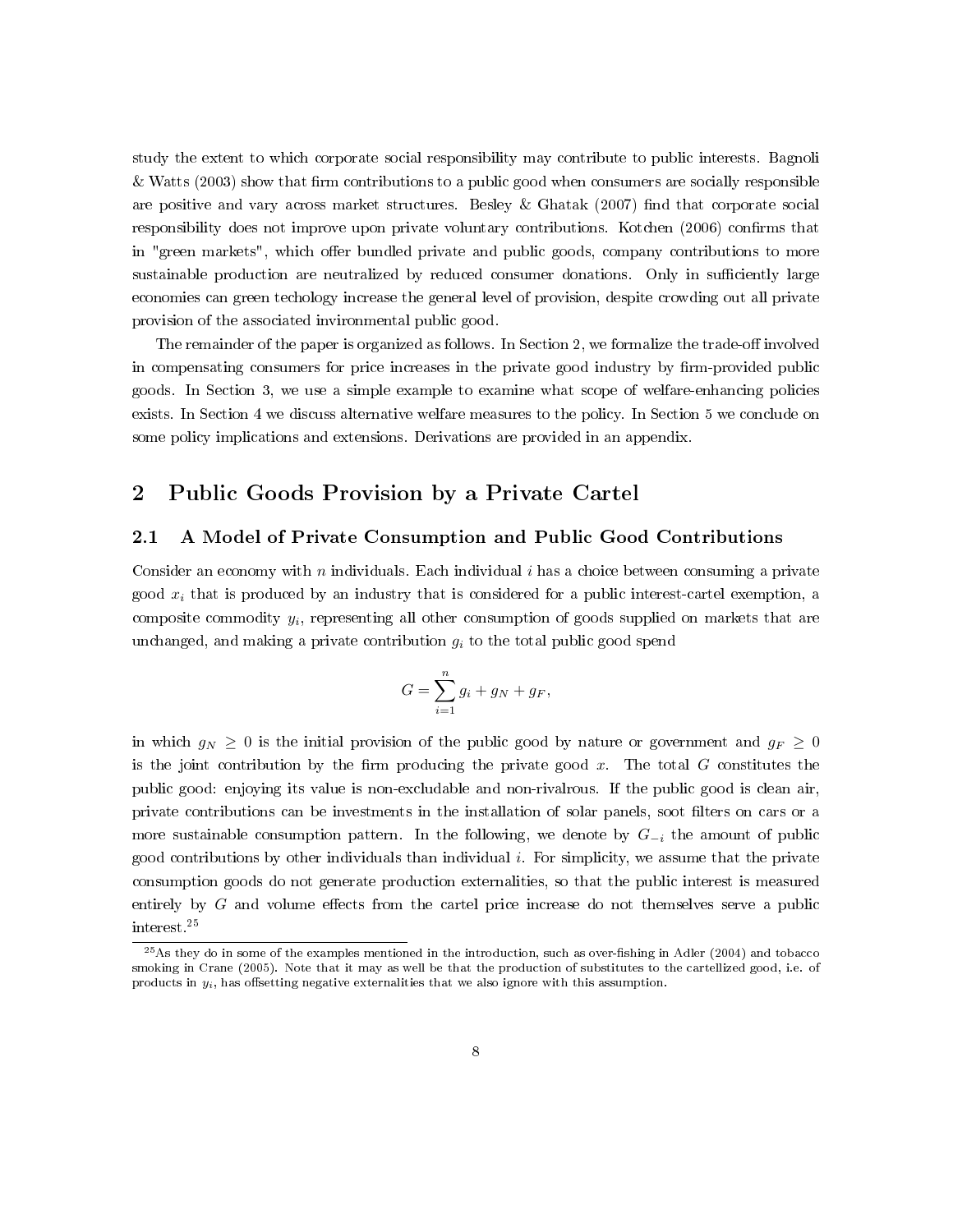Individual i's preferences are represented by utility function  $U_i(x_i, y_i, G)$ , which satisfies standard conditions:  $U_i$  is twice continuously differentiable and increasing in each argument, and marginal utilities of consumption are positive and decreasing in each argument.<sup>26</sup> Prices are  $(p_x, 1, p_y)$ , in which the price of the composite commodity is normalized to one and  $p<sub>g</sub>$  can be thought of as the cost of producing the public good from contributions. Individual  $i$  decides on how he optimally allocates his wealth endowment  $w_i$  over private consumption and contributing to the public good as follows:

$$
max_{g_i, x_i y_i} U_i(x_i, y_i, G),
$$
  
s.t.  $p_x x_i + y_i + p_g g_i \le w_i$ ,

$$
g_i\geq 0.
$$

It suffices to offer a partial equilibrium analysis to capture the main effects at play. Note that the optimal individual contribution to the public good may well be zero or negative, in particular when there is already a high initial provision of the public good by nature. If the air was pure and pollutionfree, it would be unlikely that people invested into making it even cleaner. Similarly, low wealth endowments or simply a low preference for the public good can prevent individuals from spending their own resources on it. Substantial individual diminutions of the public good are not natural to our concerns: while individual consumers may for example, in the knowledge that others invest in clean air, increase their own emissions somewhat, it is not obvious how to convert such choices into cash. We therefore constrain the individual contributions to be non-negative.

### 2.2 Competitive Equilibrium

In the competition benchmark equilibrium, the firm's provision is zero by construction, i.e.  $g_F = 0$ . Rewriting individual utility as

$$
U_i(x_i, y_i, G) = U_i(\frac{w_i - y_i - p_g g_i}{p_x}, y_i, g_i + G_{-i} + g_N),
$$

the first-order conditions readily become

$$
\frac{\partial U_i(.)}{\partial G}(1 + \frac{dG_{-i}^e}{dg_i}) - \frac{\partial U_i(.)}{\partial x_i} \frac{p_g}{p_x} = 0,
$$
\n(1)

<sup>&</sup>lt;sup>26</sup>For analytical convenience, it is assumed that  $U_i$  satisfies:  $\lim_{z\to 0^+} \frac{\partial U_i}{\partial z_i} = \infty$  and  $\lim_{z\to \infty} \frac{\partial U_i}{\partial z_i} = 0$  for all  $z \in$  $\{G, x, y\}$ . Note that while these assumptions on preferences ensure that  $x_i > 0$  and  $y_i > 0$  in the optimum, it may still be optimal for the consumer to want to purchase negative amounts of the public good if his total public goods consumption remains positive thanks to contributions from other sources. For this reason, it is assumed that  $g_i \geq 0$ . It is often binding amounting to important corner solutions.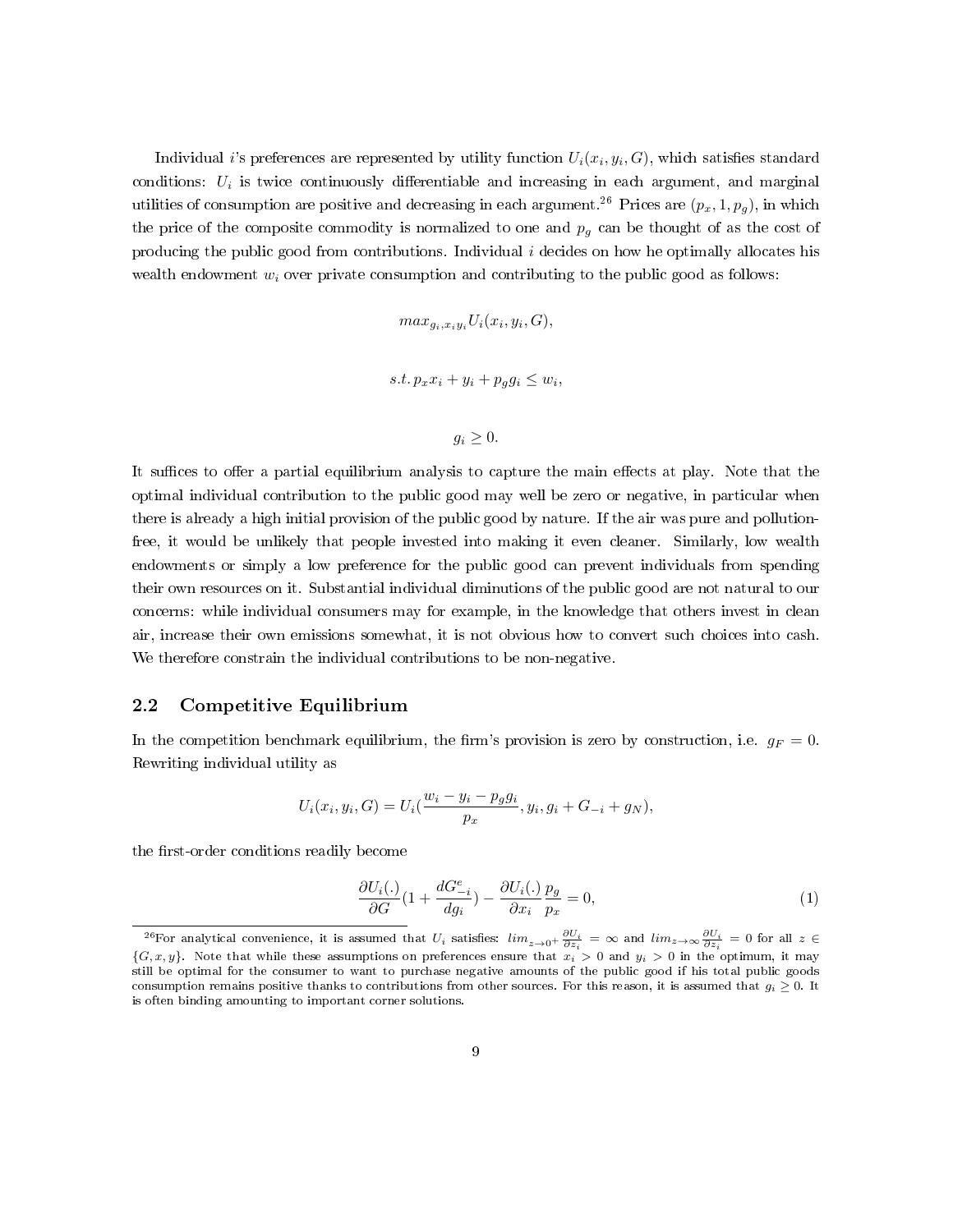$$
-\frac{1}{p_x}\frac{\partial U_i(.)}{\partial x_i} + \frac{\partial U_i(.)}{\partial y_i} = 0,
$$
\n(2)

in which conjectural variation  $\frac{dG_{-i}^e}{dg_i}$  is individual i's expectation about the change in the contribution to the public good purchases by other sources as a consequence of the change in the size of his own contribution.

Conditions (1) and (2) determine individual i 's optimal purchase bundle  $(x_i^*, y_i^*, g_i^*)$ , and so jointly  $G^* = \sum_{n=1}^{n}$  $i=1$  $g_i^* + g_N$ . While individuals are price takers, they react to each others' behavior because of the presence of the public good. Note that condition (1) is relevant only for non-binding levels of the public good  $g_i > 0$ , in which case individual i is a contributor to the public good. Should the resulting purchase bundle include negative levels of  $g_i^*$ , the only relevant condition is (2) together with  $g_i^* = 0$ , and the individual is a non-contributor. An individual is more likely to be a contributor if his wealth is sufficiently high, public good contributions from other sources are low, if he gains more utility from the public good as compared to the other goods, or if the prices of the other goods are high. Some combination of these conditions is required to overcome his incentive to fully free-ride on the public good provided by others.

Consistently assuming that everybody takes the contributions of others as given when optimizing, i.e. conjectural variations  $\frac{dG_{-i}^e}{dg_i} = 0$  for all i, that all the goods are normal goods and that there is a single-valued demand function for the public good, a competitive Nash equilibrium where each consumer plays his best-response strategy exists and has a unique quantity of the public good and unique sets of contributors and non-contributors.<sup>27</sup> The structure of the utility functions assures that if  $g_N = 0$  and there is no provision by firms either, at least some consumers will purchase the public good. In fact, if  $G = 0$ , every consumer has an incentive to invest in the public good. For positive initial levels of public good  $(q_N > 0)$ , it can be that no individual privately contributes. In any event, in the competitive equilibrium there is under-provision of the public good.<sup>28</sup>

In equilibrium, individual  $i$ 's indirect utility is given by

$$
V_i^*(p_x, p_y, W, g_N) = U_i\left(\frac{w_i - y_i^*(.) - p_g g_i^*(.)}{p_x}, y_i^*(.) , g_i^*(.) + G_{-i}^*(.) + g_N\right),\tag{3}
$$

in which  $W$  is a vector of the wealths of all consumers, which are all relevant through the determination of  $G^*$ .

<sup>&</sup>lt;sup>27</sup>The existence proof is analogous to that in Bergstrom et al. (1986), with the only additional aspect being the composite commodity  $y_i$  which does not affect the proof materially.

 $^{28}$ See Bergstrom et al. (1986).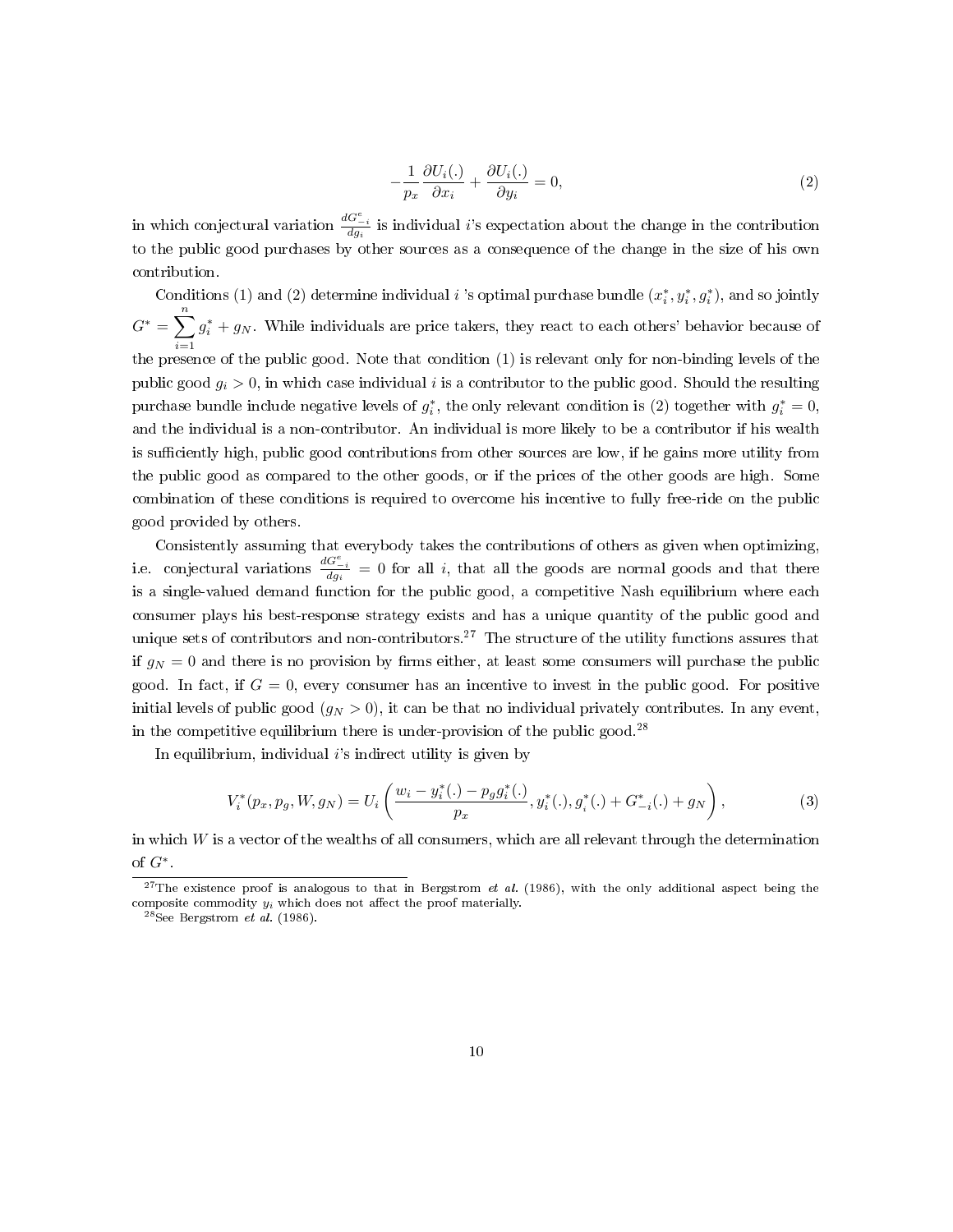#### 2.3 Cartel Provision of the Public Good

The public-interest justification for a cartel offense amounts to allowing the industry a price increase  $p_x^c > p_x$ , in exchange for the industry contributing to the public good,  $g_F > 0.29$  The price increase may just cover the cost of the public good contribution, but can also fall short of that or exceed it. Assuming that prices otherwise remain unchanged, the partial comparative statics analysis is of the two unique Nash equilibria to the two policy options:  $(p_x, g_F = 0)$  versus  $(p_x^c > p_x, g_F > 0).$ <sup>30</sup> The public good is sufficiently widely appreciated so that at least all consumers in the cartellized market have it as an argument in their utility functions. Since we are considering cartel agreements that would be legal if exempted, we can ignore issues of cartel stability by assuming the agreements are contractable if necessary.

In principle, cartel provision of the public good has the potential to improve upon the underprovision in competitive equilibrium and therefore compensate the price increase. The extent to which it can depends on the interplay of several substitution effects. In response to the cartel price increase of  $x_i$ , three things will happen. First, consumers will substitute away from the cartellized private good, either to the composite commodity or by making a larger public good donation, or both. These substitution effects mitigate their individual harm from the price increase directly, and larger contributions to the public good also benefit others. Second, the increase in  $p_x$  has negative real income effects, which reduce the consumption of  $x_i$ ,  $y_i$  and  $g_i$ , which are all assumed to be normal goods. Third, there may be crowding out effects with contributors, as increases in  $G_{-i}$  may induce lower own contributions, including stopping to contribute at all. Non-contributors enjoy the increased level of public good provided, and in border cases can be induced by the increase in  $p_x$  to start purchasing the public good. Generally, however, the substitution effect towards the public good are at least partially offset by the income and crowding out effects. In addition, the industry's compensation contribution  $g_F > 0$  will further crowd out private contributions to the public good and increase the demand for the private and composite commodity in the collusive equilibrium.

On balance, the net utility change for individual  $i$  from allowing a public-interest cartel is

$$
\triangle U_i = V_i^*(p_x^c, p_g, W, g_N + g_F) - V_i^*(p_x, p_g, W, g_N),
$$

 $^{29}$ We restrict analysis to unit price overcharges. Note that if the cartel would apply nonlinear pricing, the fixed price components would be comparable to lump sum taxation, while also demanding compensation as a cartel damage. Since the neutrality result of Bergstrom et al. (1986) applies to the fixed fee part, so that compensation is ever more expensive, it is unlikely that a cartel would opt for non-linear pricing in the context of a public interest-defense.

<sup>30</sup>With respect to the composite commodity and the cost of producing the public good, ignoring general equilibrium price effects can be interpreted as the market for the private good being small relative to the rest of the economy. With respect to the relevant market for the private good, it is less innocuous. In particular would the decrease in the demand for the private good resulting from the cartel price increase in general equilibrium decrease  $p_x$ , so that it depends on the model specifications whether the net effect on the price of the private good will indeed be positive, and compensation be required. This demand effect is second-order, however, and counteracted by the crowding-out effect. Typically, a cartel will raise prices above competitive levels and the various effects identified in the text apply. As we seek to characterize a welfare status quo, we need not account for any surplus cartel profit net of compensation.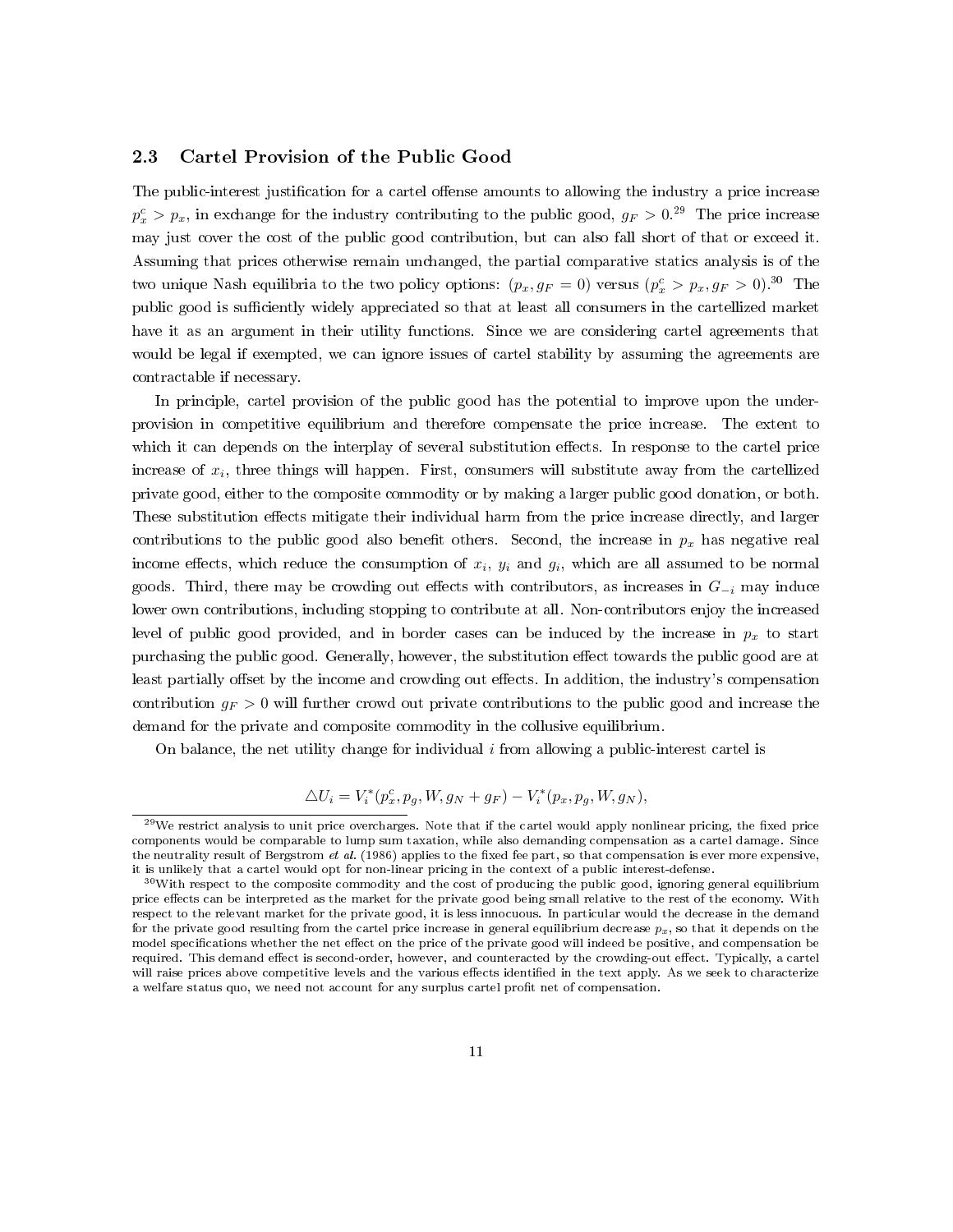which increases in  $q_F$ . Interpreting the compensation requirement to mean that the consumers of the private good are to be compensated on average, assuming a cardinal comparison and weighing all individuals alike, in linear approximation, it is

$$
(p_x^c - p_x) \frac{1}{n} \sum_{i=1}^n \frac{-\partial U_i(x_i^*(.), y_i^*(.), G^*(.))}{\partial p_x} \le g_F \frac{1}{n} \sum_{i=1}^n \frac{\partial U_i(x_i^*(.), y_i^*(.), G^*(.))}{\partial g_F},
$$
(4)

since all consumers will consume a positive amount of the private good.<sup>31</sup> The competition authority's task would be to identify the level of public good  $\hat{g}_F$  such that condition (4) is satisfied as equality, and only accept the public interest-defense if the level of the public good actually provided by the firms is at least  $\hat{g}_F$ . As firms have no incentive to contribute more than minimally required, compensation condition (4) will be binding with equality.

Even with a welfare function assumed, the information requirements for a competition agency to assess whether or not to approve the anti-competitive conduct on the public interest grounds seem prohibitively large, as they include perfect information of all individuals' preference structures. Note also that the individuals that are hardest to compensate, i.e. that need the highest cartel contribution to the public good to offset their utility loss from the cartel price increase, need not be those who have suffered the most harm by the price increase. There may well be a group of consumers in the economy that derive too little utility from  $G$  to be compensated effectively, even if they have not suffered much damage from the price increase at all. In this respect, public good compensation is very different from monetary compensation, which will never need to go above making the old bundle affordable. In compensations via public interests, that is, there is no effective upper limit on how much of the public good is needed to compensate everyone, individually or on average. The choice set of each individual is affected, as no one can choose to consume less public good than  $G_{-i}^* + g_N$ . The public interest compensation scheme thus proves to be both cumbersome and potentially costly, quite possibly too costly to be financed from the cartel price overcharge on the private good.

In the following, the examine the implicit definition of  $\hat{g}_F$  in more detail to see what space for a public interest-defense may be. With  $n$  individuals in the economy, there are  $4^n$  combinations of each of them contributing or not contributing to the public good before and after allowing a public interest-cartel, all with different consumer harms and benefits. We restrict attention to analyses of an economy with no contributors to the public good in Section 2.3.1, and the case where some (possibly all) individuals are contributors in Section 2.3.2. In Section 2.4 we turn to the issue of the cost of compensating.

<sup>&</sup>lt;sup>31</sup>Note that while the term  $\frac{\partial U_i(x_i^*(.),y_i^*(.),G^*(.))}{\partial x_i}$  $\frac{\partial p_{x}}{\partial p_{x}}$  (.*.*),  $\sigma$  (.*..)* in (4) for many will be negative, it may be positive for individuals who care little for the private consumption good, yet benefit from other people's substitution effects toward the public good.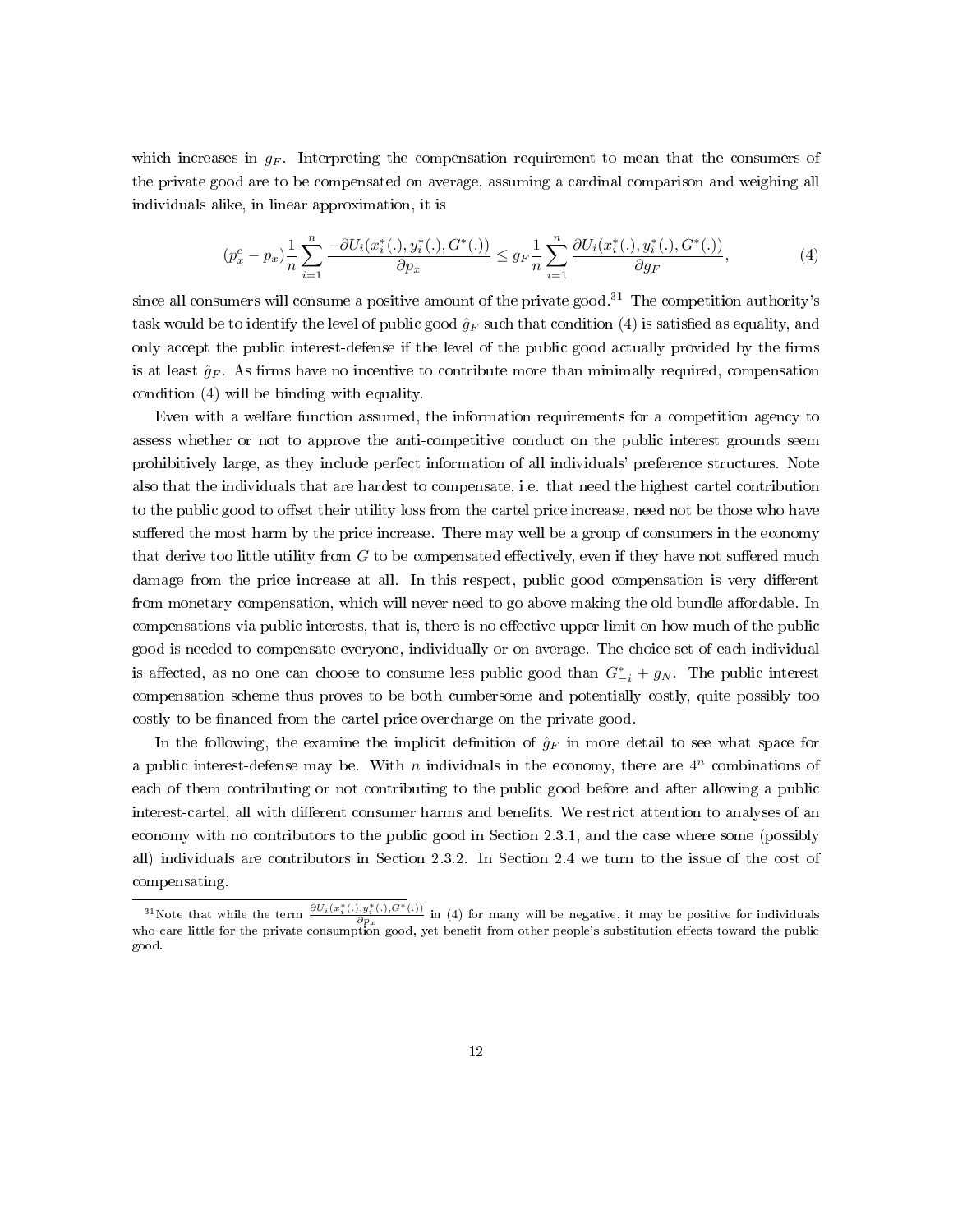#### 2.3.1 An Economy with No Private Contributions

If  $g_N$  is high enough, no individual contributes to the public good in either of the periods and  $g_i^*(.)$  =  $\partial g_i^*(.)$  $\frac{\partial g_i^*(.)}{\partial p_x} = \frac{\overline{\partial} G_{-i}^*(.)}{\partial p_x}$  $\frac{\partial \mathcal{F}_{-i}(y)}{\partial p_x} = 0$ . The equilibrium purchases of each consumer depend only on own wealth and prices of the private good and the composite commodity. The indirect utility function becomes  $V_i^*(p_x, p_y, w_i, g_N + g_F)$ , since only the firms and nature provide the public good. The increase in  $p_x$ then causes a simpler marginal harm of

$$
\frac{\partial U_i(x_i^*(.), y_i^*(.), G^*(.))}{\partial p_x} = \frac{\partial U_i(x_i, y_i, G)}{\partial x_i} - \frac{1}{p_x^2} \left( \frac{\partial y_i^*(.)}{\partial p_x} p_x + w_i - y_i^*(.) \right) + \frac{\partial U_i(x_i, y_i, G)}{\partial y_i} \frac{\partial y_i^*(.)}{\partial p_x}.
$$
 (5)

From accompanying increases in  $q_F$ , individual i gains a straightforward marginal benefit of

$$
\frac{\partial U_i(x_i^*(.), y_i^*(.), G^*(.))}{\partial g_F} = \frac{\partial U_i(x_i, y_i, G)}{\partial G}.
$$

The utility losses will be distributed unevenly. Unsurprisingly, those who like the private good the most will suffer the highest utility decline. Moreover, wealthy consumers are damaged more. This damage is, however, partially mitigated by the possibility to substitute towards the composite commodity.

Compensation condition (4) for a discrete price change for which all individuals remain noncontributors becomes

$$
-(p_x^c - p_x) \sum_{i=1}^n \left( \frac{\partial U_i(x_i, y_i, G)}{\partial x_i} \frac{-1}{p_x^2} \left( \frac{\partial y_i^*(.)}{\partial p_x} p_x + w_i - y_i^*(.) \right) + \frac{\partial U_i(x_i, y_i, G)}{\partial y_i} \frac{\partial y_i^*(.)}{\partial p_x} \right) =
$$
  

$$
g_F \sum_{i=1}^n \frac{\partial U_i(x_i, y_i, G)}{\partial G},
$$
 (6)

which implicitly defines  $\hat{g}_F > 0$ .

Note that while it may appear at first glance that in an economy with only non-contributors apparently there is no willingness to pay for more public good than the status quo, and so that by revealed preference it would be impossible to compensate an increase of the price of the private good, this is not necessarily so. There may well be under-provision of the public good in the competitive non-contributors equilibrium that coordination can improve upon. If a sufficiently large proportion of individuals has a high enough willingness to pay for the public good, even though apparently too low to contribute, it can still be possible to compensate consumers on average. For a discrete rise in the price of the private good, in fact some consumers may substitute towards contributing, raising the well-being of everybody.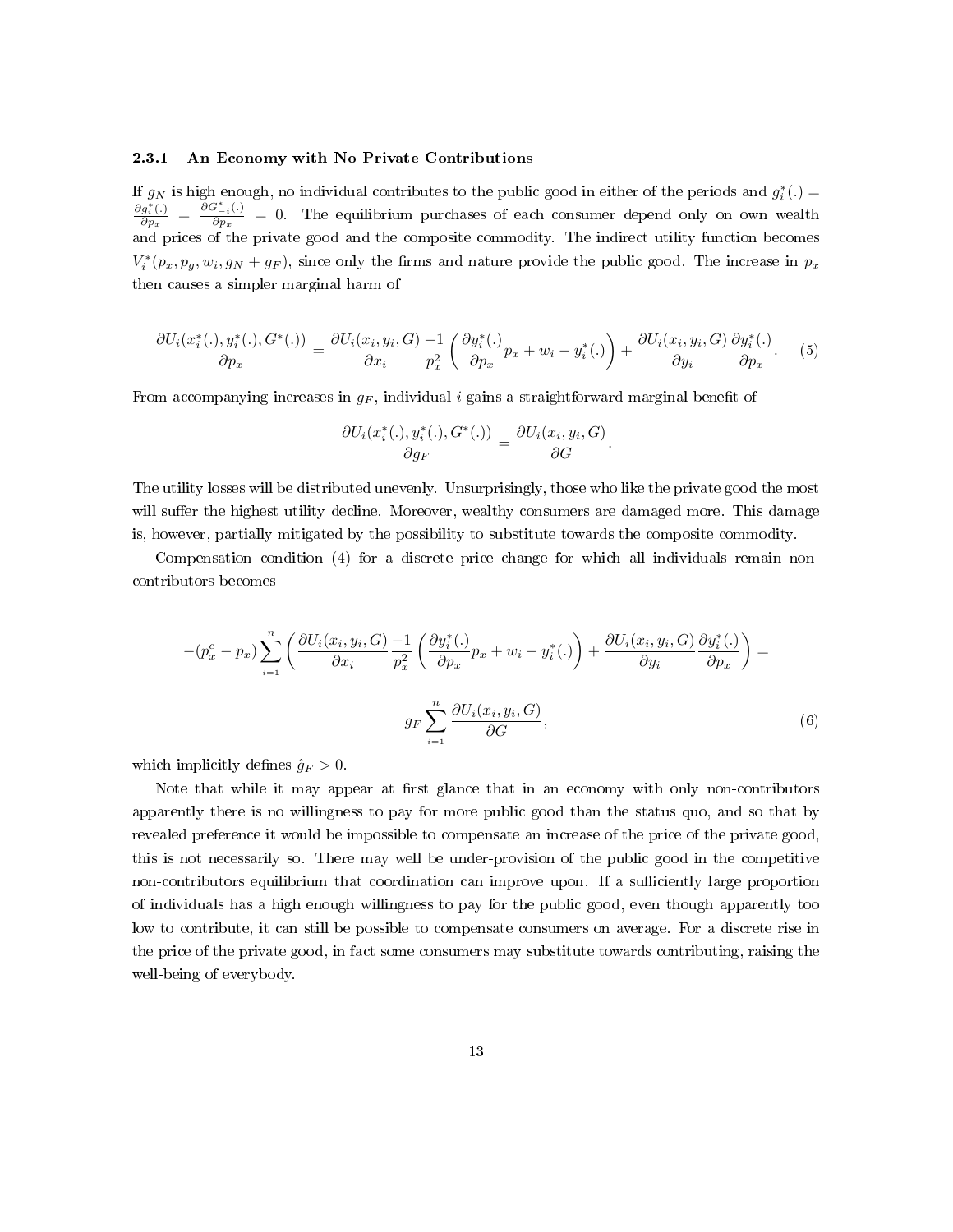#### 2.3.2 An Economy with Contributors

In an economy with contributors, there obviously is a willingness to pay for the public good. The change in a contributing consumer i 's equilibrium utility brought about by a small increment in  $p_x$ then becomes  $32$ 

$$
\frac{\partial U_i(x_i^*(.), y_i^*(.), G^*(.))}{\partial p_x} = \frac{\partial U_i(x_i, y_i, G)}{\partial x_i} \frac{-1}{p_x^2} \left( \left( \frac{\partial y_i^*(.)}{\partial p_x} + p_g \frac{\partial g_i^*(.)}{\partial p_x} \right) p_x + w_i - y_i^*(.) - p_g g_i^*(.) \right) + \frac{\partial U_i(x_i, y_i, G)}{\partial y_i} * \frac{\partial y_i^*(.)}{\partial p_x} + \frac{\partial U_i(x_i, y_i, G)}{\partial G} \left( \frac{\partial g_i^*(.)}{\partial p_x} + \frac{\partial G_{-i}^*(.)}{\partial p_x} \right).
$$
\n(7)

Individual  $i$ 's marginal equilibrium utility gain from firm provision of the public good is

$$
\frac{\partial U_i(x_i^*(.), y_i^*(.), G^*(.))}{\partial g_F} = \frac{\partial U_i(x_i, y_i, G)}{\partial G} \left( \frac{\partial g_i^*(.)}{\partial g_F} + \frac{\partial G_{-i}^*(.)}{\partial g_F} \right) + \n+ \frac{\partial U_i(x_i, y_i, G)}{\partial x_i} \frac{1}{p_x} \left( -\frac{\partial y_i^*(.)}{\partial g_F} - p_g \frac{\partial g_i^*(.)}{\partial g_F} \right) + \frac{\partial U_i(x_i, y_i, G)}{\partial y_i} * \frac{\partial y_i^*(.)}{\partial g_F},
$$
\n(8)

where the set of arguments (.) are the terms exogenous to the individual, i.e.  $(p_x, p_g, W, g_N + g_F)$ . Substituting (7) and (8) into (4) holding with equality yields an implicit function of  $\hat{g}_F > 0$  that is long and unwieldy.

It should be more easy to compensate individuals that are already contributing to the public good. In fact, some individuals may actually gain utility if the price of the private good increases, from increases in the public good contributions by others as they substitute away from the private good. This is reflected in the term  $\frac{\partial G_{-i}^*(.)}{\partial n}$  $\frac{\partial f(z)}{\partial p_x}$  in (7), which is non-negative and effectively represents a mitigation of consumers' harm. With changes in the price of the private good, there can also be new contributors emerging. Since the private good price increase and the industry's compensating public good provision occur simultaneously, some individuals may benefit from both. However, there will always be contributing consumers in the economy harmed by the price increase as well. In addition, among contributors the term  $\frac{\partial G_{-i}^*(.)}{\partial g_{\text{max}}}$  $\frac{\partial \mathcal{F}_{i,j}(x,y)}{\partial g_F}$  in (8) is non-positive, so that there is crowding out of their private contributions by the cartel provision. Some contributors may even become non-contributors in response to the cartel's contribution. The crowding out need not be complete, however, and the marginal benefit from the cartel's public good provision is always positive.

 $^{32}$ Recall that  $U_i(x_i^*, y_i^*, G^*)$  =  $U_i(\frac{w_i - y_i^*(p_x, p_g, W, g_N) - p_g g_i^*(p_x, p_g, W, g_N)}{p_x}, y_i^*(p_x, p_g, W, g_N), g_i^*(p_x, p_g, W, g_N)$  +  $G^*_{-i}(p_x, p_y, W, g_N)$ ).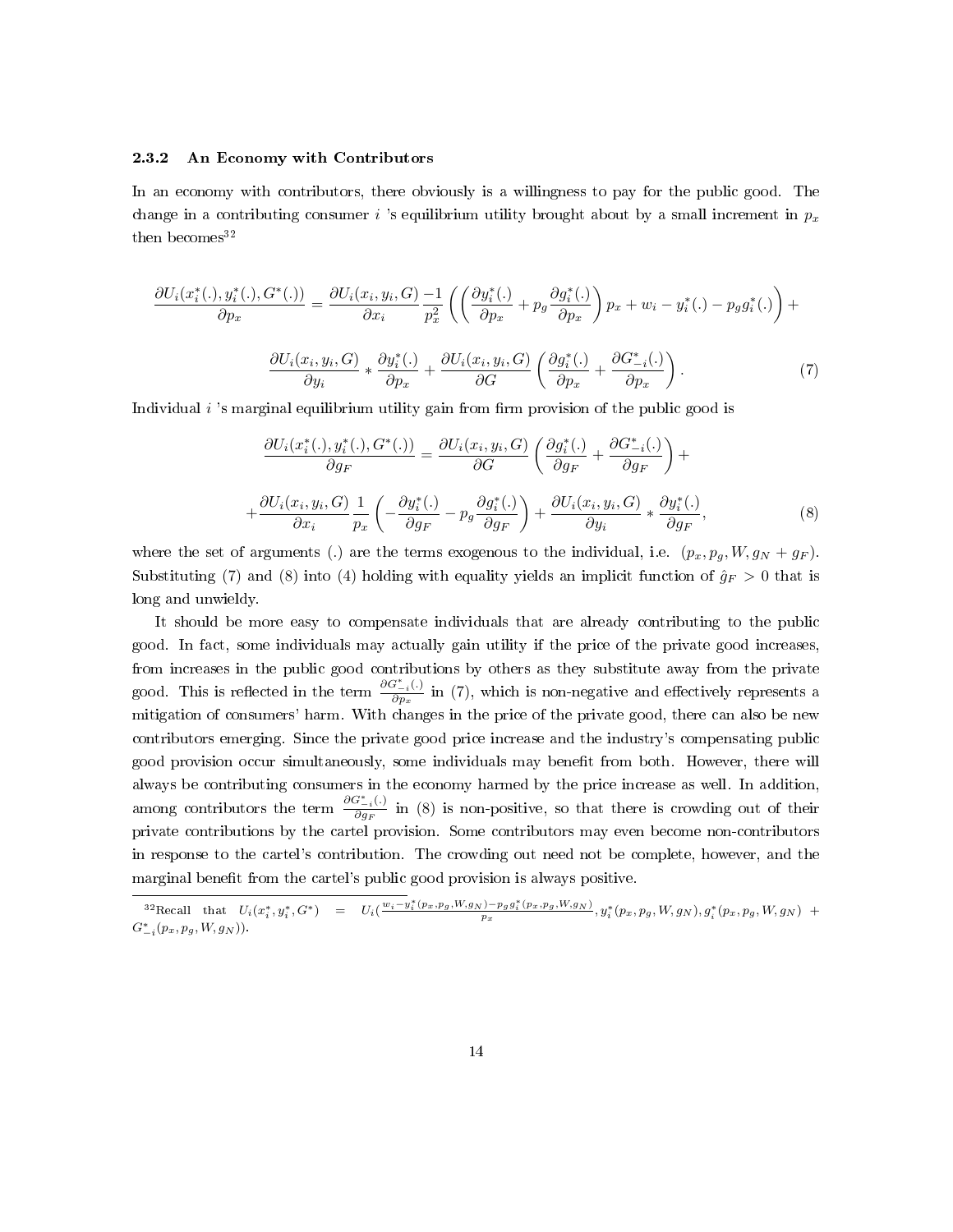### 2.4 Sustainability of a Compensating Cartel

While it is possible to compensate consumers for a cartel price rise through the public good, it is not obvious that the required compensation can be paid for out of the cartel profits. The individuals that will be the hardest to compensate with a cartel contribution to the public good for a cartel price increase are those who consume of a lot of the private good, have a small substitution and income effect for it towards the rest of the economy, and also value the public good little. Their exposure to damage from even a small cartel price increase is large, and they require a lot of public good contribution by the industry to offset it. Also, to the extent that they did contribute to the public good in the competitive equilibrium, they will respond with a relatively large reduction, possibly to zero. Naturally, a relative preference for the private good over the public good manifests itself in a lot of private good consumption and little private contribution to the public good. Hence, the public interest-defense policy in fact asks exactly those individuals who have self-selected themselves, through their private good consumption, as relatively low willingness to pay for the public good types, to pay most for the provision of a compensating public good that they value least. The industry may therefore not be able to afford the required compensation: if the cartel attempted to increase revenues in order to pay for its compensation requirement with higher prices, an even larger compensating contribution would be required.

In order for the compensation scheme to be incentive compatible for the cartel, each firm's costs of contributing to the public good cannot exceed the extra profits it yields by the higher price. Assuming that the colluding firms have efficient means of splitting the cost of producing it, the industry's incentive compatibility condition is

$$
p_g \hat{g}_F \le \Pi(p_x^c, p_y, W, g_N + \hat{g}_F) - \Pi(p_x, p_y, W, g_N),
$$
\n(9)

where  $\Pi(.)$  are the joint profits of firms engaged in the collusive agreement and paying for the public good.<sup>33</sup> Note that condition  $(9)$  will not generally hold with equality, for the cartel whenever possible will raise profits more than the cost of producing the compensating level of public good. Any surplus cartel profits net of compensation will increase welfare in an unspecified way, due to the partial equilibrium nature of the model. Arguable, the fourth condition of sufficient residual competition in the market remaining may imply that condition  $(9)$  does hold with equality, if any surplus profit would be competed away by the competitive fringe. However, enforcement of this condition appears to remain soft, if only because such competition would undermine the possibility for a (partial) cartel to provide

 $33$  Alternatively, we may ask if the cartel is able to pay for the required public good provision out of its price overcharge, that is whether  $p_g\hat{g}_F \leq (p_x^c - p_x)\sum_{i}^n x_i^c$ , in which  $x_i^c$  is the level of consumption of the private good under the cartel

 $\genfrac{}{}{0pt}{}{\scriptstyle i=1}{\scriptstyle i=1}$  regime. Holding with equality, this formulation is analogous to the balanced budget requirement in the taxation literature. It is equivalent to condition (9) in the case of perfect competition at constant marginal costs, which we will study closer in Section 4.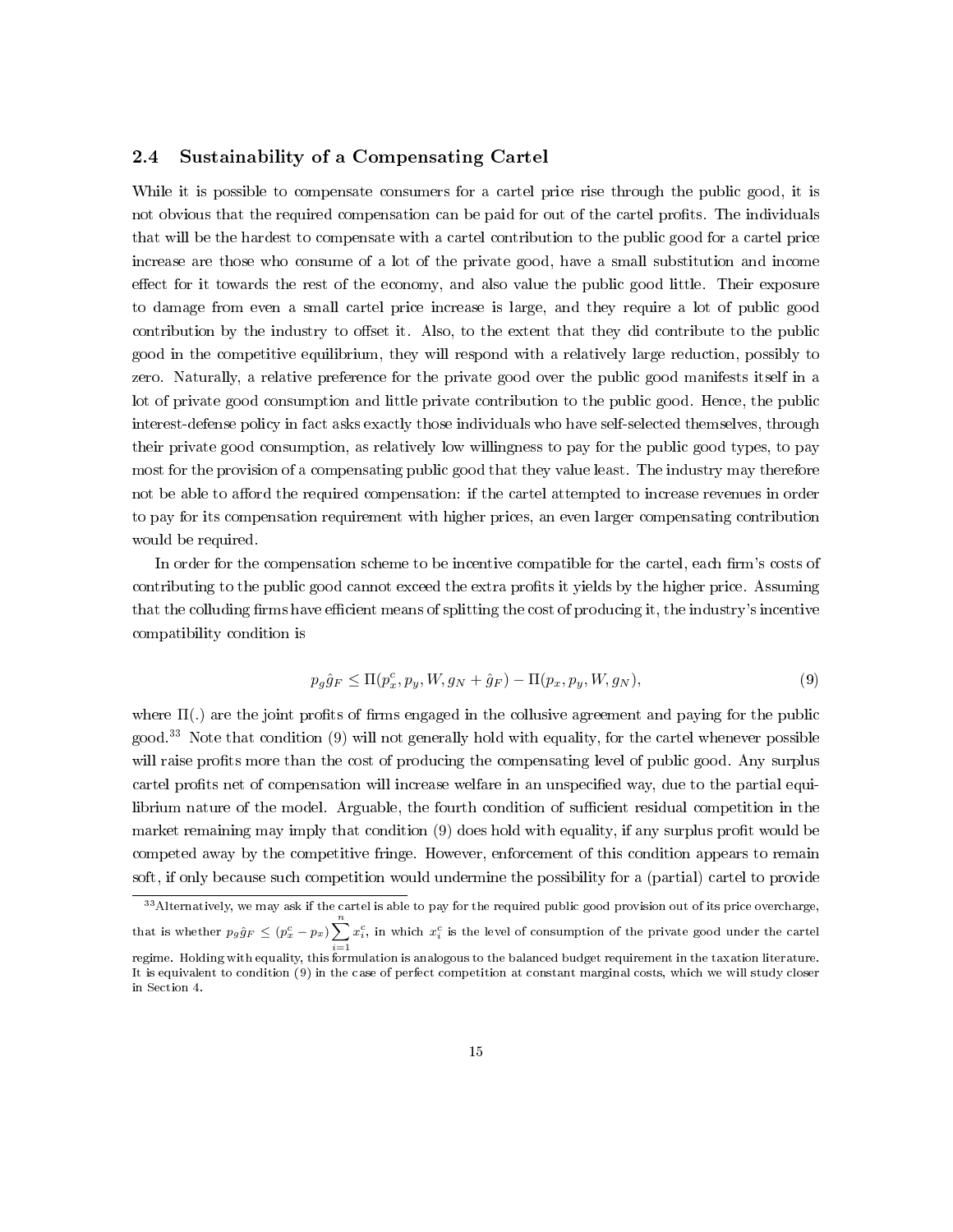the public good altogether. In practice, any residual competition remaining would not be directly on the cartellized product.

For a public interest defense to pass, conditions $(4)$  and  $(9)$  need to be satisfied simultaneously. Without further specification of the market structures generating  $p_x$  and  $p_x^c$ , very little can be said about the circumstances under which (9) is satised. The next section analyses an example and shows that while there exist spaces in which sustainable public interest defenses exist, they are small in the set of all economies.

### 3 Sustainable Public Interest-Defenses

More structure on preferences and production is required for an explicit analysis of the scope for mounting a public interest-defense. Suppose preferences can be represented by well-behaved constant elasticity of substitution utility functions, that is, let the preferences of individual i be represented by

$$
U_i = a_i \frac{G^{1-\theta}}{1-\theta} + b_i \frac{x_i^{1-\theta}}{1-\theta} + c_i \frac{y_i^{1-\theta}}{1-\theta},
$$

in which  $\left(a_{i},b_{i},c_{i}\right)$  are positive parameters expressing the relative strength of preferences for the public good, the private good  $x_i$  and the composite commodity  $y_i$  , and  $\theta = 1/\rho \in (0,1)$ , satisfying the general conditions imposed in the previous section. The optimal private contribution to the public good is

$$
g_i = \frac{w_i - (p_x(\frac{b_i p_g}{a_i p_x})^{\rho} + (\frac{c_i p_g}{a_i})^{\rho})(G_{-i} + g_N)}{p_g + p_x(\frac{b_i p_g}{a_i p_x})^{\rho} + (\frac{c_i p_g}{a_i})^{\rho}},
$$

so that consumer  $i$  is a contributor if and only if

$$
w_i > \left( p_x \left( \frac{b_i p_g}{a_i p_x} \right)^{\rho} + \left( \frac{c_i p_g}{a_i} \right)^{\rho} \right) \left( G_{-i} + g_N \right), \tag{10}
$$

and  $g_i = 0$  otherwise. A wealthy enough individual will contribute to the public good, and at lower wealth levels if  $a_i$  is high and  $g_N$  is low.

Considering the weighted sum of individual utilities, using weight  $\alpha_i$  for the utility of individual i - or its type - as a welfare function, we can assess the consequences of an increase in  $p_i$  and identify the compensating cartel contribution to the public good  $\hat{g}_F$ . We assume a large number of identical firms producing good x at constant marginal costs c in perfect competition, that is,  $p_x = c$  and all firms make zero economic profits. The rest of the economy stays constant at a unit price. Denoting market demand for good x at price  $p_x$  as  $D_x(p_x)$ , under the compensation requirement to produce  $\hat{g}_F$ collusion is profitable for the industry only if

$$
\Pi = (p_x^c - c)D_x(p_x^c, \hat{g}_F) - p_g\hat{g}_F(p_x^c, c) \ge 0,
$$
\n(11)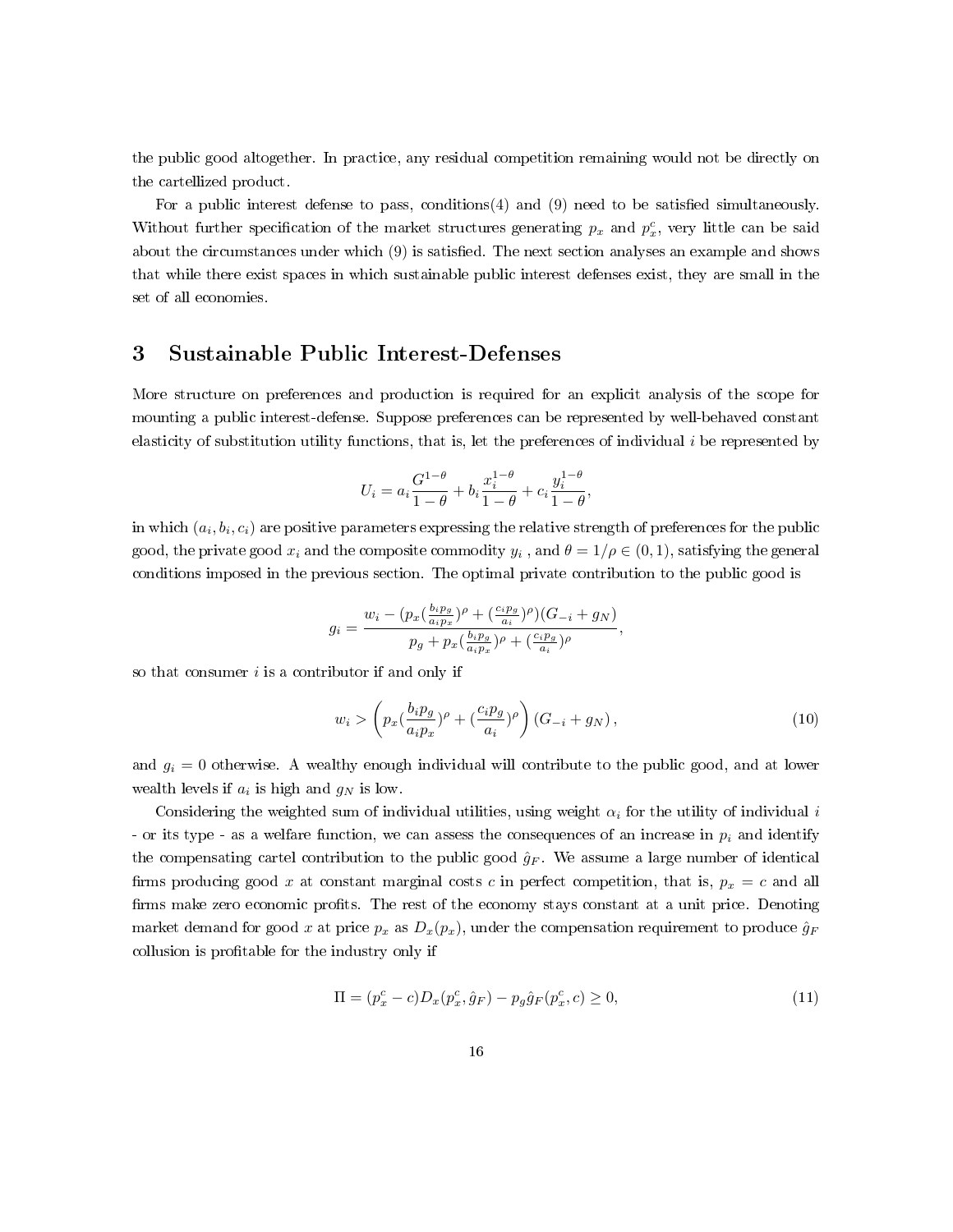where the demand at price  $p_x^c$  naturally depends also on the level of the industry-financed public good as it enters the consumer's optimization problem. The cartel should be able to afford the public good requirement from its price overcharge or it would not form.

Figure 1 illustrates the problem of sustainability with the public interest-defense policy in an economy with two types of individuals.<sup>34</sup> On the horizontal axis increases the cartel price from the competitive level  $p_x = c = 1$ . The vertical axis displays public good contributions, as well as cartel prots. The triangulated lines show both individuals' private contributions to the public good in the absence of compensation, the circled lines when the cartel compensates. The upper lines belong to individual 1, who values both the private and the public good more than individual type 2 does, with a relatively larger increased valuation of the private good. When the price of the private good increases, individual 1 substitutes towards public good contributions to such an extent that he induces individual 2 to lower his contributions somewhat.



Figure 1: No sustainable public interest-defense.

The dashed line shows  $\hat{g}_F$ , the amount of public good required to compensate the consumers on average for each cartel price increase. Allowing a cartel with a compensation requirement leads both consumers to reduce their own voluntary contributions in response, on the balance of a substitution effect from the private good to the public good and the composite commodity, a negative income effect

<sup>&</sup>lt;sup>34</sup>Parameter values are:  $\alpha_1 = \alpha_2 = 1$ ;  $(a_1, b_1, c_1) = (8, 10, 1)$ ;  $(a_2, b_2, c_2) = (1, 1, 1)$ ;  $\theta = \frac{1}{3}$ ;  $(w_1, w_2) = (10, 10)$ ;  $g_N = 2; (p_x = c, p_y, p_g) = (1, 1, 1).$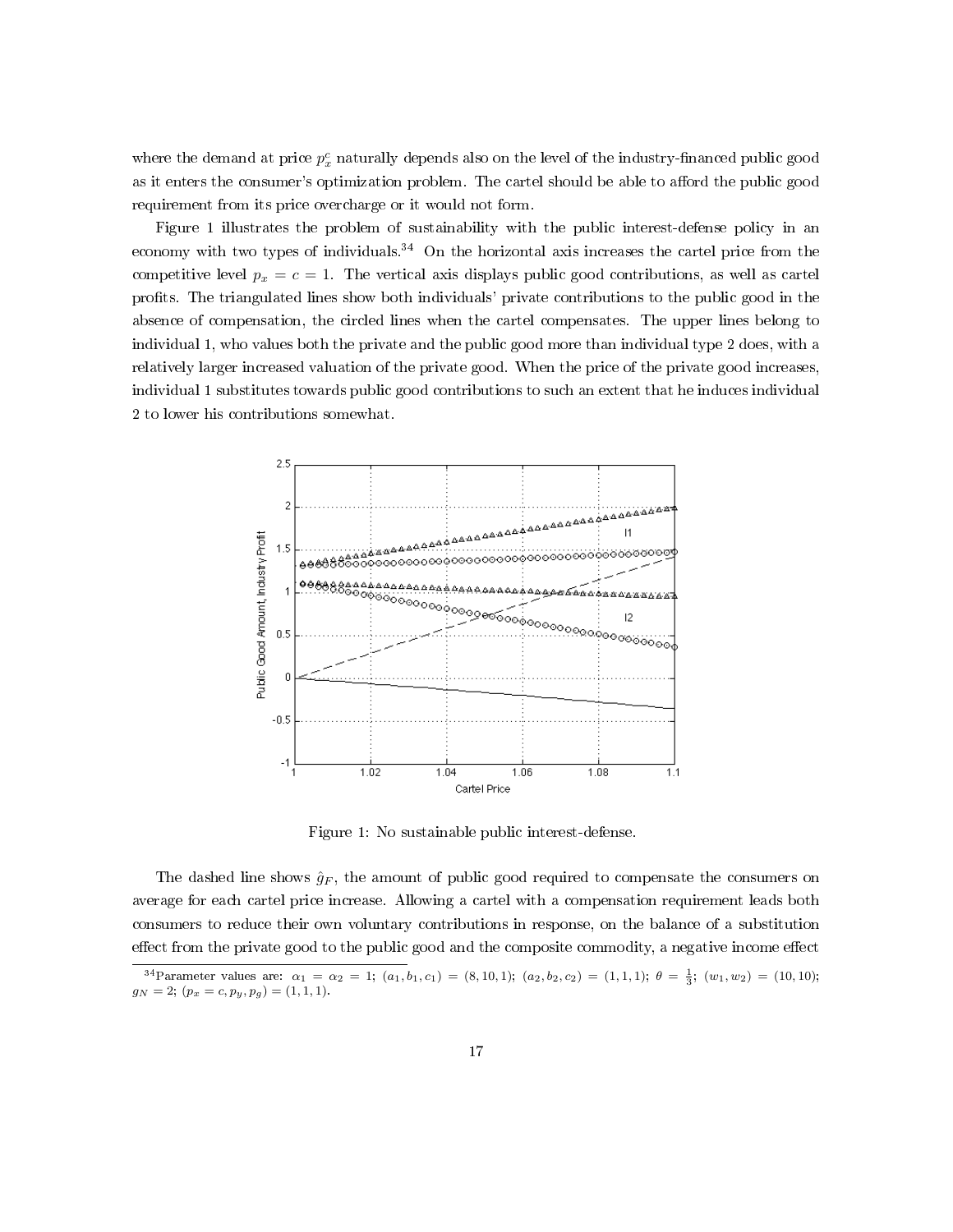from the cartel price rise, and a crowing out effect from the cartel provided public good contribution. While both consumers just remain net contributors for the cartel prices displayed, they reduce their private contributions steeply, in particular individual 2, who likes the private good more. Eventually, individual 2 will become a non-contributor. Industry profit is given by the lower solid line: no price rise exists for which the cartel can actually afford the compensating public good level required. Even though both consumers have a revealed willingness to pay for the public good, no sustainable public interest-defense can be mounted.

This example captures that the policy targets consumers with a high consumption of the private good to pay for the public good, for which they will have a relatively low willingness to pay, while the cartel provision crowds out private contributions in addition. There are also specifications for which the cartel profit function, which is concave, is positive for some price range and identifies a unique viable optimal cartel strategy under the compensation requirement.<sup>35</sup> In the following, we study the set of parameters for which a sustainable public interest-defense is possible. Section 3.1 considers the case without private contributions to the public good, while in Section 3.2 there are private contributions.

In order to determine analytically whether  $\hat{g}_F$  can be sustainably contributed by the cartel, we investigate for a marginal cartel overcharge the sign of  $\frac{\partial \Pi}{\partial p_x^c}$  $\bigg|_{p_x^c=c}$ , since if a positive deviation from the cost-price  $p_x = c$  yields a positive profit, there naturally exists a price  $p_x^c > p_x$  at which firms make profit and consumers are compensated, while if it does not, no sustainable compensation exists, given that utility functions are of the constant elasticity of substitution type. At  $p_x = p_x^c = c$ 

$$
\left.\frac{\partial \Pi}{\partial p_x^c}\right|_{p_x^c=c}=\left.\frac{\partial (p_x^c-p_x)\times D_x(p_x^c,\hat{g}_F)}{\partial p_x^c}\right|_{p_x^c=p_x}-\left.\frac{\partial p_g\hat{g}_F}{\partial p_x^c}\right|_{p_x^c=p_x}=D(p_x,\hat{g}_F)-\left.\frac{\partial p_g\hat{g}_F}{\partial p_x^c}\right|_{p_x^c=p_x},
$$

since

$$
\frac{\partial (p_x^c - p_x) \times D_x(p_x^c, \hat{g}_F)}{\partial p_x^c}\Big|_{p_x^c = p_x} =
$$
\n
$$
\left(\frac{\partial (p_x^c - p_x)}{\partial p_x^c}\Big|_{p_x^c = p_x}\right) D(p_x, \hat{g}_F) + (p_x - p_x) \left(\frac{\partial D_x(p_x^c, \hat{g}_F)}{\partial p_x^c}\Big|_{p_x^c = p_x}\right) = D_x(p_x, \hat{g}_F) + 0.
$$

While in practice price increases will be discrete rather than infinitesimal, the approach allows for identifying where there is possibility for a sustainable public interest-defense at all. Our analysis also provides a full structure for the challenge to an agency to determine the necessary compensation under the price increase that actually occurred.

<sup>&</sup>lt;sup>35</sup>In the example in Figure 1, if we lower  $g_N = 0.2$  and  $b_1 = 8.5$ , there is a positive profit maximum at price  $p_x = -1$ and both consumers stay contributors.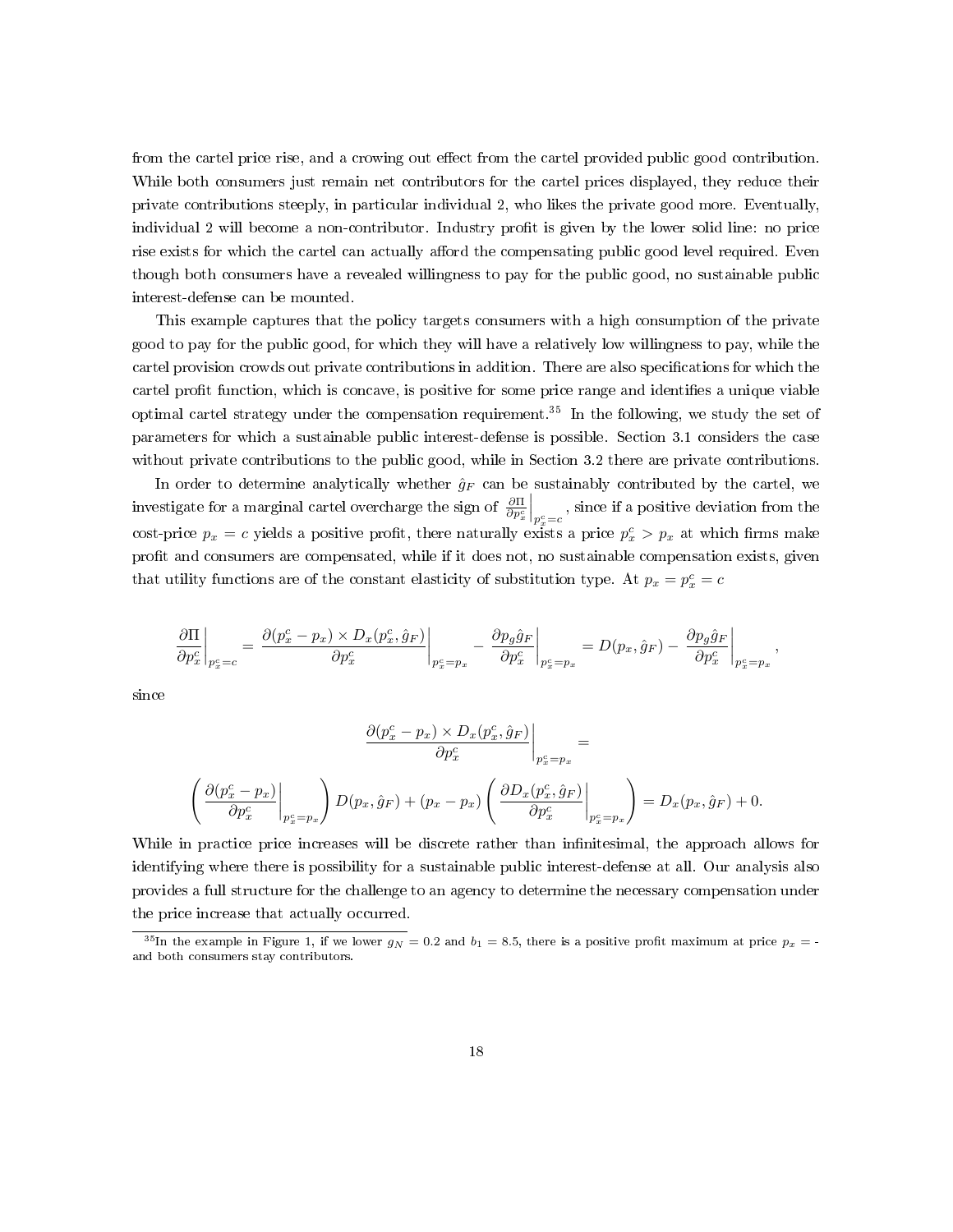#### 3.1 No-contributors Economy

Suppose condition (10) is not satisfied for each individual i, so that  $g_i = 0$  for all i and only  $G = g_N + g_F$ enters into every individual's utility. The compensating amount of public good then is

$$
\hat{g}_F = \left(g_N^{1-\theta} + \frac{1}{\sum_{i=1}^n \alpha_i a_i} \left[Z(c) - Z(p_x^c)\right]\right)^{\frac{1}{1-\theta}} - g_N,
$$

in which

$$
Z(p) = \sum_{i=1}^{n} \alpha_i \left( b_i \left( \frac{w_i}{(p + (\frac{c_i p}{b_i})^{\rho})} \right)^{1-\theta} + c_i \left( \frac{w_i}{(1 + (\frac{b_i}{c_i p})^{\rho} p)} \right)^{1-\theta} \right),
$$

for  $p = c$  and  $p = p^c$ , respectively.

With both  $D_x(p_x^c, \hat{g}_F)$  and  $p_g\hat{g}_F$  fully characterized, using the fact that locally  $p_g\hat{g}_F|_{p_x^c=p_x}=0$ , we find that  $\frac{\partial \Pi}{\partial p_x^c}$  $\Big|_{p_x^c=c} \geq 0$  for infinitesimal cartel price rises if and only if

$$
\sum_{i=1}^{n} \alpha_i a_i \sum_{i=1}^{n} \frac{w_i}{c + (\frac{c_i c}{b_i})^{\rho}} \ge \frac{p_g}{c} g_N^{\theta} \sum_{i=1}^{n} \alpha_i b_i \left(\frac{w_i}{c + (\frac{c_i c}{b_i})^{\rho}}\right)^{1-\theta}.
$$
\n(12)

This sustainability condition is insightful. Note that the right hand-side of (12) increases in both  $p_q$ , as producing the public good is more expensive, and  $g_N$ , reflecting that the willingness to pay for additional public goods provision decreases in the existing public good level. In fact, if  $g_N$  is low enough, it will become possible to sustainably collude and compensate - yet it will also induce individuals to contribute privately for lower wealth levels by (10). Also, if a large proportion of consumers has a high willingness to pay for the public good, that is, if  $a_i$  is large for sufficiently many (or heavily weighted) individuals, the left hand-side of (12) increases, making compensation more sustainable. In addition, the closer  $\theta$  is to 0, the less constraining condition (12) is, reflecting that utility becomes near linear in all goods.

Figure 2 show the space for a sustainable public-interest defense for a no-contributors economy with two types.<sup>36</sup> Type 1's preferences for the public and the private good are studied, relative to a fixed non-contributing type 2, at I2. The cartel marginally increases the price from  $p_x = c$ . The dashed line marks the preferences for which type 1 will not contribute to the public good either, satisfying condition (10), so as to stay within the no-contributors economy. The solid line depicts condition (12). Together, the two lines mark a bandwidth in which the ratio of  $a_1$  to  $b_1$  should stay

<sup>36</sup> Parameter values are:  $\alpha_1 = \alpha_2$ ;  $c_1 = 1$ ;  $(a_2, b_2, c_2) = (1, 1, 1)$ ;  $\theta = \frac{1}{3}$ ;  $(w_1, w_2) = (10, 10)$ ;  $g_N = 10$ ;  $(p_x, p_y, p_g) =$  $(1, 1, 1).$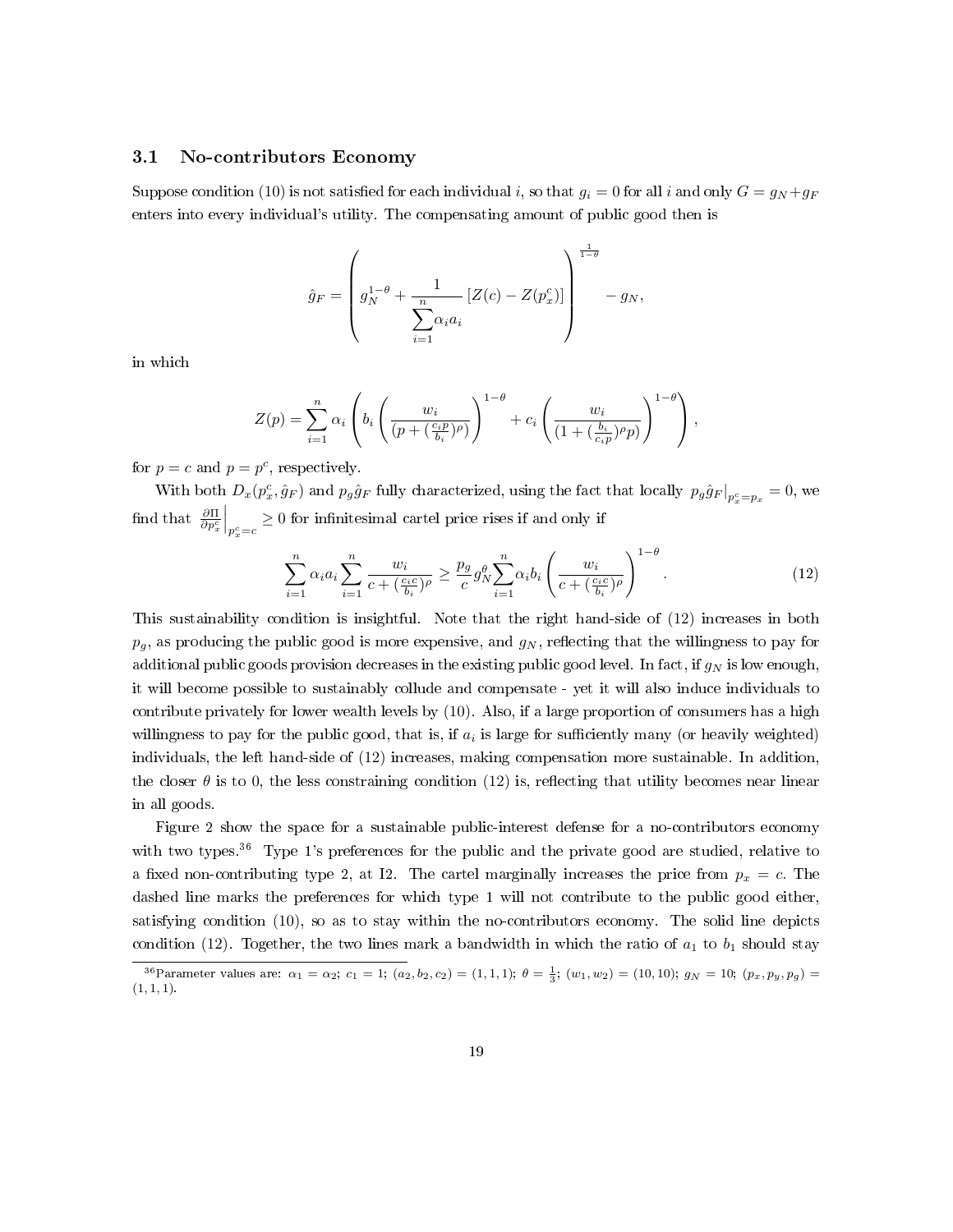for a public-interest defense to be sustainable in this economy. That is, type 1's preference weights for the public and the private good should jointly increase and not diverge much. While possibilities for compensation requires a sufficiently high value of  $a_1$ , relative to  $b_1$ ,  $a_1$  should not become too high, or type 1 becomes a contributor. If, on the other hand,  $b_1$  increases above the solid line, type 1 prefers the private good to such an extent that he is damaged beyond possible compensation by allowing the cartel.



Figure 2: Sustainable public interest-defense space in a no-contributors economy.

The specific shape and location of the space of  $\frac{a_1}{b_1}$  values for which a public interest-defense is sustainable depends on all other parameters of the economy, yet generally the relative willingnesses to pay for the private and public good should stay within narrow bounds.

### 3.2 Contributor Economies

In an economy in which at least some individuals are private contributors to the public good, the crowding out effect comes into play. Suppose condition  $(10)$  is satisfied for all individuals, by assuring they all have high enough wealth endowments. The level of public good in equilibrium then is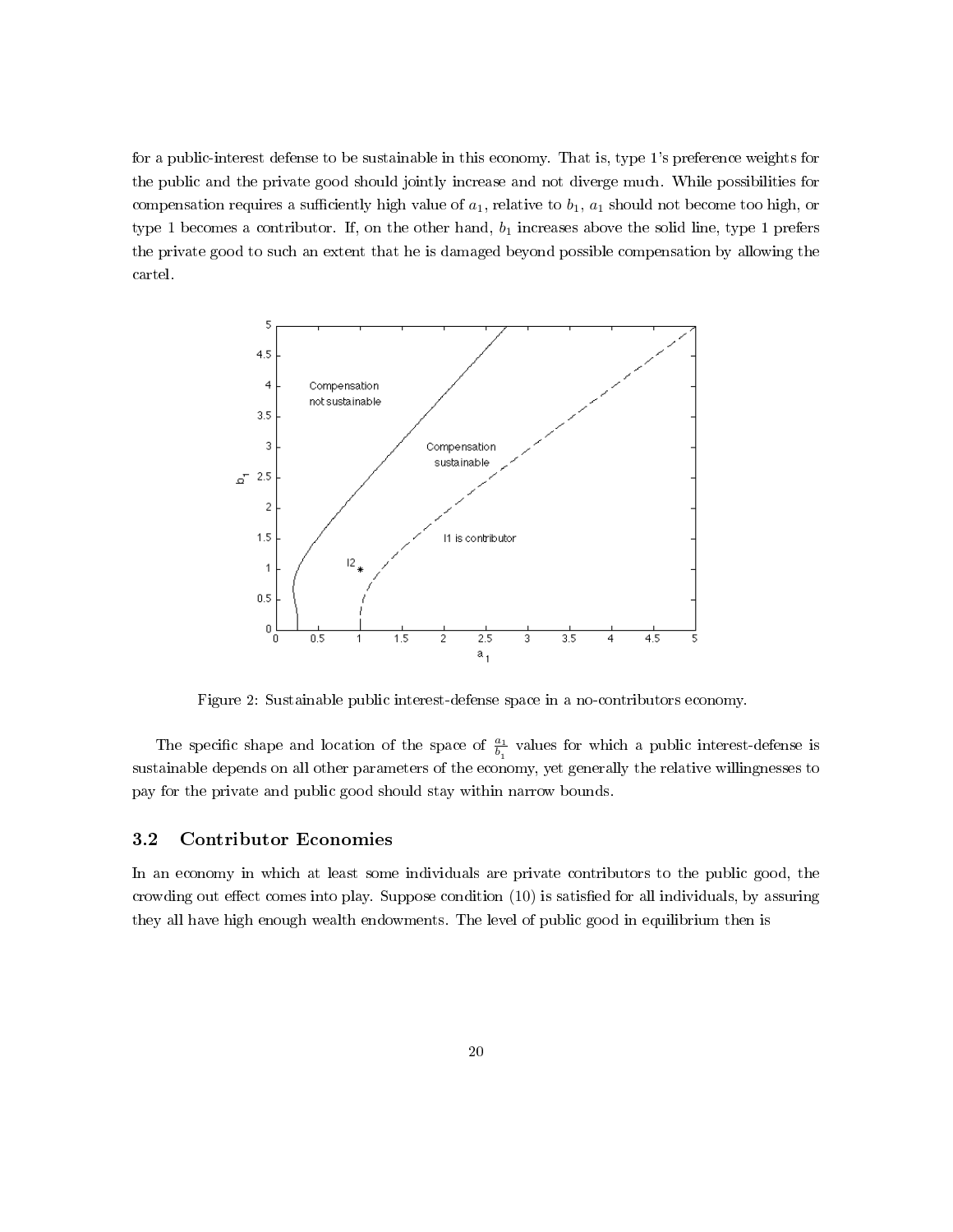$$
G = \left(\frac{p_g(g_N + g_F) + \sum_{i=1}^n w_i}{p_g + \sum_{i=1}^n \left(p_x(\frac{b_i p_g}{a_i p_x})^{\rho} + (\frac{c_i p_g}{a_i})^{\rho}\right)}\right),
$$
\n(13)

in which the numerator is the total value of the endowment in the economy. Note that indeed, consistent with the findings in Bergstrom *et al.* (1986), reallocations of wealth have no effect on the total level of public goods in equilibrium.

The compensation cartel is sustainable in an all-contributor economy for an infinitesimal cartel price rise if and only if

$$
\sum_{i,j}^{i \neq j} \left( \alpha_j a_j \left( \frac{b_i}{a_i} \right)^{\rho} + \alpha_i a_i \left( \frac{b_j}{a_j} \right)^{\rho} \right) \ge p_g^{\rho - 1} \sum_{i,j}^{i \neq j} \frac{\alpha_j a_j - \alpha_i a_i}{a_i^{\rho} a_j^{\rho}} \left( (b_j c_i)^{\rho} - (b_i c_j)^{\rho} \right),\tag{14}
$$

in which  $\sum_{i,j}^{i\neq j}$  is the sum over all unique pair of two different individuals  $(i, j)$  in the total of n consumers.

Sustainability condition (14) depends critically on the relationships between the willingness of individuals to pay for the private, the public and the composite commodity. Note that it does not depend on prices, apart from  $p_q$ , the price of the public good, for which, since  $\rho > 1$ , it naturally holds that the more expensive it is to compensate consumers, the harder it is to do so from the cartel proceeds. Given welfare weights, since the left-hand side of condition (14) is positive and the righthand side is a subtraction, note that condition  $(14)$  can be satisfied for a wide variety of parameter values. What matters is the `distance' in preferences between pairs of individuals, in all three goods. Certainly, supposing all individuals receive the same weight (i.e. if  $\alpha_i = \alpha_j$  for all  $(i, j)$ ), if everybody values the public good equally (i.e. if  $a_i = a_j$  for all  $(i, j)$ ), it will always be possible to compensate all consumers in a contributor economy protably. The same is true if all individuals value both the public good and the composite commodity equally (i.e. if  $b_i = b_j$  and  $c_i = c_j$  for all  $(i, j)$ ). In both cases, the right-hand side of condition (14) is zero.

Around these limit identity cases is a range of different preference structures for which compensation is possible as well, as long as consumers are sufficiently homogeneous in their valuation of the three goods in society. If the private willingnesses to pay for the public good  $a_i$  are far apart between pairs of individuals, the right-hand side of condition (14) will be larger and compensation not sustainable, unless the combined willingnesses to pay for the private goods  $x$  and  $y$  are very close, so that the last part of the right hand-side of the condition goes to zero. The cross-multiplications there of  $b_i$  and  $c_j$  reflect the fact that cartel damage is mitigated by substitution towards the composite commodity when  $p_x$  rises.

Figure 3 is an all-contributors economy with two types, induced by a lower level of  $g_N$  in otherwise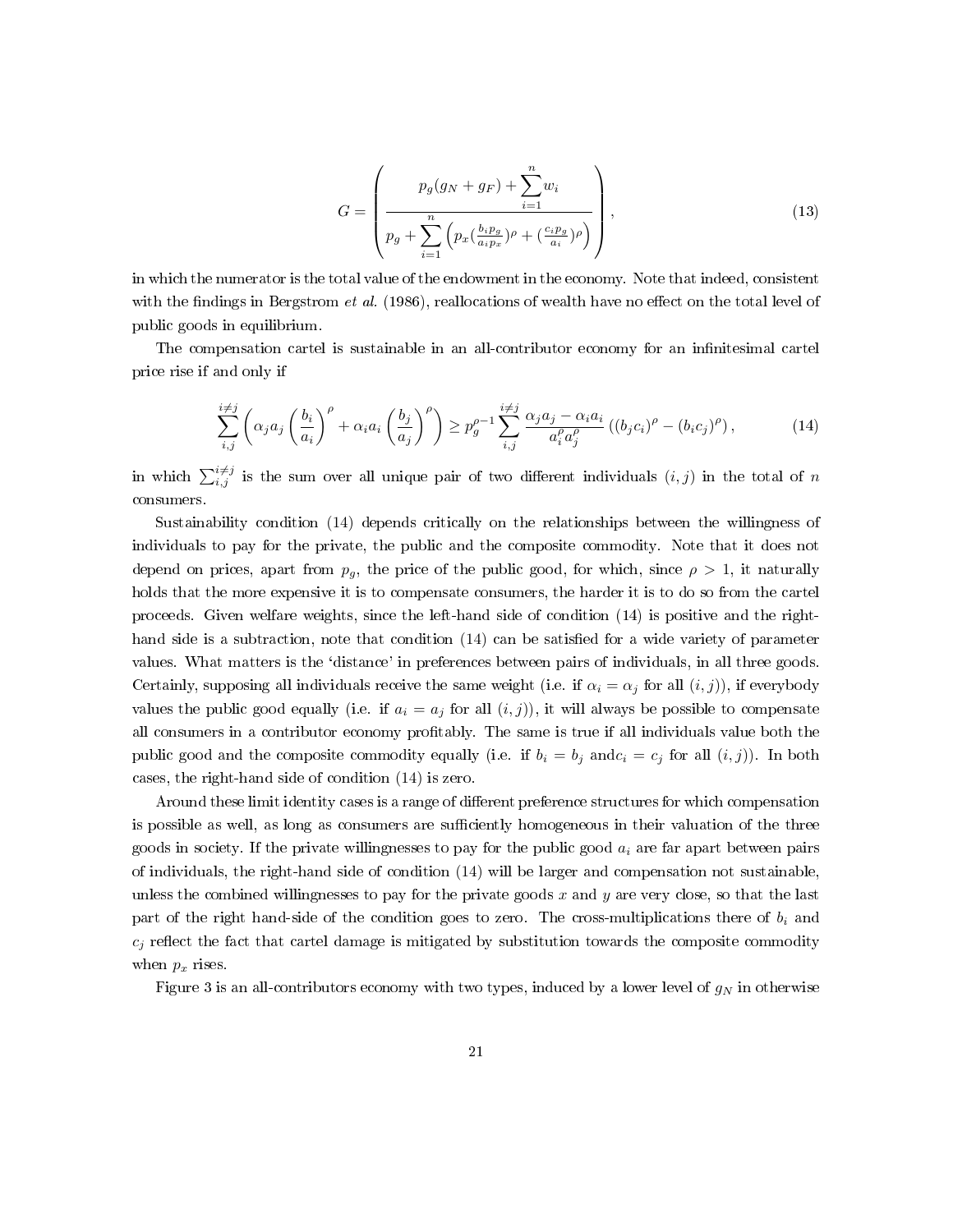the same example as above.<sup>37</sup> The region in which both types contribute, between the dashed lines, again has the property that the ratio  $\frac{a_1}{b_1}$  stays relatively constant. Given that  $\frac{a_2}{b_2} = 1$ , if individuals are more different than quite alike in their preferences, it will not be possible to mount a sustainable public interest-defense. In the upper-left region, type 1 has insufficient liking of the public good to contribute, whereas in the lower-right region his contribution is so large that it crowds out type 2's. Compensation is sustainable within the region between the solid lines, by which  $(a_1, b_1)$  are bounded away from zero and cannot be too high. Compensation is in principle possible close to the vertical axis, as long as type 1 is sufficiently wealthy, where the cartel would make sufficient profit on his large consumption of the private good. To the lower-right, type 1 likes the public good enough to be easy to compensate. The upper-limit on sustainability bounds the parameter space in which compensation is sustainable in an all-contributors economy, relative to the importance of the rest of the economy.



Figure 3: Sustainable public interest-defense space in an all-contributors economy.

The location of the sustainability upper-bound depends on the relative importance of the composite commodity in individual preferences: if it is sizable, compared to the private-public good trade-off, the parameter space is bounded as in Figure 3. Certain higher  $(a_1, b_1)$  combinations then cannot benefit from mitigating substitution to the composite commodity enough. If the preference for the composite commodity is small to begin with, the sustainability condition need not restrict the absolute

<sup>37</sup> Parameter values are:  $\alpha_1 = \alpha_2$ ;  $c_1 = 1$ ;  $(a_2, b_2, c_2) = (1, 1, 1)$ ;  $\theta = \frac{1}{3}$ ;  $(w_1, w_2) = (10, 10)$ ;  $g_N = 2$ ;  $(p_x, p_y, p_g) =$  $(1, 1, 1).$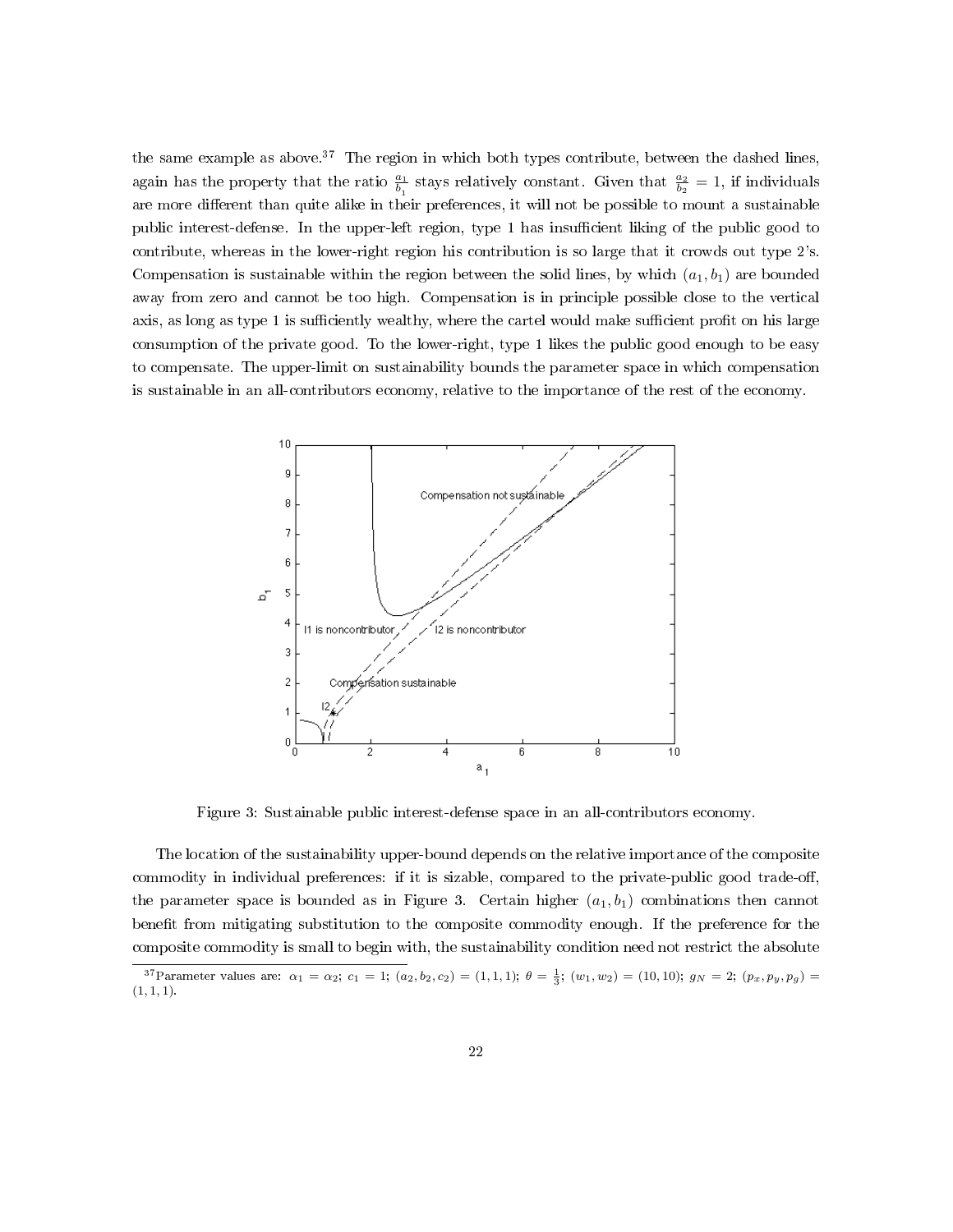values of  $(a_1, b_1)$ , as long as their ratio remains within bounds. While in an all-contributors economy, compensations tend to be cheaper and existence of a profitable compensation is governed by the rather insightful condition (14), still in most circumstances no sustainable compensation exists.

For intermediate economies with contributors and non-contributors, conditions are more complex and less clean, yet the main intuitions hold. Cartel provision of the public good can to some extent alleviate the problem of under-provision in competitive equilibrium and so bring an economy closer to efficient public good levels. This is the case even though consumers decrease their contributions in response to the policy. Hybrid economies in fact combine the presence of a high willingness to pay for the public good with some portion of the population, with non-contributors that aggregate the problem of under-provision. In addition, individual contributions to the public good in an economy in competition are further discouraged by free-riding when the number of individuals is larger. Together with the fact that the cartel provision benefits more people over which the cost of producing the public good can be spread, this widens the space for improvement by the policy. The exact composition of preferences and wealth endowments, however, remains crucial for the possibilities to mount a sustainable and effective public-interest defense. Also, the cartel provision, the accompanying increase in the price of the private good, and all responses to it will potentially turn consumers from contributor to non-contributor and vice versa. The finding remains that the existence of a critical mass of 'outlier' consumers who combine a low marginal utility for the public good with high purchases of the private good, can easily make an effective public-interest cartel impossible.

### 4 Alternative Welfare Measures

The construction of a welfare function to comply with the legal requirement that consumers in the same relevant market are compensated is cardinal, as noted. As a result, the policy does not offer an unambiguous welfare standard to guide the agency's balancing exercise. In conditions (12) and (14), other things equal, the choice of weights in the welfare function  $\alpha_i$  directly effects the sustainability condition: it is always possible to weigh certain individuals in such a way that it will not be possible for a cartel to compensate the consumers without making a loss - and vice versa. In fact, the example of an unsustainable public interest-defense in Figure 1, in which both types have equal weight, becomes sustainable if individual 2 receives a weight in the welfare function that is three times or more higher than the weight of individual 1.

Alternative norms may allow for a more practical approach. While consumer surplus may come to mind as an empirically viable measure, even as an approximation of welfare is not well-defined in this matter, which concerns various and unrelated goods, including the public good - for which demand does not integrate even in the simple example in Section 4. Also, while aggregate demand for the private goods is observable, that for the public good is not. Certainly in economies with non-contributors, there is no expressed private demand for the public good.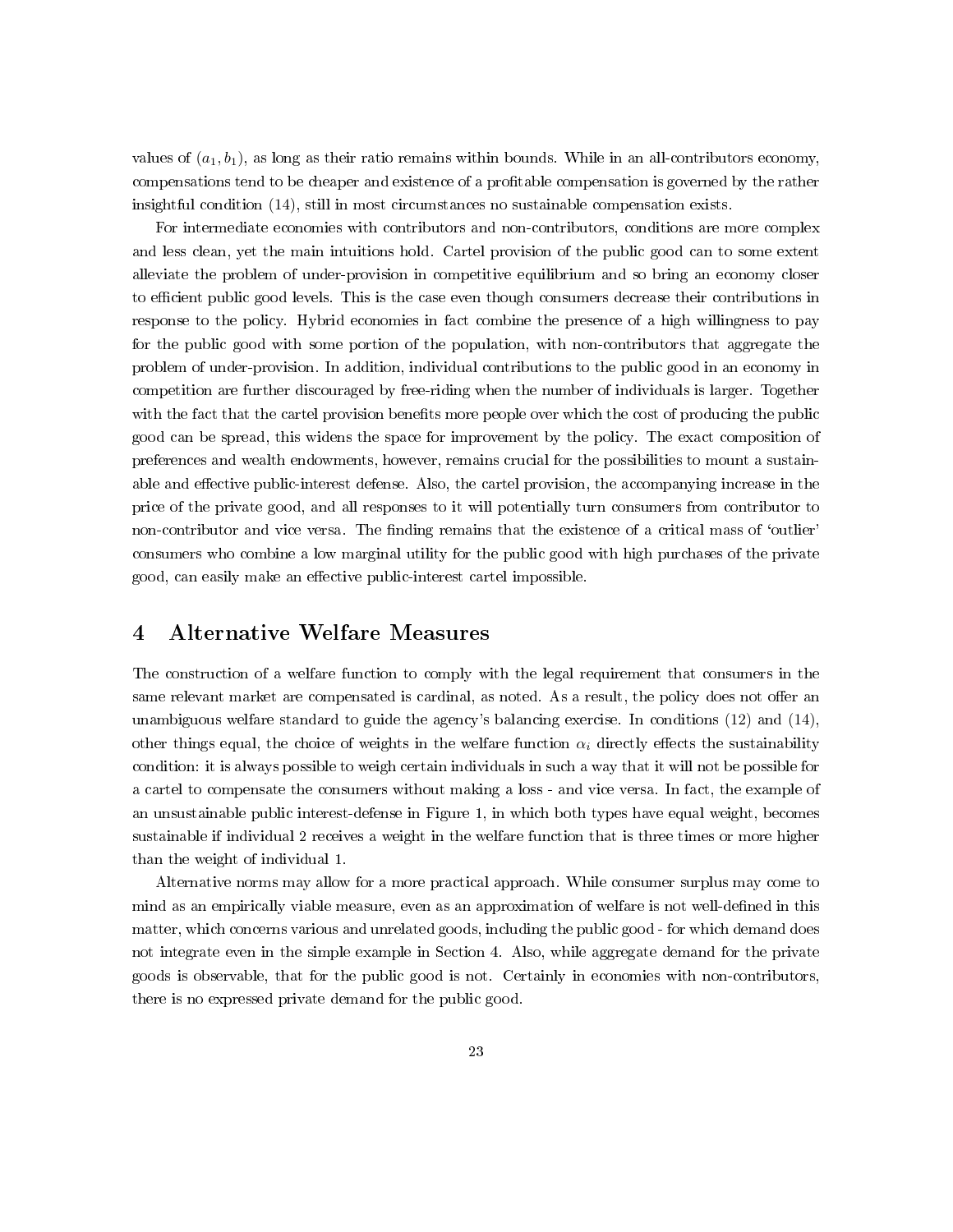As discussed in Section 2, the Pareto criterion to require that no individual consumer's well-being is negatively affected by the cartel appears to be ruled out by case law. The Pareto criterion certainly is more strict, as only one individual with zero willingness to pay for the public good would hold up any possibilities for a public-interest defense. At the same time, it may be easier to assess for a competition agency. Consider an all-contributors economy in which one individual  $j$  is the hardest to compensate. The linear approximation of minimal individual-specific level of public good required with general utility functions is

$$
(p_x^c - p_x) \frac{-\partial U_j(x_j^*(\cdot), y_j^*(\cdot), G^*(\cdot))}{\partial p_x} = \hat{g}_{F,j} \frac{\partial U_j(x_j^*(\cdot), y_j^*(\cdot), G^*(\cdot))}{\partial g_F}.
$$

In the example with constant elasticity of substitution utility functions, the cartel can afford the implies  $\hat{g}_{F,j}$  if and only if

$$
a_j^{\rho} \ge p_g^{\rho-1} \left( b_j^{\rho} \frac{\sum_i^{i \ne j} \left[ \left( \frac{c_i}{a_i} \right)^{\rho} \right]}{\sum_i^{i \ne j} \left[ \left( \frac{b_i}{a_i} \right)^{\rho} \right]} - c_j^{\rho} \right),
$$

in which  $\sum_i^{i\neq j}$  is the sum over all individuals other than  $j$ . While this condition is considerably simpler than condition (14) for the average consumer case, it still requires information about the preferences of all consumers to know it, as a result of all individuals interacting through the public good contributions.

Also note that asking for potential Pareto improvements, for which those who are better off could compensate those who are worse off, as proposed in the Kaldor-Hicks-criteria, is not obvious either. While this criterion is less stringent than the Pareto-criterion, it would still require a full comparative statics analysis. Moreover, in the contributor economy, by the neutrality result in Bergstrom et al. (1986) that is reiterated in condition (14), any redistribution of wealth does not change individual utilities and so Kaldor-Hicks compensation offers no solution. In the non-contributor economy, the information required to establish whether potential compensations exist remain staggering. In addition, the relevant case law would probably extend to exclude the potential Pareto criterion as well.

Finally, a more practical approach, which was applied by the Dutch competition agency in the coal and chicken cases discussed in the introduction, is to try to measure the willingness to pay for the promised cartel public good contribution by consumers of the private good and compare it to the projected (discrete) cartel price increase. If the average willingness to pay is larger than the price increase, the public-interest defense would be allowed and otherwise not. This may be a practical comparison, albeit requiring potentially unreliable questionnaire methods, for it asks to compare discretely different regimes and includes therefore the cartel's coordination benefits.<sup>38</sup> However, such a test is generally not strict enough. The willingness to pay would be measured in the competitive equilibrium,

<sup>38</sup>For marginal changes, the method is straightforward: for an increase in the public good provision in an allcontributors economy, the average willingness to pay is equal to the current price of the public good  $p_g$ . However, for the non-contributors economy, we obtain the overall willingness to pay at a point  $G = g_N$  as  $p_g^{g_N} =$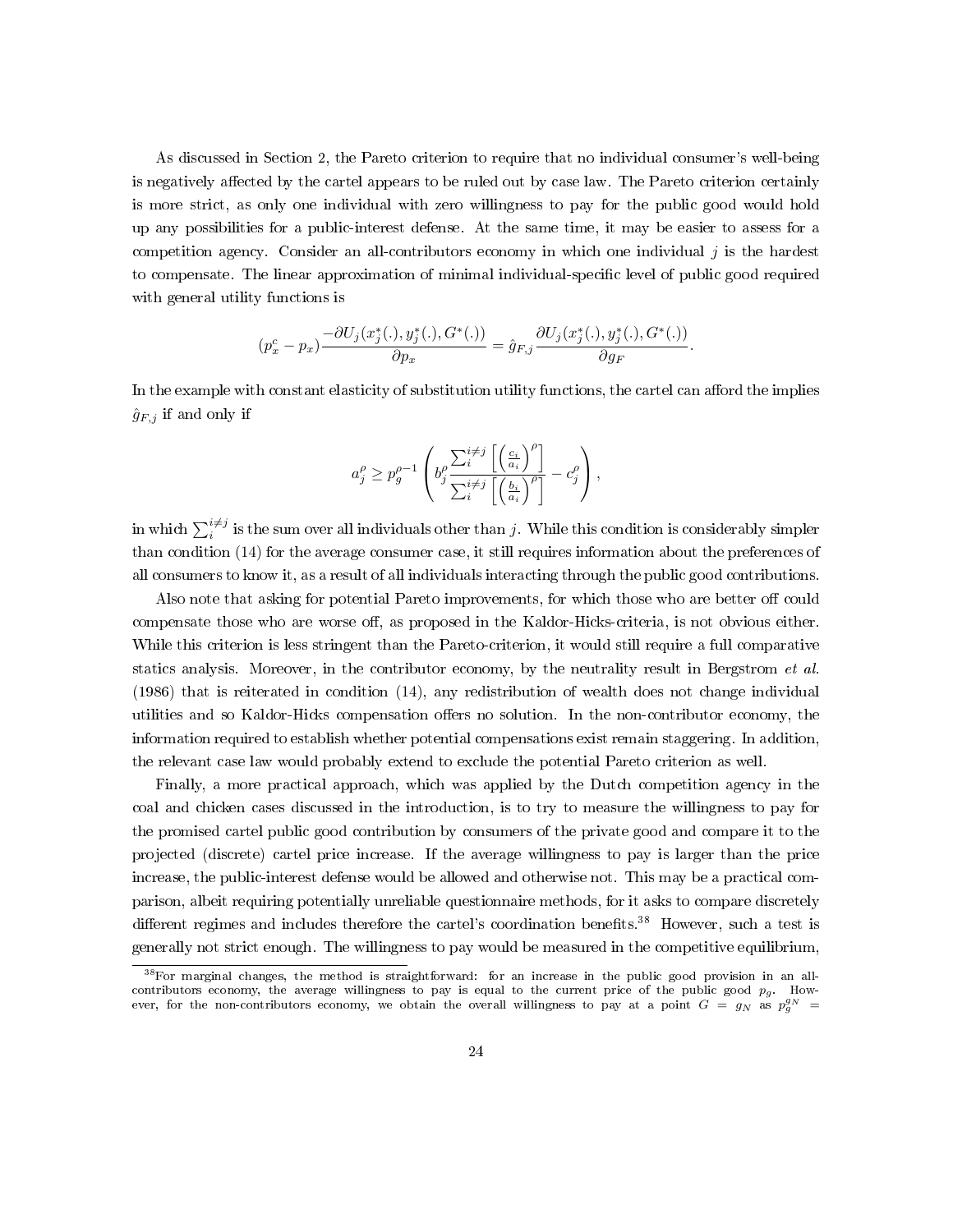while the price increase of the private good will lead to substitution towards private contributions to the public good, which will lower the willingness to pay for further contributions by the cartel. In addition, once some compensation is given, consumer's willingness to pay for the public good will be lowered further. Therefore, even if the (average) willingness to pay for the public good, i.e. simply  $p_q$ in an all contributors economy or a complex  $p_g^{g_N}$  in a non-contributor economy, is found to be higher than the cartel price increase, i.e.  $p_x^c - p_x$ , it is still very well possible that all consumers are damaged by allowing the collusion.

### 5 Concluding Remarks

We show that a public interest cartel is not generally sustainable beyond a critical mass of consumers who combine a preference for private consumption with a low willingness to pay for the public good. The individuals that will be the hardest to compensate are those who consume of a lot of the private good and also value the public good little. Their exposure to damage from even a small cartel price increase is large, and they require a lot of public good contribution by the industry to offset it. Also, to the extent that they did contribute to the public good in the competitive equilibrium, they will respond with a relatively large reduction, possibly to zero. The public interest-defense policy asks exactly those individuals who have self-selected themselves, through their private good consumption, as relatively low willingness to pay for the public good types, to pay most for the provision of a compensating public good that they value least. In Chicken of Tomorrow, it is the vegetarians who are most likely to have the highest willingness to pay for more animal friendly broiling, not the consumers of cheap chicken meat. As a result, in most economies the cartel cannot balance the budget to produce the required compensation. The policy targets the wrong individuals for taxation.

Only when sufficiently many consumers have a relative willingness to pay for the cartellized private commodity and the public good that stays constant within narrow bounds, may a sustainable public interest-defense exist. In these special circumstances, even for small price increases and without changes in the contribution and non-contributor sets, crowding out is not full. Consumers do not see through the distortionary taxation strategy fully, as they do in Bernheim (1986). The cartel price increase and the required compensating public good are determined simultaneously in a one-shot game to preserve the status quo in utility terms. Our model does not allow for negative private contribution, it does not impose a balanced budget, as not all cartel profits need to be contributed to the public good, and our model includes a third, composite commodity, so that consumers can substitute away from the cartellized industry. As we show, the relative importance to consumers of the private good matters for the existence and space for sustainable compensation.

$$
\left(\frac{\sum_{i=1}^n w_i}{g_N \sum_{i=1}^n \left(p_x(\frac{b_i}{a_ip_x})^{\rho} + (\frac{c_i}{a_i})^{\rho}\right)}\right)^{\frac{1}{\rho}},
$$
 which again is far from obvious to establish empirically.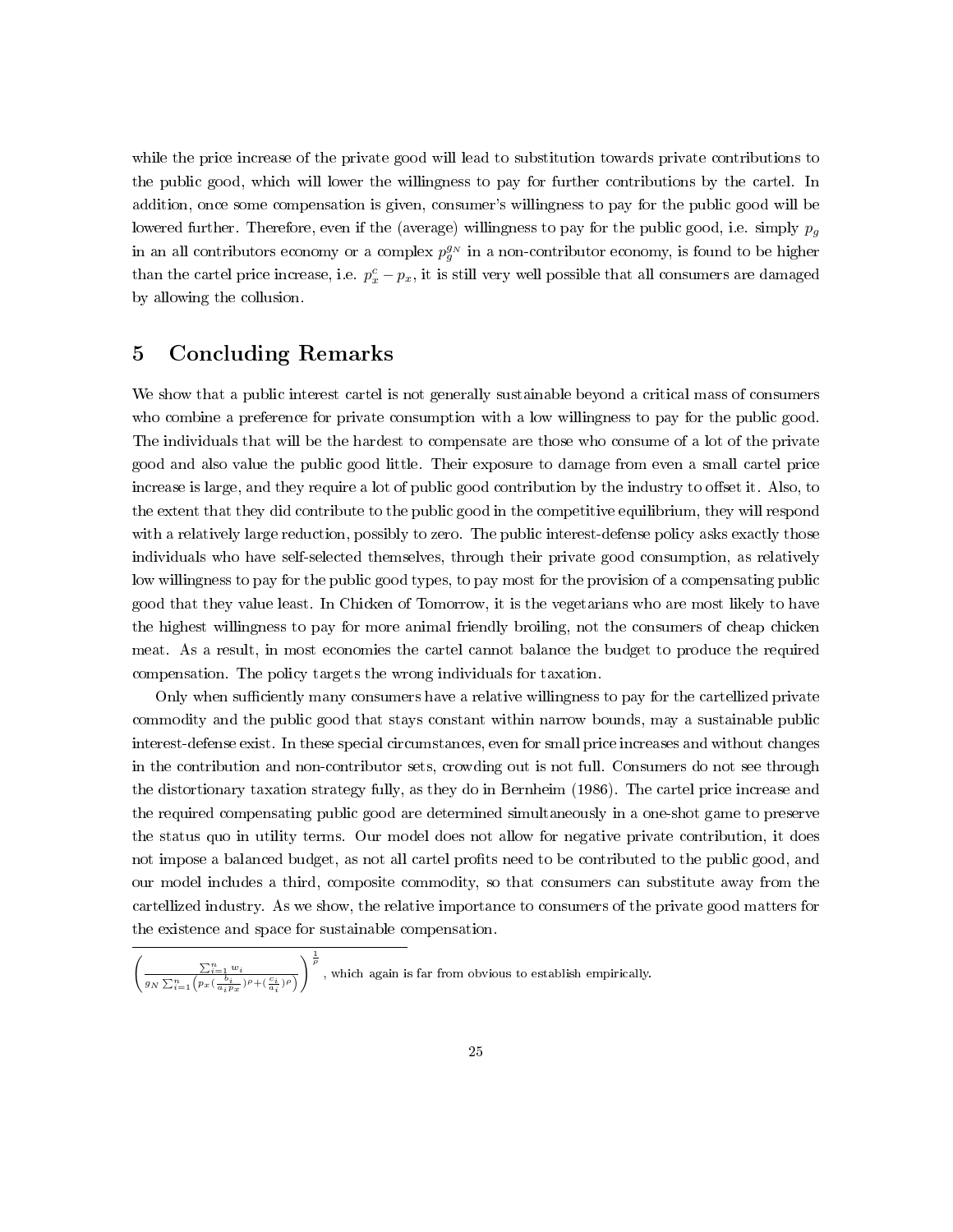As we do not specify the size of the price rise resulting from allowing a restriction of competition, our model applied to various forms of (partial) cartels that face remaining fringe competition - in accordance with the Treaty requirement that the exemption should not afford the companies concerned "the possibility of eliminating competition in respect of a substantial part of the products in question."<sup>39</sup> Likewise does our analysis extend straightforwardly to companies in a position of dominance that are allowed to price excessively in return for promoting a public interest, or mergers that are cleared with public interest remedies, such as keeping or creating jobs - thus contributing to the preservation of social stability. In the latter case, the merging firms ability to raise prices and profits post-merger, in somewhat tighter oligopoly competition, will be limited, leaving an even narrower space for sustainable public interest mergers than under collusion.

We offer a basic public goods analysis. Our model abstracts from public interest benefits that result directly from a reduction in the consumption of private commodities that generate negative externalities, such as smoking or polluting production, that may result from a cartel price increase. Such effects can however be thought of as compensating cartel benefits, without changing our qualitative findings. In particular do we note that arguably those individuals who consume most of products that harm the public interest, are likely also to have a lower willingness to pay for the public benets, or they wouldn't generate the externalities. The cartel overcharges in this context resemble Pigovian taxes aimed to internalize externalities in market prices - arguably a more equitable principle, as the polluter pays. Also, we model all public interests in the form of a single public good that enters independently into preferences, as a substitute for spending on private consumption. In many cases, for example cars and road safety, private and public good may be complementary, so that the demand for the private good increases as the provision of the public good rises.<sup>40</sup> As long as the cartel produces the complementary public good in compensation, it can benefit from an increased demand effect that would relax the sustainability constraint. Finally, we note that public goods often have a local character. For the provision that consumers in the same relevant market are compensated, it is necessary that the cartel contributes to a compensating public good in that market, or otherwise possibly to various different local public goods that together span all consumers affected by the cartel price overcharge for compensation. The latter case would complicate enforcement accordingly. While public interest benefits may (far) exceed the relevant market, they must cover it by the European Treaty provisions.

The policy rule saddles competition authorities with a conflict of public interests. The conditions for compensation prove complex and the information requirements on an competition agency that is to practically implement the policy are prohibitively large. Even if an unambiguous welfare assessment were possible, or when the Pareto criterion would be applied, to identify whether a given market satisfies the compensation condition, perfect information is needed in principle of all consumers' preferences. While the market activities of consumers reveal some information about their valuation of public goods,

 $39$ Article 101(3)b TFEU.

 $^{40}$ See, for example, Bradford & Hildebrandt (1977). Complementarity is noted in the commodity taxation literature as reducing the social costs of the second-best policy.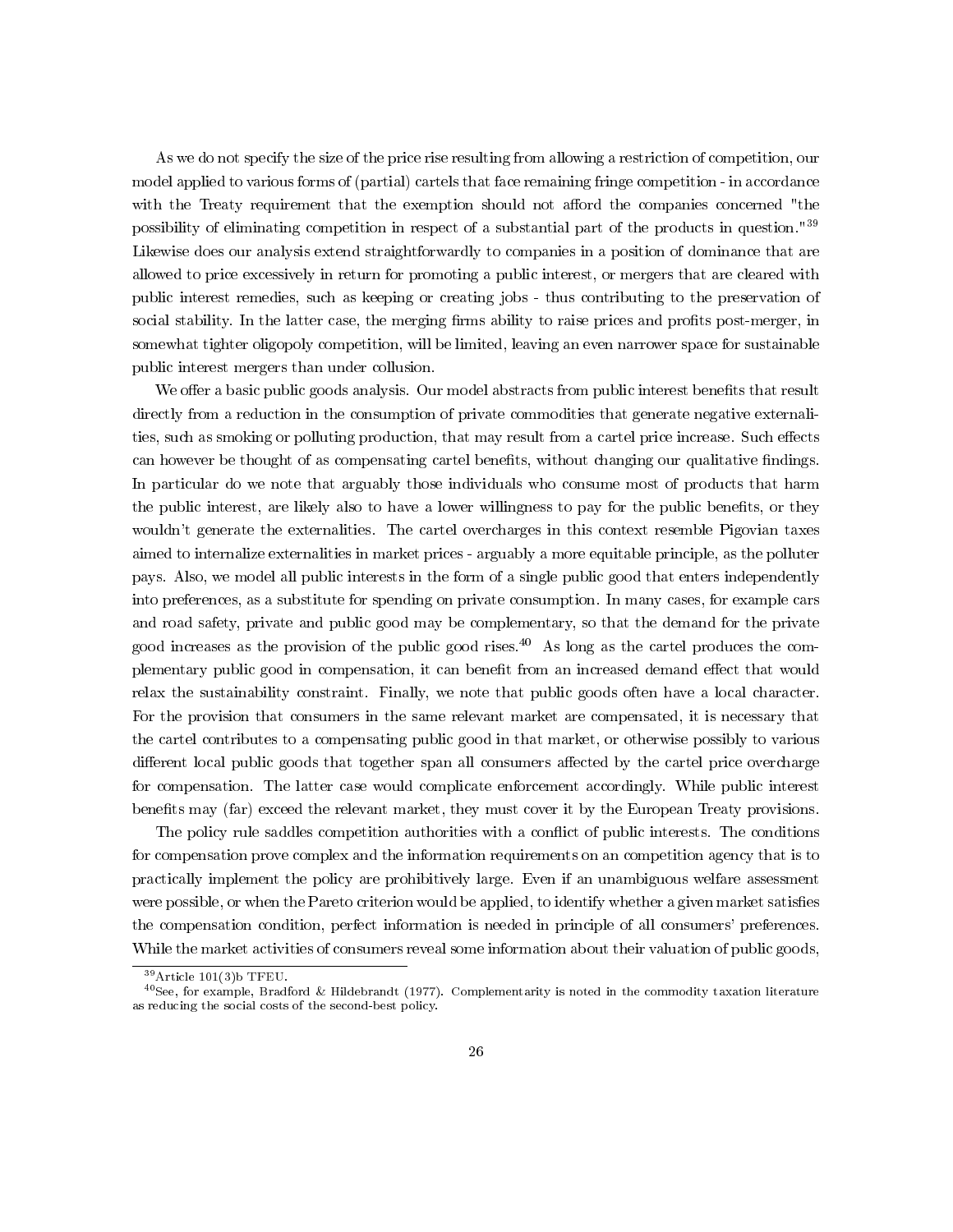it is partial, in particular for non-contributors, of limited use and insufficient. Given the narrow set of economies and the precise sizes of compensating public good contributions required, a false assessment is quite probable. In addition, the exemption also allows future benefits, possibly including benefits for future generations - which would require a highly complex analysis of bequest motives to quantify properly within the principle of consumer sovereignty.

The same is true for companies that would want to self-assess whether their intended agreement would qualify for an exemption if it would ever become a concern. Even if corporations had the best intentions to meet the criteria set forth, the difficulty to self-assess the policy may leave too much legal uncertainty, or firms may attempt to obtain an ex ante exemption by notification, as in the Dutch cases discussed in the introduction. Companies would have an incentive to exaggerate their contribution or, if they would have bad intentions, possibility to deliberately abuse the policy. After all, the sustainability constraint is only binding under minimally the right compensation requirement. With the capacity of the competition agency to effectively check whether the firm contributions match the collusive harm lacking, government cannot reasonably be expected to guarantee that firms do not just take advantage of the policy and provide some cosmetic public good in exchange for a free pass to collude. A cartel exempted has all the incentives to raise prices by as much as it can, doing as little for the public interest as it can get away with.

The case law requirement that consumers are to be compensated on average, rather than all, also introduces a fundamental equity issue. The compensating public good provision that will preserve utility on average will still harm consumers with a low marginal valuation of the public good. The policy therefore is orthogonal to optimal Lindahl-pricing, which is an appealing concept of fairness in public nance. Consumers with a low preference for the private good and a relatively high willingness to pay for the public good are effectively paying less, in terms of damage suffered by the price increase, than the consumers targeted by the policy: those who buy substantial volumes of the private good. This heterogeneity in impacts is much more pronounced than it would be in a system of monetary compensations - which also is capped, unlike public interest compensation. The Pareto criterion does not suffer from these problems, yet if it cannot apply, matters involving equity enter the realm of political decision making.

The policy has the potential to tap into superior industry knowledge and capabilities that corporations may have to promote public interests most efficiently. It is questionable, however, whether to mandate the industry to produce public goods by private collusion is the best way to do this, given the many conceptual and practical implementation problems. Alternatives such as regulation, possibly co-regulation or enforced self-regulation, provide much more control over the process by specialized branches of government. In certain circumstances, such as jurisdictional or political barriers, effective lobbies and stubborn creative compliance, regulation may be inferior. Allowing a public interest-cartel may then serve as a kind of workaround for a well meaning agency operating in a intergovernmental vacuum.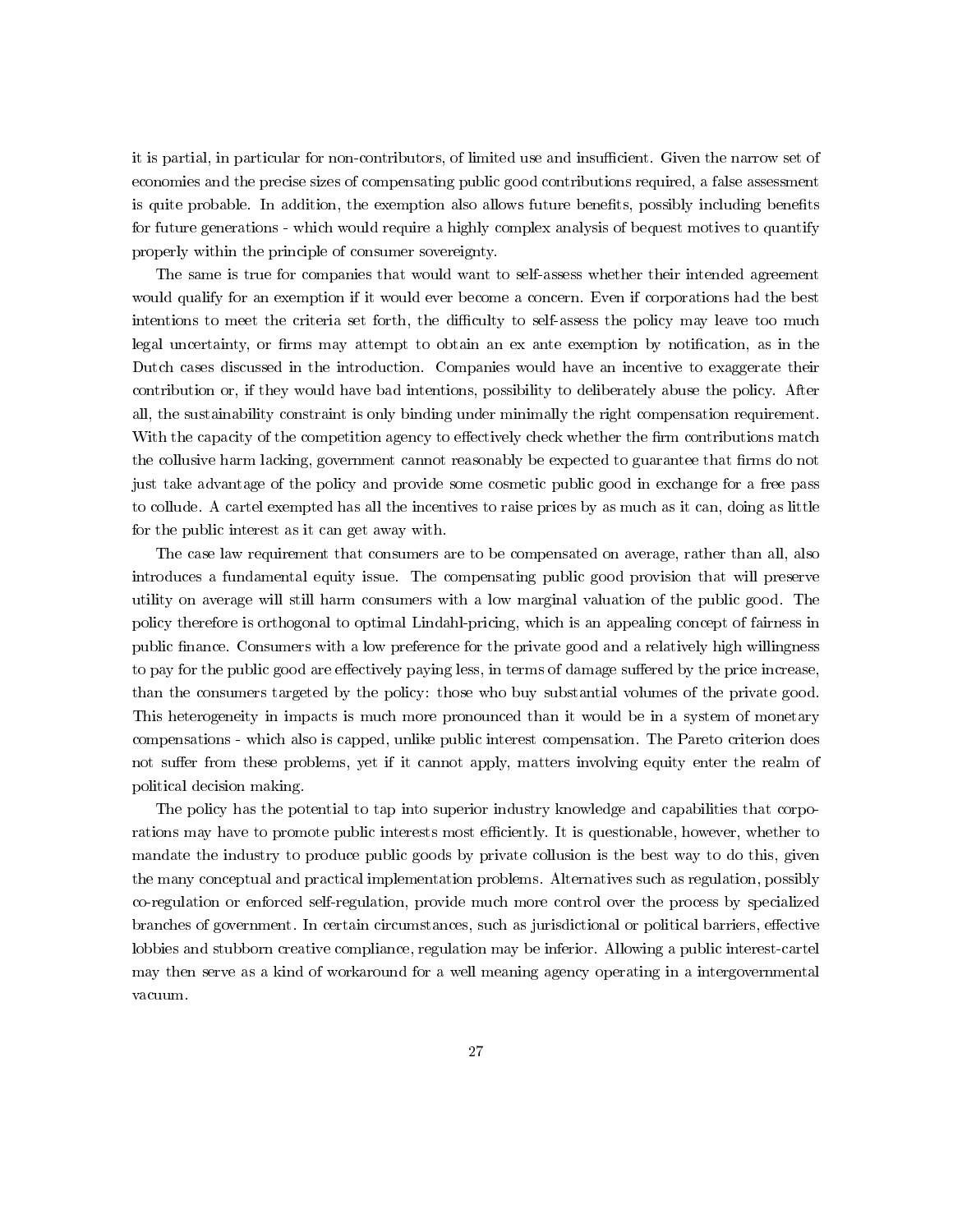In the cases so far seen, however, the more traditional approaches were perfectly available. Anticompetitive restrictions do not appear to be indispensable, as required by the Treaty. Energy inefficient household appliances and coal burning electricity plants can simply be phased out by law, as cruelty to animals can be made illegal by putting minimum living conditions for chicken and pigs. Moreover, neither the taxes levied, nor the public goods provided by the cartel will generally be second-best. Government has better means of raising public good funds and can optimize taxing and spending over a spectrum of public goods. Public interests primarily call for government provision paid for by taxation, rather than private production financed through cartel pricing. More than a conviction that competition agencies be best placed to balance public interests, the introduction of the public interestdefense seems to reflect a lack of political will to regulate, or, more concerning even, a politicking of antitrust.

### References

- ACM. 2013a. Analysis of the Planned Agreement on Closing Down Coal Power Plants from the 1980s as Part of the Social and Economic Council of the Netherlands' SER Energy Agreement.
- ACM. 2013b. The Assessment of Anticompetitive Practices as a Result of Sustainability Initiatives in Practice.
- ACM. 2014. Vision Document Competition & Sustainability. May.
- ACM. 2015. ACM's Analysis of the Sustainability Arrangements Concerning the 'Chicken of Tomorrow'.
- Adler, Jonathan H. 2004. Conservation Cartels. Regulation, 27(4), 38-45.
- Andreoni, James, & Bergstrom, Ted. 1996. Do Government Subsidies Increase the Private Supply of Public Goods? Public Choice, 88(3), 295-308.
- Bagnoli, Mark, & Watts, Susan G. 2003. Selling to Socially Responsible Consumers: Competition and the Private Provision of Public Goods. Journal of Economics & Management Strategy,  $12(3)$ , 419445.
- Batina, Raymond G. 1990. On the Interpretation of the Modied Samuelson Rule for Public Goods in Static Models with Heterogeneity. Journal of Public Economics,  $42(1)$ , 125-133.
- Bergstrom, Theodore, Blume, Lawrence, & Varian, Hal. 1986. On the Private Provision of Public Goods. Journal of Public Economics,  $29(1)$ ,  $25-49$ .
- Bernheim, B. Douglas. 1986. On the Voluntary and Involuntary Provision of Public Goods. The American Economic Review,  $76(4)$ , 789-793.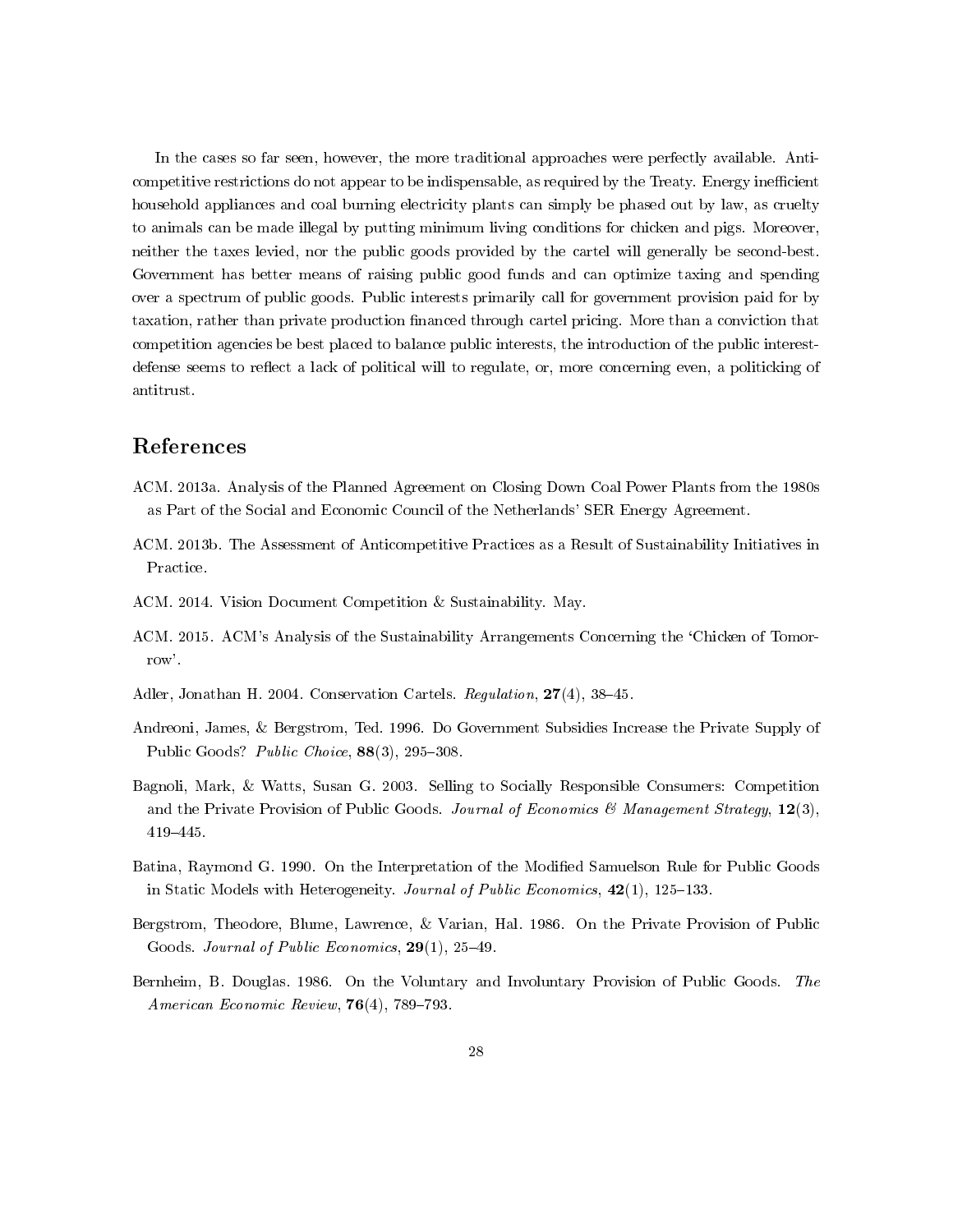- Bertrand, Elodie. 2006. The Coasean Analysis of Lighthouse Financing: Myths and Realities. Cambridge Journal of Economics,  $30(3)$ ,  $389-402$ .
- Besley, Timothy, & Ghatak, Maitreesh. 2007. Retailing Public goods: The Economics of Corporate Social Responsibility. Journal of Public Economics,  $91(9)$ , 1645-1663.
- Boadway, Robin, & Keen, Michael. 1993. Public Goods, Self-Selection and Optimal Income Taxation. International Economic Review,  $34(3)$ ,  $463-478$ .
- Boadway, Robin, Pestieau, Pierre, & Wildasin, David. 1989. Tax-transfer Policies and the Voluntary Provision of Public Goods. *Journal of Public Economics*, 39(2), 157–176.
- Bradford, David F., & Hildebrandt, Gregory G. 1977. Observable Preferences for Public Goods. Journal of Public Economics,  $8(2)$ , 111-131.
- Buthelezi, Ziyanda, & Njisane, Yongama. 2016. The Incorporation of the Public Interest in the Assessment of Prohibited Conduct: A Juggling Act? working paper presented at CRESSE 2015.
- Capobianco, Antonio, & Nagy, Aranka. 2016. Public Interest Clauses in Developing Countries. Journal of European Competition Law & Practice,  $7(1)$ , 46-51.
- Coase, Ronald H. 1974. The Lighthouse in Economics. Journal of Law & Economics,  $17(9)$ ,  $357-376$ .
- Crane, Daniel A. 2005. Harmful Output in the Antitrust Domain: Lessons from the Tobacco Industry. Georgia Law Review,  $39(2)$ ,  $321-409$ .
- Delmas, Magali A., & Montes-Sancho, Maria J. 2010. Voluntary Agreements to Improve Environmental Quality: Symbolic and Substantive Cooperation. *Strategic Management Journal*,  $31(6)$ ,  $575-601$ .
- Diamond, Peter A., & Mirrlees, James A. 1971. Optimal Taxation and Public Production II: Tax Rules. American Economic Review,  $61(3)$ ,  $261-78$ .
- Duso, Tomaso, Roeller, Lars-Hendrik, & Seldeslachts, Jo. 2013. Collusion Through Joint R&D: An Empirical Assessment. Review of Economics and Statistics, 96(2), 349–370.
- European Commission. 2004. Guidelines on the Application of Article 81(3) of the Treaty, 2004/C  $101/08$ . Official Journal of the European Union.
- Kingston, Suzanne. 2011. Greening EU Competition Law and Policy. Cambridge University Press.
- Kloosterhuis, Erik, & Mulder, Machiel. 2015. Competition Law and Environmental Protection: The Dutch Agreement on Coal-fired Power Plants. Journal of Competition Law & Economics,  $11(4)$ , 855-880.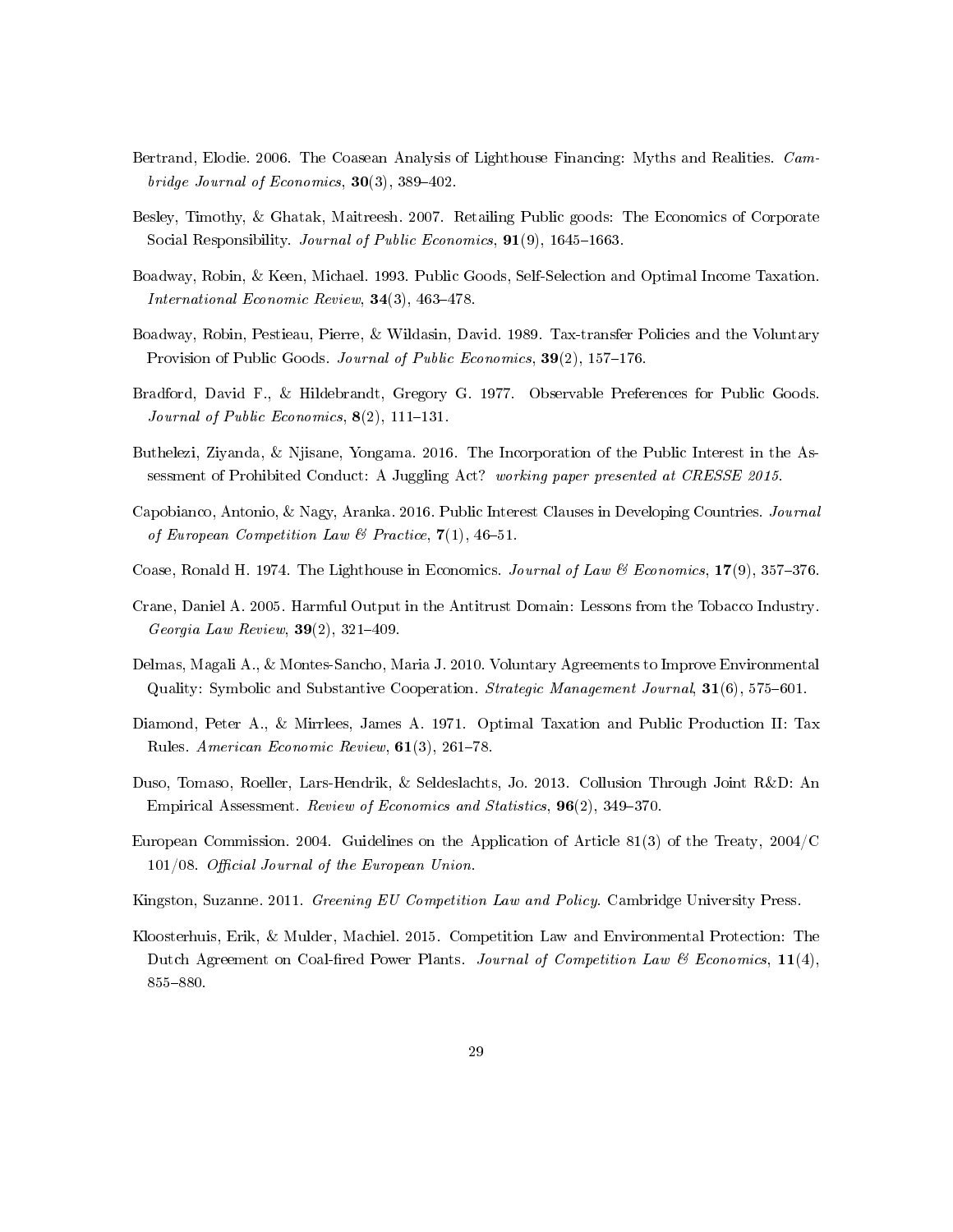- Kotchen, Matthew J. 2006. Green Markets and Private Provision of Public Goods. Journal of Political Economy,  $114(4)$ ,  $816-834$ .
- Lindahl, Erik. 1958. Just Taxation A Positive Solution. In: Musgrave, Richard A., & Peacock, Alan T. (eds), Classics in the Theory of Public Finance. Macmillan.
- NMa. 2009. Annual Report 2008.
- NMa. 2011. Informele Zienswijze Managementplan MSC Garnalenvisserij (in Dutch).
- Reader, David. 2016. Accommodating Public Interest Considerations in Domestic Merger Control: Empirical Insights. CCP Working Paper 16-3.
- Samuelson, Paul A. 1954. The Pure Theory of Public Expenditure. The Review of Economics and  $Statistics, 36(4), 387-389.$
- Schinkel, Maarten Pieter, & Spiegel, Yossi. 2015. Can Collusion Promote Sustainable Consumption and Production? ACLE Working Paper no. 2015-02. University of Amsterdam.
- SER. 2013. The Agreement on Energy for Sustainable Growth: A Policy in Practice.
- Stiglitz, Joseph E., & Dasgupta, P. 1971. Differential Taxation, Public Goods, and Economic Efficiency. The Review of Economic Studies,  $38(2)$ ,  $151-174$ .
- Townley, Christopher. 2009. Article 81 EC and Public Policy. Hart Publishing.
- Walker, Mark. 1981. A Simple Incentive Compatible Scheme for Attaining Lindahl Allocations. Econometrica,  $49(1)$ , 65-71.
- Werden, Gregory J. 2014. Antitrust's Rule of Reason: Only Competition Matters. Antitrust Law Journal, 79, 713-723.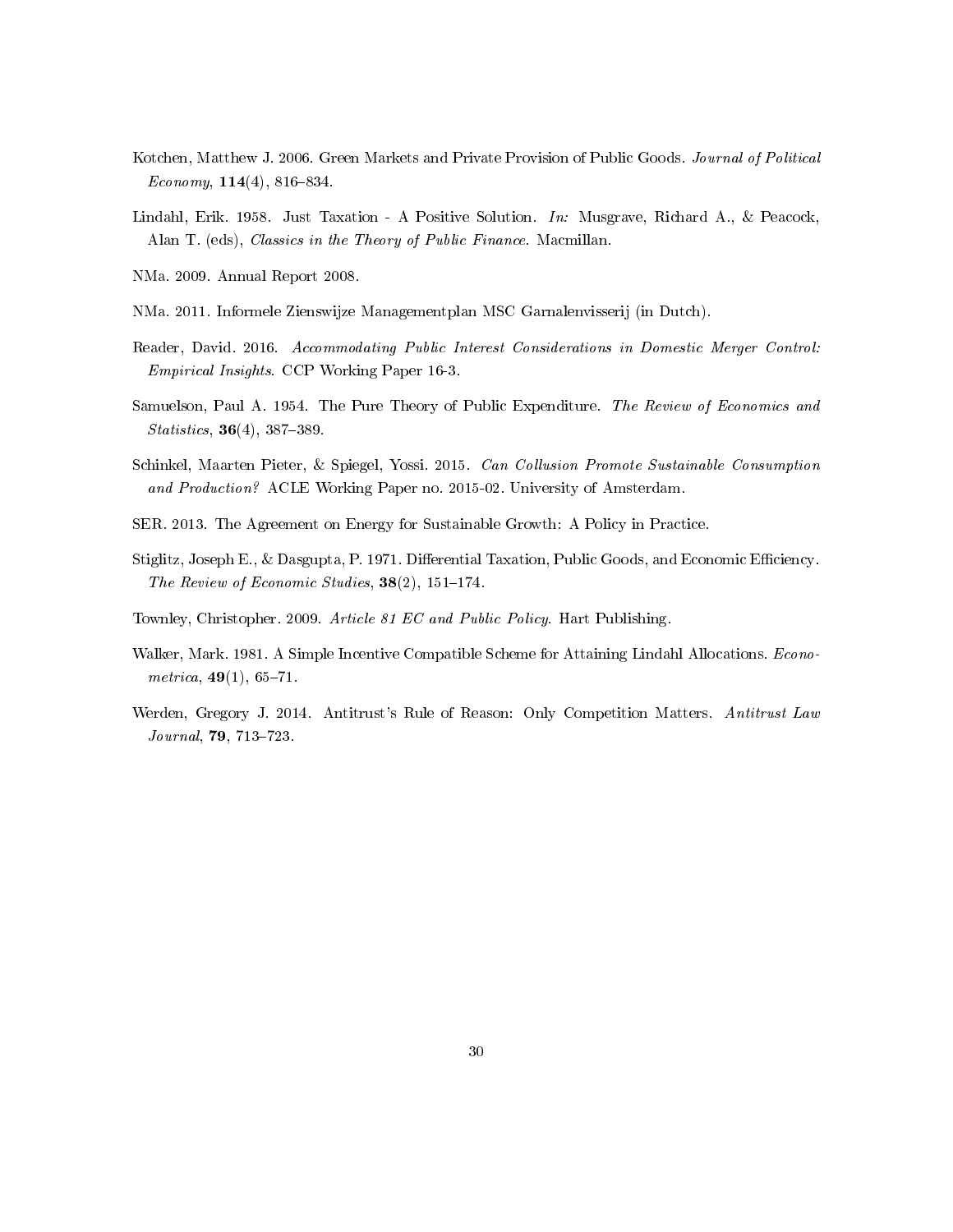## Appendix - Derivations of the Model in Sections 3 and 4

Consumer  $i \in \{1, ..., N\}$  has a wealth endowment  $w_i$  and a utility function

$$
U_i = a_i \frac{G^{1-\theta}}{1-\theta} + b_i \frac{x_i^{1-\theta}}{1-\theta} + c_i \frac{y_i^{1-\theta}}{1-\theta},
$$

where

$$
G = \sum_{i=1}^{n} g_i + g_F + g_N.
$$

For consumer *i* the budget constraint is (normalizing  $p_y = 1$ )

$$
w_i + p_g G_{-i} - p_g G - p_x x_i - y_i = 0,
$$

together with a natural condition  $g_i \geq 0$ . First-order-conditions for consumer i with no bounds for  $g_i$ are

$$
x_i = \left(\frac{b_i p_g}{a_i p_x}\right)^{\rho} G,
$$
  

$$
y_i = \left(\frac{c_i p_g}{a_i}\right)^{\rho} G,
$$
  

$$
g_i = \frac{w_i - \left(p_x(\frac{b_i p_g}{a_i p_x})^{\rho} + (\frac{c_i p_g}{a_i})^{\rho}\right)(G_{-i} + g_N)}{p_g + p_x(\frac{b_i p_g}{a_i p_x})^{\rho} + (\frac{c_i p_g}{a_i})^{\rho}},
$$

so that  $g_i > 0$  iff

$$
w_i > \left(p_x \left(\frac{b_i p_g}{a_i p_x}\right)^{\rho} + \left(\frac{c_i p_g}{a_i}\right)^{\rho}\right) \left(G_{-i} + g_N\right).
$$

#### No-contributors Economy

If each consumer's voluntary contribution is negative both under competition and collusion,  $g_1 = ... =$  $g_N = 0$  in both states. The public good does not enter the utility maximization, so that demands are

$$
x_i = \frac{w_i}{p_x + (\frac{c_i p_x}{b_i})^{\rho}},
$$
  

$$
y_i = \frac{w_i}{1 + (\frac{b_i}{c_i p_x})^{\rho} p_x}.
$$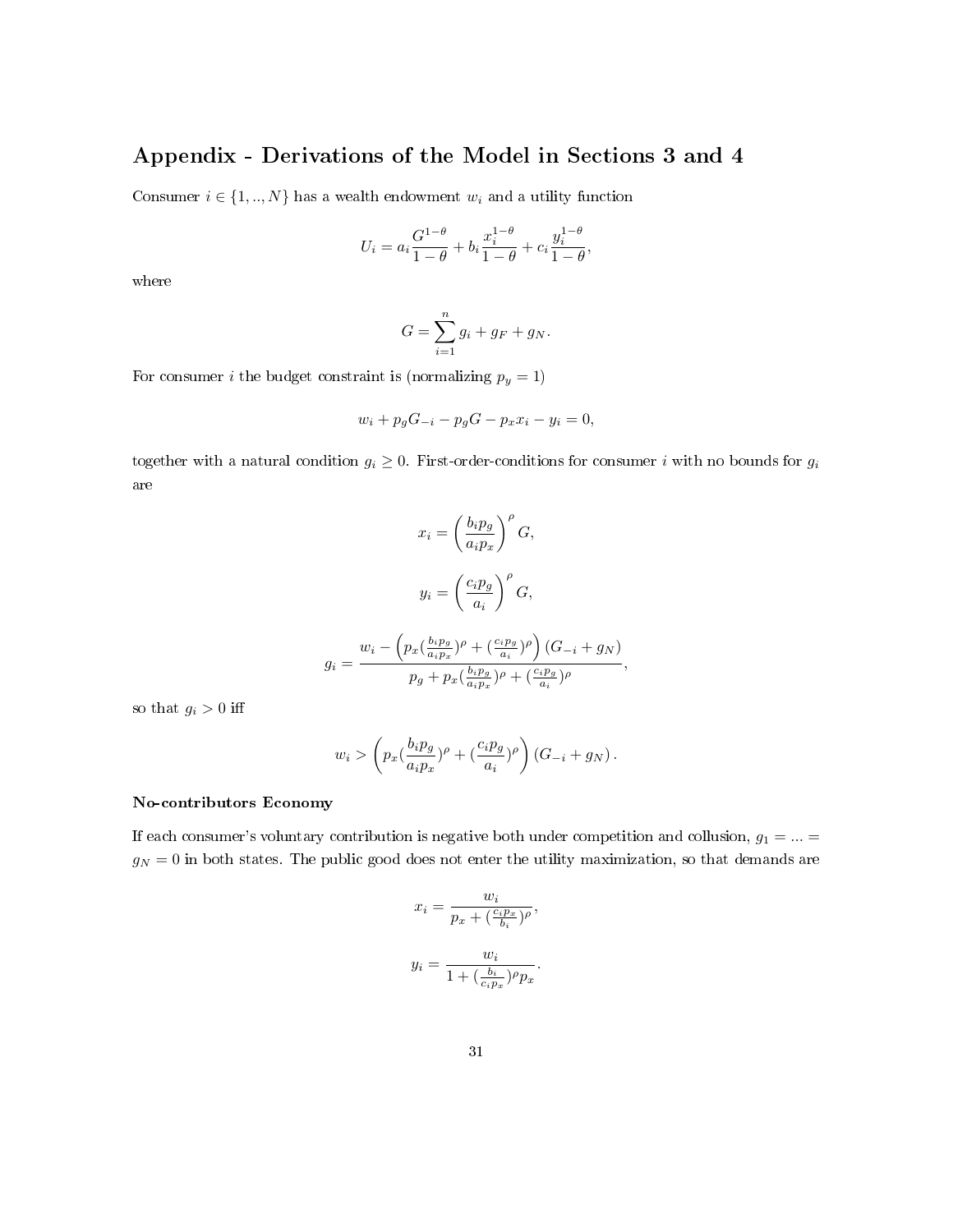Equilibrium utility is

$$
U_i^* = \frac{1}{1-\theta} \left( a_i G^{1-\theta} + b_i \left( \frac{w_i}{p_x + (\frac{c_i p_x}{b_i})\rho} \right)^{1-\theta} + c_1 \left( \frac{w_i}{1 + (\frac{b_i}{c_i p_x})\rho p_x} \right)^{1-\theta} \right),
$$

where  $G = g_N$ , as no consumer contributes to the public good. Equilibrium utility under collusion is the same, with the higher price  $p_x^c$  and  $G = g_N + g_F$ , including the industry's compensation. Giving consumer *i* a weight  $\alpha_i$  in a welfare function, total welfare becomes

$$
W = \sum_{i=1}^n \alpha_i U_i^* = \sum_{i=1}^n \frac{\alpha_i}{1-\theta} \left( a_i G^{1-\theta} + b_i \left( \frac{w_i}{p_x + (\frac{c_i p_x}{b_i})^{\rho}} \right)^{1-\theta} + c_1 \left( \frac{w_i}{1 + (\frac{b_i}{c_i p_x})^{\rho} p_x} \right)^{1-\theta} \right).
$$

Equating welfare in the two equilibria  $(p_x, G = g_N)$  and  $(p_x^c, G = g_N + g_F)$ ,

$$
\sum_{i=1}^{n} \frac{\alpha_i}{1-\theta} \left( a_i g_N^{1-\theta} + b_i \left( \frac{w_i}{p_x + (\frac{c_i p_x}{b_i})^{\rho}} \right)^{1-\theta} + c_1 \left( \frac{w_i}{1 + (\frac{b_i}{c_i p_x})^{\rho} p_x} \right)^{1-\theta} \right) =
$$
  

$$
\sum_{i=1}^{n} \frac{\alpha_i}{1-\theta} \left( a_i (g_N + g_F)^{1-\theta} + b_i \left( \frac{w_i}{p_x^c + (\frac{c_i p_x^c}{b_i})^{\rho}} \right)^{1-\theta} + c_1 \left( \frac{w_i}{1 + (\frac{b_i}{c_i p_x^c})^{\rho} p_x^c} \right)^{1-\theta} \right),
$$

which is equivalent to

$$
\sum_{i=1}^{n} \alpha_i a_i g_N^{1-\theta} + \sum_{i=1}^{n} \alpha_i \left( b_i \left( \frac{w_i}{p_x + (\frac{c_i p_x}{b_i})\rho} \right)^{1-\theta} + c_1 \left( \frac{w_i}{1 + (\frac{b_i}{c_i p_x})\rho p_x} \right)^{1-\theta} \right) =
$$
  

$$
\sum_{i=1}^{n} \alpha_i a_i (g_N + g_F)^{1-\theta} + \sum_{i=1}^{n} \alpha_i \left( b_i \left( \frac{w_i}{p_x^c + (\frac{c_i p_x^c}{b_i})\rho} \right)^{1-\theta} + c_1 \left( \frac{w_i}{1 + (\frac{b_i}{c_i p_x^c})\rho p_x^c} \right)^{1-\theta} \right).
$$

This condition yields the minimally required compensation level to keep total welfare constant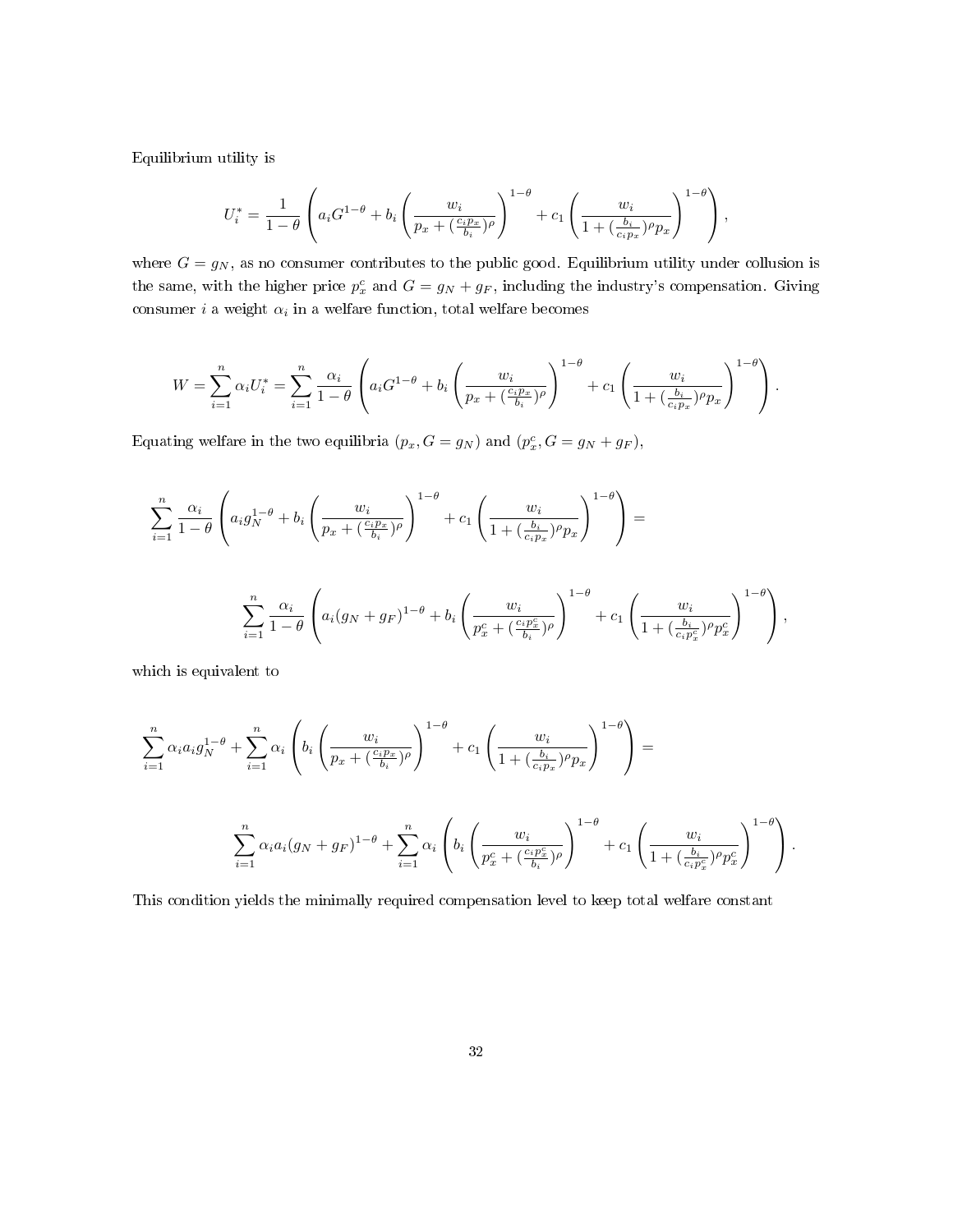$$
\hat{g}_F = \left(g_N^{1-\theta} + \frac{1}{\sum_{i=1}^n \alpha_i a_i} \left[ Z(p_x) - Z(p_x^c) \right] \right)^{\frac{1}{1-\theta}} - g_N,
$$

where

$$
Z(p) = \sum_{i=1}^{n} \alpha_i \left( b_i \left( \frac{w_i}{p + \left( \frac{c_i p}{b_i} \right)^{\rho}} \right)^{1-\theta} + c_i \left( \frac{w_i}{1 + \left( \frac{b_i}{c_i p} \right)^{\rho} p} \right)^{1-\theta} \right),
$$

for  $p = p_x$  and  $p = p_x^c$ , respectively.

Total industry profits in perfect competition are  $\Pi = (p_x - c) \times D_x(p_x) = 0$ , at  $p_x = c$ . After raising the price to  $p_x^c$  and paying compensation  $\hat{g}_F$  industry profits become

$$
\Pi = (p_x^c - p_x) \times D_x(p_x^c) - p_g \times \hat{g}_F(p_x^c, p_x).
$$

Demand  $D_x(p_x^c)$  has the form

$$
D_x(p_x^c) = \sum_{i=1}^n x_i = \sum_{i=1}^n \frac{w_i}{p_x^c + (\frac{c_i p_x^c}{b_i})^{\rho}}.
$$

The derivative of industry income evaluated at point  $p_x^c = p_x (= c)$  is

$$
\frac{(p_x^c - p_x) \times D_x(p_x^c)}{\partial p_x^c} \bigg|_{p_x^c = p_x} = \left. \left[ \frac{\partial (p_x^c - p_x)}{\partial p_x^c} \times D_x(p_x^c) + (p_x^c - p_x) \times \frac{\partial D_x(p_x^c)}{\partial p_x^c} \right] \right|_{p_x^c = p_x} = D_x(p_x) + 0.
$$

The derivative of the costs of compensation evaluated at point  $p_x^c = p_x (= c)$ , using the fact that  $[Z(p_x) - Z(p_x^c)]|_{p_x^c = p_x} = 0$ , becomes

$$
\left.\frac{\partial p_g \hat{g}_F(p_x^c, p_x)}{\partial p_x^c}\right|_{p_x^c = p_x} = \frac{p_g g_N^{\theta}}{(1-\theta)\sum_{i=1}^n \alpha_i a_i} \left[-\left.\frac{\partial Z(p_x^c)}{\partial p_x^c}\right|_{p_x^c = p_x}\right],
$$

where

$$
-\left.\frac{\partial Z(p_x^c)}{\partial p_x^c}\right|_{p_x^c=p_x}=\frac{(1-\theta)}{p_x}\sum_{i=1}^n\alpha_ib_i\left(\frac{w_i}{p_x+(\frac{c_ip_x}{b_i})^\rho}\right)^{1-\theta}.
$$

We thus finally get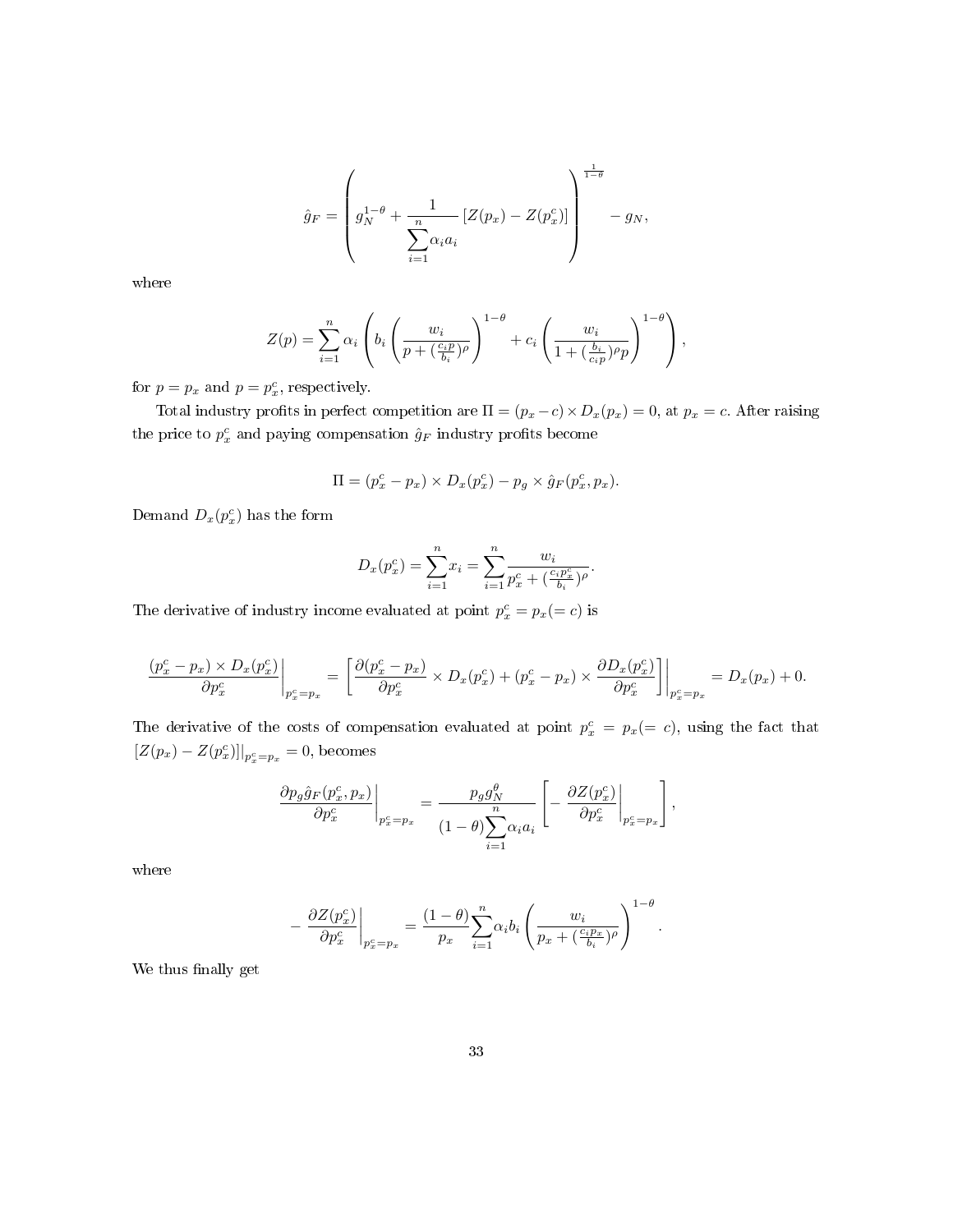$$
\frac{\partial p_g \hat{g}_F(p_x^c, p_x)}{\partial p_x^c}\bigg|_{p_x^c = p_x} = \frac{p_g g_N^{\theta}}{p_x \sum_{i=1}^n \alpha_i a_i} \sum_{i=1}^n \alpha_i b_i \left(\frac{w_i}{p_x + (\frac{c_i p_x}{b_i})^{\rho}}\right)^{1-\theta},
$$

so that the sustainability condition (the sign of  $\frac{\partial \Pi}{\partial p_x^c}$  $\Big|_{p_x^c=p_x}$  is as in equation (12) in the text.

#### Contributors Economies

Assuming the contributor condition is satisfied for every consumer in both states of the economy,  $g_i = \frac{w_i - \left(p_x(\frac{b_i p_g}{a_i p_x})^{\rho} + (\frac{c_i p_g}{a_i})^{\rho}\right)(G_{-i} + g_N)}{\int_{a_i}^b \left(\frac{b_i p_g}{a_i}\right)^{\rho} + (\frac{c_i p_g}{a_i})^{\rho}\right)(G_{-i} + g_N)}$  $\frac{a_i p_x}{p_g + p_x(\frac{b_i p_g}{a_i p_x})^{\rho} + (\frac{c_i p_g}{a_i})^{\rho}}$  and thus  $G=\sum_{n=1}^{\infty}$  $i=1$  $g_i + g_N + g_F =$  $\sqrt{ }$  $\parallel$  $p_g(g_N + g_F) + \sum_{n=1}^n$  $i=1$  $w_i$  $p_g + \sum_{n=1}^{n}$  $\left(p_x\left(\frac{b_ip_g}{a_ip_x}\right)\right)$  $\frac{b_i p_g}{a_i p_x}$ ) $\rho + \left(\frac{c_i p_g}{a_i}\right) \rho$  $\setminus$  $\Bigg\}$ 

with  $g_F = 0$  before the price increase and  $p_x = p_x^c$  after. Using  $x_i = \left(\frac{b_i p_g}{a_i p_x}\right)^c$  $\frac{b_i p_g}{a_i p_x}$  $\Big)$ <sup>p</sup> G and  $y_i = \left(\frac{c_i p_g}{a_i}\right)$  $\frac{i p_g}{a_i}\Big)^\rho G,$ equilibrium utility is

 $i=1$ 

$$
U_i = \frac{G^{1-\theta}}{1-\theta} \left( a_i + b_i \left( \frac{b_i p_g}{a_i p_x} \right)^{\rho(1-\theta)} + c_i \left( \frac{c_i p_g}{a_i} \right)^{\rho(1-\theta)} \right).
$$

Giving consumer  $i$  a weight  $\alpha_i$  in a welfare function, total welfare becomes

$$
W = \sum_{i=1}^{n} \alpha_i U_i^* = \frac{G^{1-\theta}}{1-\theta} \sum_{i=1}^{n} \alpha_i \left( a_i + b_i \left( \frac{b_i p_g}{a_i p_x} \right)^{\rho(1-\theta)} + c_i \left( \frac{c_i p_g}{a_i} \right)^{\rho(1-\theta)} \right).
$$

Welfare in the two equilibria equal,

$$
\frac{(g_N + \sum_{i=1}^n g_i)^{1-\theta}}{1-\theta} \sum_{i=1}^n \alpha_i \left( a_i + b_i \left( \frac{b_i p_g}{a_i p_x} \right)^{\rho(1-\theta)} + c_i \left( \frac{c_i p_g}{a_i} \right)^{\rho(1-\theta)} \right) =
$$
\n
$$
\frac{(g_N + g_F + \sum_{i=1}^n g_i)^{1-\theta}}{1-\theta} \sum_{i=1}^n \alpha_i \left( a_i + b_i \left( \frac{b_i p_g}{a_i p_x} \right)^{\rho(1-\theta)} + c_i \left( \frac{c_i p_g}{a_i} \right)^{\rho(1-\theta)} \right),
$$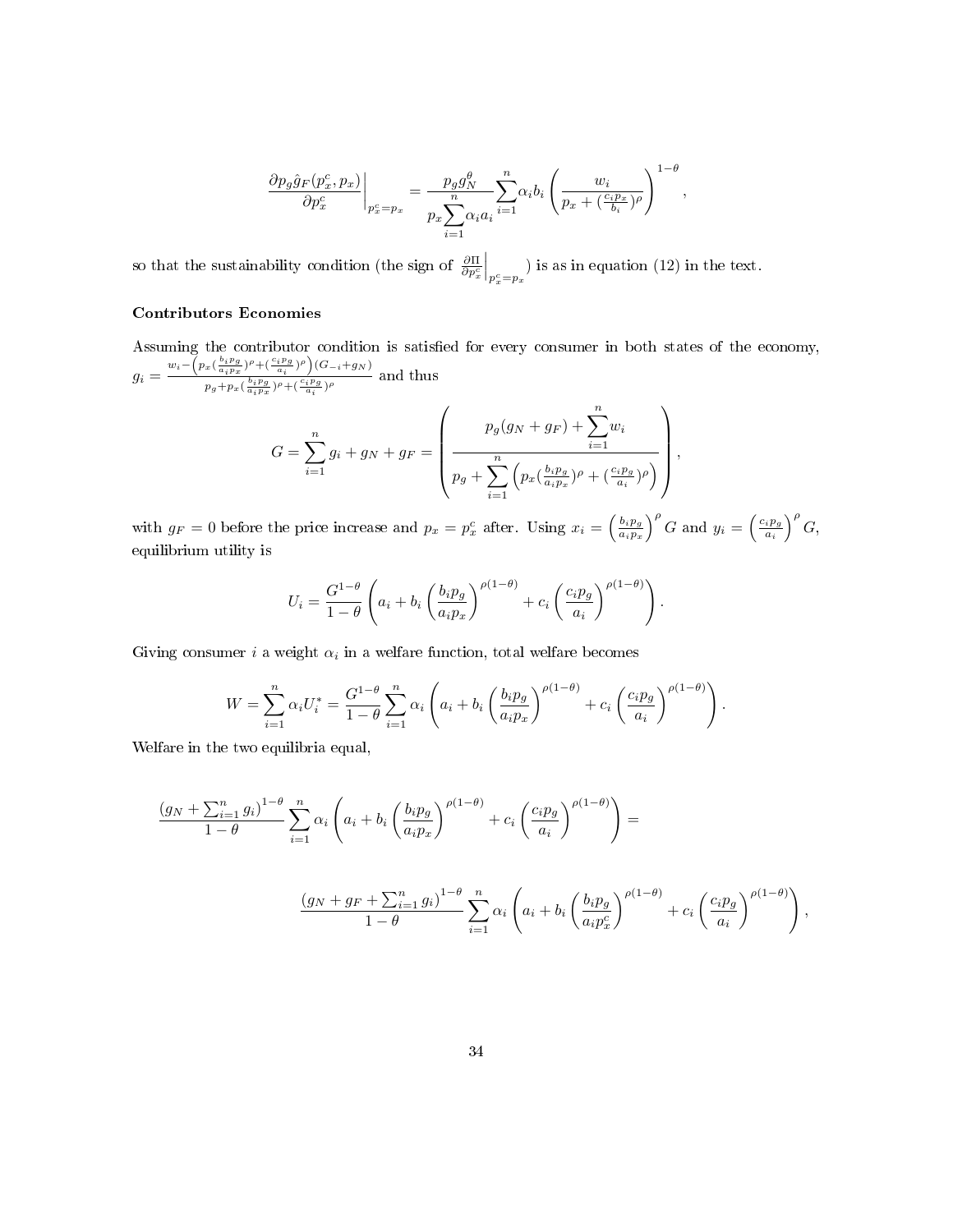after expressing the equilibrium level of the public good yields the minimally required compensation

$$
\hat{g}_F = \frac{\sum_{i=1}^n w_i + p_g g_N}{p_g} \times \left( p_x^c \left( \frac{b_i p_g}{a_i q_x} \right)^{\rho} + \left( \frac{c_i p_g}{a_i} \right)^{\rho} \right) \left( \sum_{i=1}^n \alpha_i \left( a_i + b_i \left( \frac{b_i p_g}{a_i p_x} \right)^{\rho(1-\theta)} + c_i \left( \frac{c_i p_g}{a_i} \right)^{\rho(1-\theta)} \right) \right)^{\frac{1}{1-\theta}}}{p_g + \sum_{i=1}^n \left( p_x \left( \frac{b_i p_g}{a_i p_x} \right)^{\rho} + \left( \frac{c_i p_g}{a_i} \right)^{\rho} \right)} \left( \sum_{i=1}^n \alpha_i \left( a_i + b_i \left( \frac{b_i p_g}{a_i p_x^c} \right)^{\rho(1-\theta)} + c_i \left( \frac{c_i p_g}{a_i} \right)^{\rho(1-\theta)} \right) \right)^{-1} - 1 \right).
$$

Industry profits after raising the price to  $p_x^c$  and paying compensation  $\hat{g}_F$  are  $\Pi = (p_x^c - p_x) \times D_x(p_x^c) - p_y^c$  $p_g \times \hat{g}_F(p_x^c, p_x)$  and analogically to the no-contributors case we have that  $\frac{(p_x^c - p_x) \times D_x(p_x^c)}{\partial p_x^c}$  $\overline{\partial p_x^c}$  $\Big|_{p^c_x=p_x}\ =$  $D_x(p_x)$  where

$$
D_x(p_x) = \sum_{i=1}^n x_i = G \sum_{i=1}^n \left(\frac{b_i p_g}{a_i p_x}\right)^{\rho} = \left(\frac{p_g g_N + \sum_{i=1}^n w_i}{p_g + \sum_{i=1}^n \left(p_x \left(\frac{b_i p_g}{a_i p_x}\right)^{\rho} + \left(\frac{c_i p_g}{a_i}\right)^{\rho}\right)}\right) \sum_{i=1}^n \left(\frac{b_i p_g}{a_i p_x}\right).
$$

The derivative of the costs of compensation evaluated at point  $p_x^c = p_x (= c)$  is

$$
\frac{\partial p_g \hat{g}_F}{\partial p_x^c}\Big|_{p_x^c = p_x} = \left(p_g g_N + \sum_{i=1}^n w_i\right) \times
$$
\n
$$
\left(\frac{(1-\rho)p_x^{-\rho}\left(\sum_{i=1}^n \left(\frac{b_i p_g}{a_i}\right) \rho\right)}{p_g + \sum_{i=1}^n \left(p_x \left(\frac{b_i p_g}{a_i p_x}\right) \rho + \left(\frac{c_i p_g}{a_i}\right) \rho\right)} + \frac{\rho p_x^{-\rho}\left(\sum_{i=1}^n b_i \left(\frac{b_i p_g}{a_i}\right) \rho - 1\right)}{\sum_{i=1}^n \left(a_i + p_x^{1-\rho} b_i \left(\frac{b_i p_g}{a_i}\right) \rho - 1 + c_i \left(\frac{c_i p_g}{a_i p_y}\right) \rho - 1\right)}\right).
$$
\n
$$
(s, \rho) \cup D_s(s).
$$

Some algebra reveals that the sustainability condition  $\frac{(p_x^c - p_x) \times D_x(p_x^c)}{\partial n^c}$  $\overline{\partial p_x^c}$  $\Big|_{p_x^c = p_x}$  $\geq \frac{\partial p_g \hat{g}_F}{\partial p_x^c}$  $\Big|_{p_x^c = p_x}$  becomes

$$
\sum_{i,j}^{i\neq j} \left( \alpha_j a_j \left( \frac{b_i}{a_i} \right)^{\rho} + \alpha_i a_i \left( \frac{b_j}{a_j} \right)^{\rho} \right) \geq p_g^{\rho-1} \sum_{i,j}^{i\neq j} \frac{\alpha_j a_j - \alpha_i a_i}{a_i^{\rho} a_j^{\rho}} \left( (b_j c_i)^{\rho} - (b_i c_j)^{\rho} \right),
$$

as (14) in the text, in which  $\sum_{i,j}^{i\neq j}$  is the sum over all unique pairs of two different individuals  $(i, j)$ .<sup>41</sup>

#### The Pareto Criterion

 $\sqrt{ }$  $\int$ 

 $\overline{\mathcal{L}}$ 

Assume consumer  $j$  is the most difficult to compensate individual in society. In the all-contributor economy, the required compensation for consumer  $j$  is

 $\overline{a^{41}$  For instance in the case of three consumers, the sum is over  $(1, 2)$ ,  $(1, 3)$  and  $(2, 3)$ .